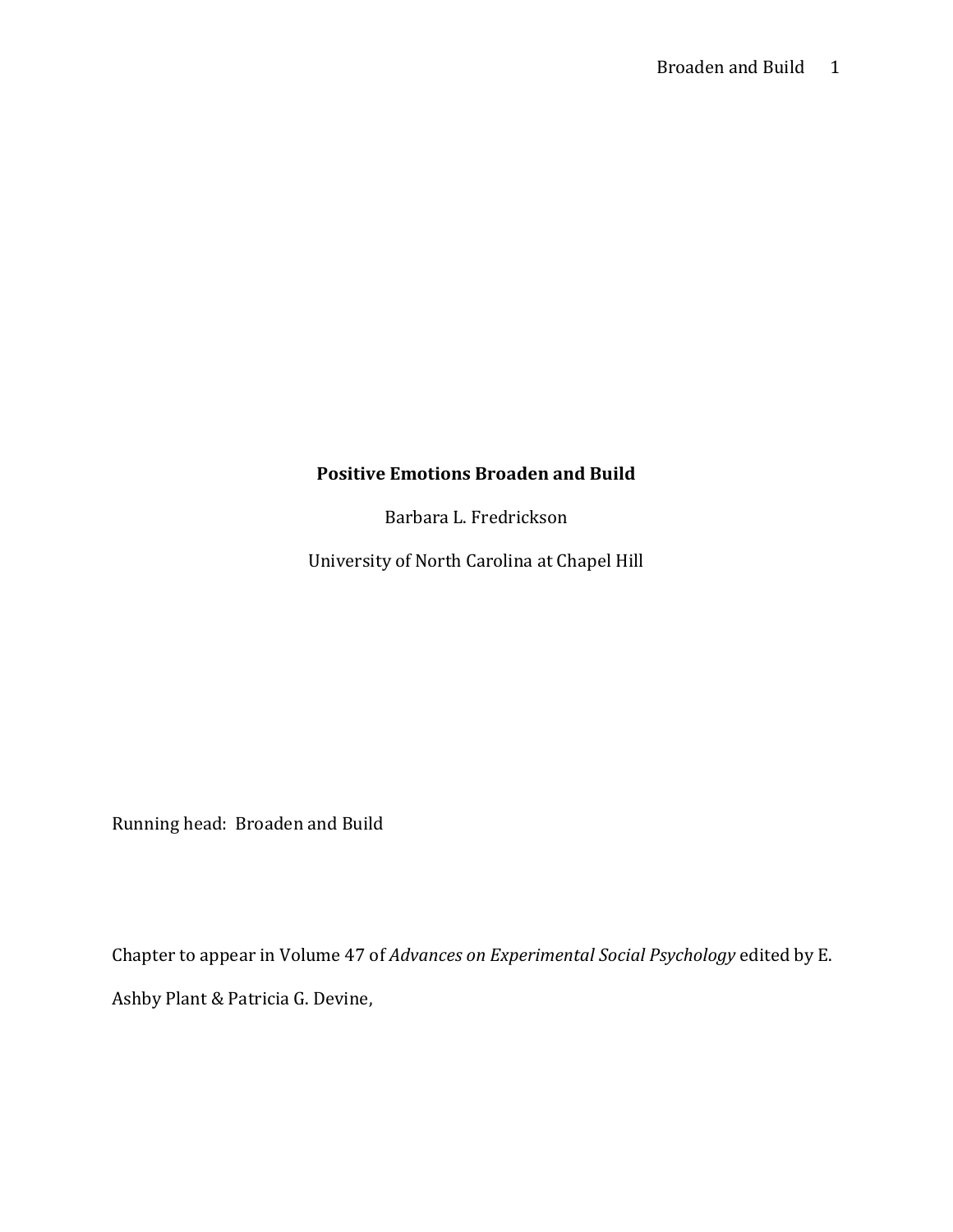#### Abstract

This contribution offers a review, comprehensive to date, of a fifteen-year research program on the broaden-and-build theory of positive emotions. Although centered on evidence that has emerged from Fredrickson's Positive Emotions and Psychophysiology Laboratory (PEP Lab), it features key findings from other laboratories as well. It begins with a description of ten representative positive emotions, alongside approaches for assessing them, both directly with the modified Differential Emotions Scale and indirectly through physiological and implicit measures. Next, it offers the seeds of the broaden-andbuild theory, including work on the undo effect of positive emotions. It then reviews the state of the evidence for the twin hypotheses that stem from the broaden-and-build theory, the broaden hypothesis and the build hypothesis, including a focus on upward spiral dynamics. It touches next on new frontiers for the theory, including deeper investigations into the biological resources that positive emotions build as well as clinical and organizational applications. Finally, this contribution closes with a brief presentation of two offshoots from the broaden-and-build theory, namely, the upward spiral model of lifestyle change, and work on love as positivity resonance between and among people. Both are targets of increasing work in the PEP Lab.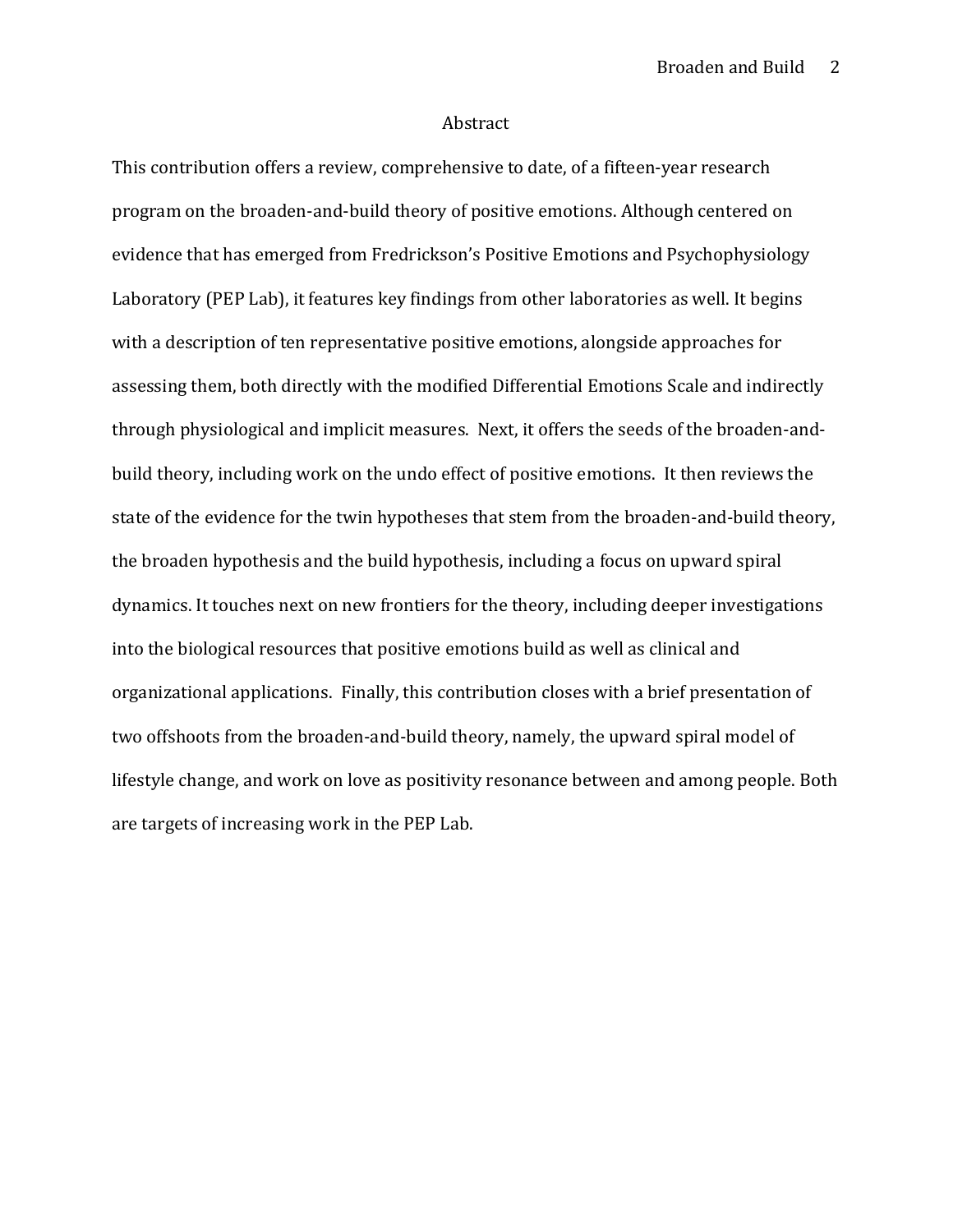### **Positive Emotions Broaden and Build**

From its very start, psychology has harbored an inferiority complex. Despite the fact that behavioral scientists rely on the scientific method and strivings for valid and reliable measures just as fervently as do those working in the natural sciences, this complex persists. Psychology has too often played the social comparison game, looking up to the natural sciences and medicine, pressing its nose against the glass ceiling of these highprestige enterprises, while trying to climb away from and distinguish itself from the humanities and other social sciences, claiming greater empirical validity and relevancy. The recent trend to rename academic departments of "Psychology" as departments of "Psychological Science" or "Psychology and Brain Science" may well reflect this insecurity (Kihlstrom, 2012).

One outward legacy of this deep-seated inferiority complex has been to stay clear of topics that fall under the umbrella of human behavior and experience that are deemed too soft, frivolous, or ethereal. However intriguing they may be, experiences marked by levity or delight were long ignored by psychologists, perhaps for fear that they might somehow spoil an outward impression of rigor or objectivity. For psychology to be taken seriously as a science, it seemed, required not only that it *be* rigorous and objective – by following the principles of the scientific method – but that is also *appear* rigorous and objective by tackling problems of grave nature, like mental illness, violence, or social ostracism.

It is true that emotion, a concept often cast as ethereal, was an early topic within psychology (e.g., James, 1884; Cannon, 1929). Yet emotional phenomena were eventually cordoned off in the zeitgeist of behaviorism, whose proponents cataloged them as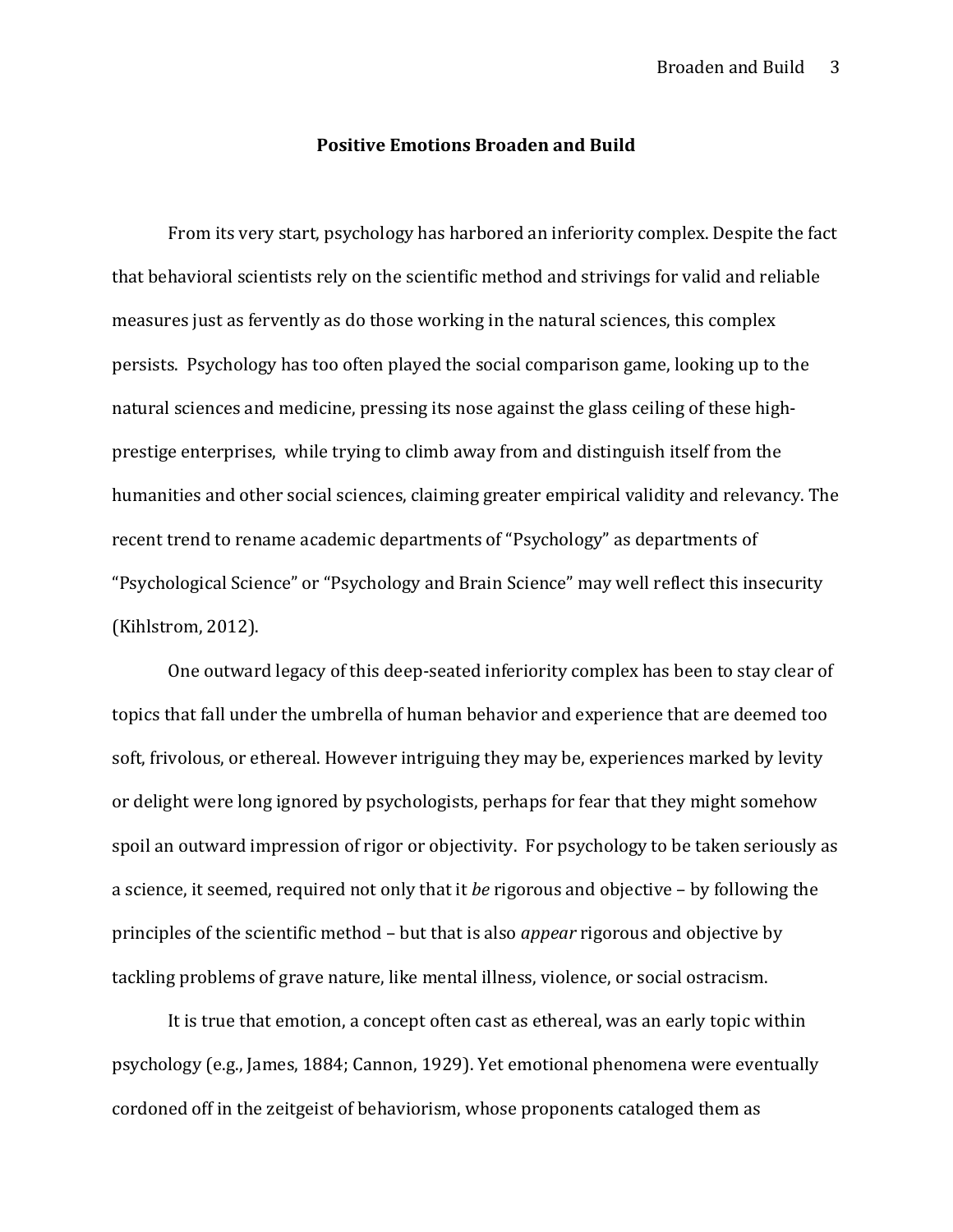irrelevant and misleading epiphenomena (Skinner, 1974), and derided those who studied them as mentalists. Although a few unorthodox psychologists ventured off the beaten path to study emotions nevertheless (e.g., Silvan Tompkins, 1962, whose work inspired Paul Ekman, Carroll Izard, among others), emotions science did not emerge as an organized subspecialty until the mid 1980s, as marked by the formation of the *International Society for Research on Emotions* (ISRE) in 1984, the first multi-disciplinary professional association for scholars specializing in this area. It's fair to say that in the thirty years since, research on emotions has exploded.

Yet even decades after emotions became a rigorous and accepted topic of scientific inquiry, psychology's inferiority complex held sway to keep the focus on the most serious of emotions, namely fear, anger, sadness, and the like. Even disgust made its way to the fore (e.g., Rozin & Fallon, 1987). It was as if the light-hearted emotions within the human repertoire might somehow weaken the fibers of the cloak of rigor that has been so important for psychology to don. This is my sense of how psychology could exist as a science *for an entire century* before psychologists were allowed to take a close empirical look at positive emotions without jeopardizing their reputations.

I have had the good fortune to work on the leading edge of the new and amply rigorous science of positive emotions. Together with the students and collaborators who have worked with me in my *Positive Emotions and Psychophysiology Laboratory* (PEP Lab, first at the University of Michigan and now at the University of North Carolina at Chapel Hill), I have sought to create an evidence-based understanding of light-hearted moments, charting their variety, the ways they change how the human mind works, and how, littleby-little, they change people's lives. This was not an easy program of research to launch.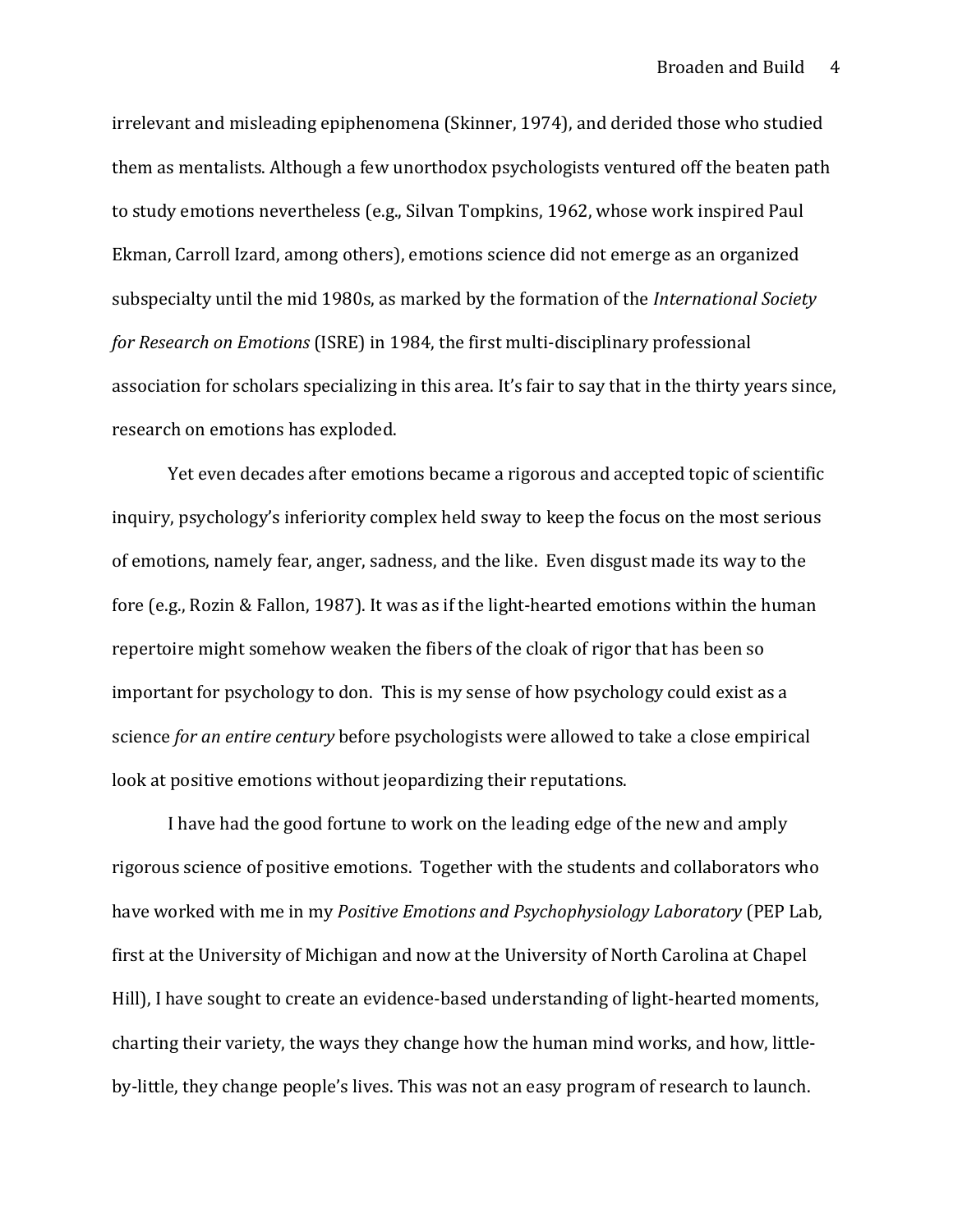My first empirical work on positive emotions was in fact rejected countless times over the span of seven years before it saw publication (i.e., Fredrickson & Levenson, 1998). While serial rejections are never pleasant, this early resistance taught me important lessons both about scholarly precision and about resilience and persistence. The purpose of this chapter is to review the now longstanding PEP Lab research program on positive emotions, centered on my broaden-and-build theory, with discussion of relevant studies from other laboratories as well. I begin with a description of the various affective phenomena my collaborators and I target.

### **Ten Representative Positive Emotions**

I set the stage for this review by briefly describing ten key positive emotions. This is by no means an exhaustive list. I choose to focus on these ten emotions not only because they are the targets of increasing research, but also because evidence from the PEP Lab suggests that these ten are experienced relatively frequently in people's daily life. With one important exception, I describe them in the order of their relative frequency, starting with the positive emotions people appear to feel most often, and moving on to those that they feel more rarely. The exception is love, which in our studies emerges as the most frequently experienced positive emotion. As described below, I see good reason to describe it last.

Like all emotions, positive emotions are brief, multi-system responses to some change in the way people interpret – or appraise – their current circumstances. When this multi-system response registers that circumstances are somehow bad for the self, a negative emotion arises, when it registers good prospects or good fortune, a positive emotion arises. To foreshadow the broaden-and-build theory, for each of these ten positive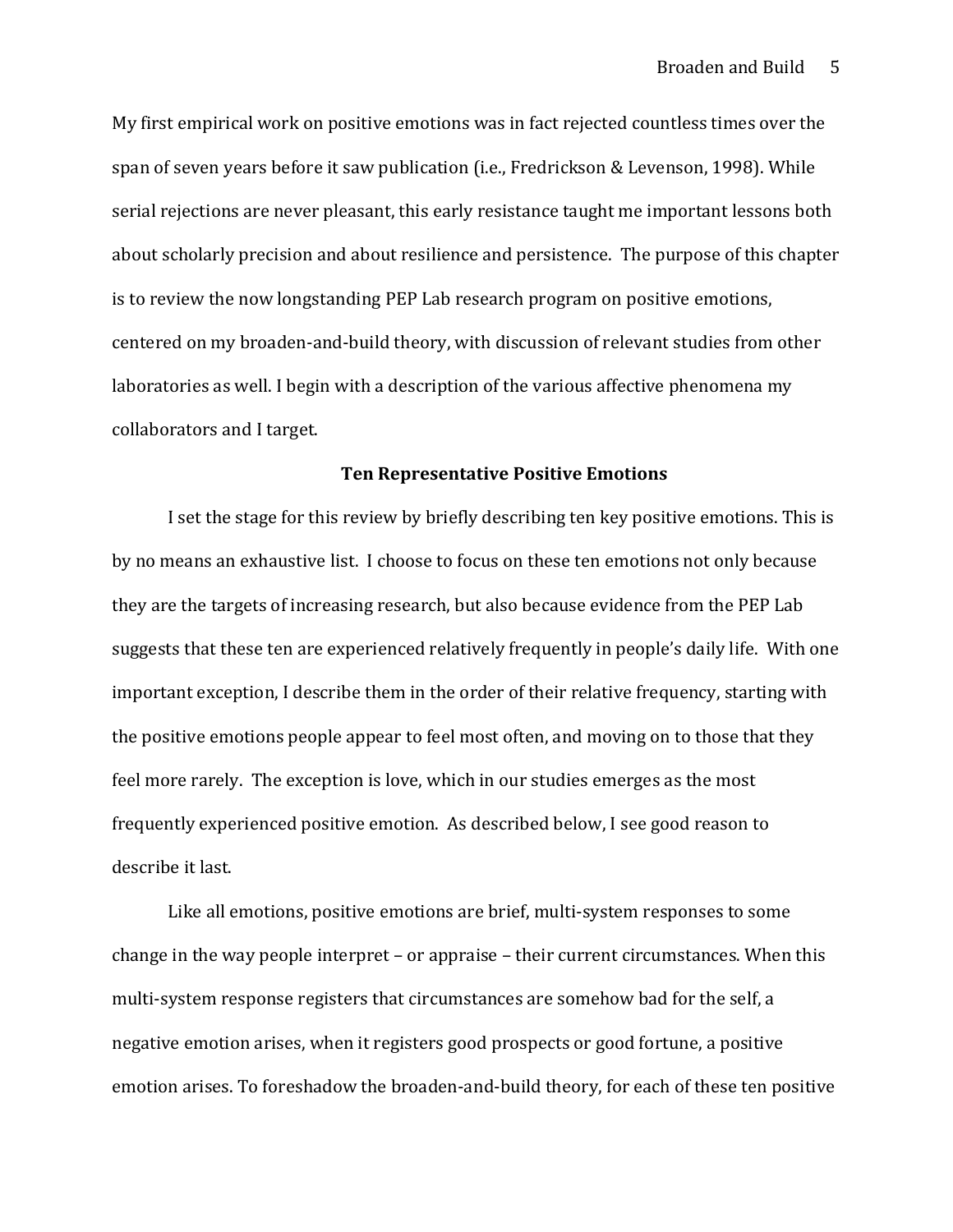emotions, I describe (a) the appraisal patterns that trigger it, (b) the broadened thoughtaction repertoire it sparks, and (c) the durable resources that it helps to build. Table 1 offers these in summary form across its first four columns.

**Joy.** Joy emerges when one's current circumstances present unexpected good fortune. People feel joy, for instance, when receiving good news or a pleasant surprise. Joy creates the urge to play and get involved, or what Frijda (1986) termed *free activation*, defined as an "aimless, unasked-for readiness to engage in whatever interaction presents itself" (p. 89). The durable resources created through play are the skills acquired through the experiential learning it prompts.

**Gratitude.** Gratitude emerges when people acknowledge another person as the source of their unexpected good fortune. Joy becomes gratitude, for instance, when awareness of one's own good fortune is combined with admiration for another person for thoughtfully going out of their way to create that good fortune (Algoe, in press). Gratitude creates the urge to creatively consider new ways be kind and generous oneself. The durable resources accrued when people act on this urge are new skills for expressing kindness and care to others.

**Serenity.** Also called contentment, serenity emerges when people interpret their current circumstances as utterly cherished, right, or satisfying. People feel serenity, for instance, when they feel comfortable, at ease in, or at one with their situation. Serenity creates the urge to savor those current circumstances, and integrate them into new priorities or values. The durable resources created through savoring and integrating include a more refined and complex sense of oneself and of one's priorities.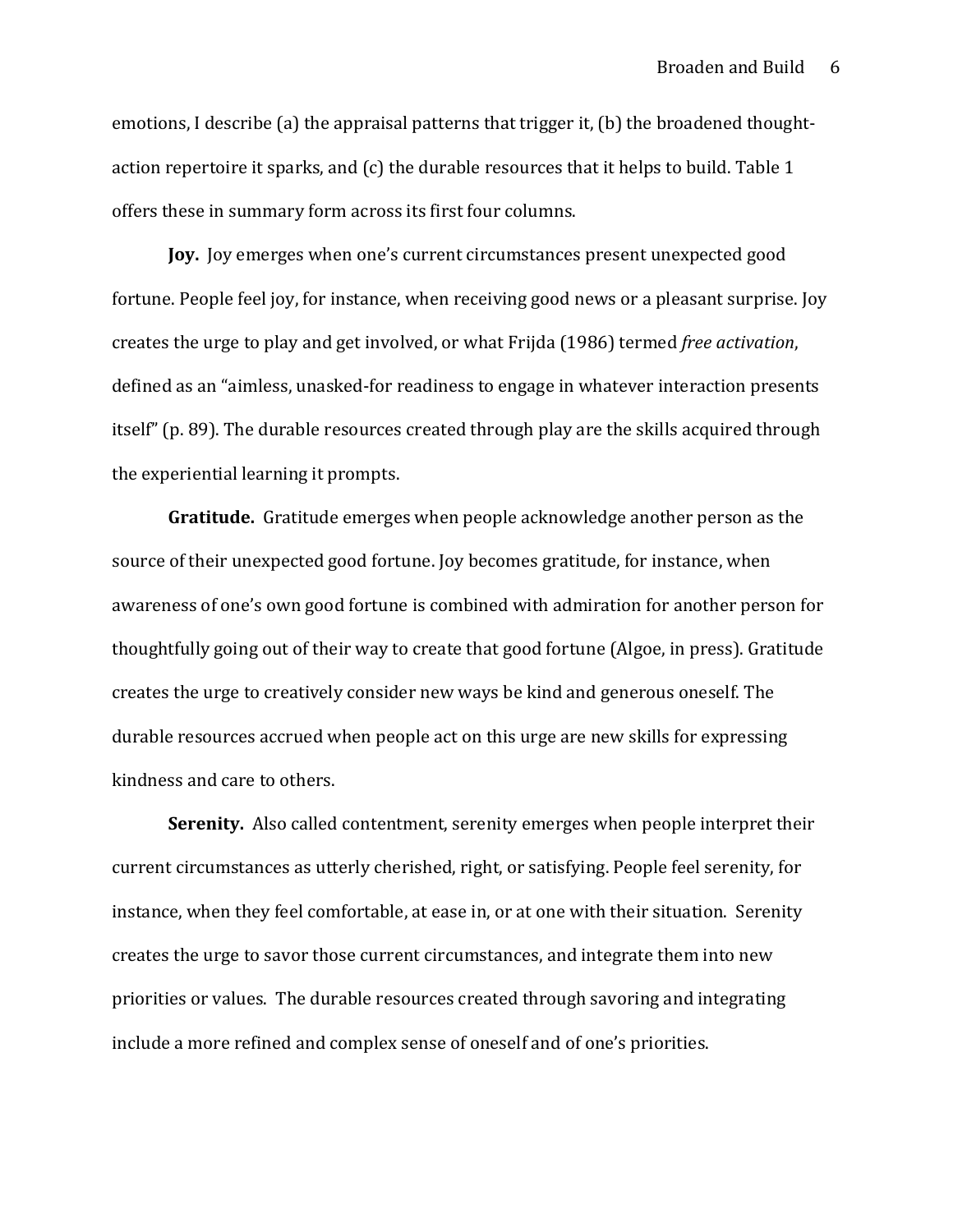**Interest.** Interest arises in circumstances appraised as safe but offering novelty. People feel interest, for instance, when they encounter something that is mysterious or challenging, yet not overwhelming. Interest creates the urge to explore, to learn, to immerse oneself in the novelty and thereby expand the self (Izard, 1977; Silvia, 2008). The knowledge so gained becomes a durable resource.

**Hope.** Whereas most positive emotions arise in circumstances appraised as safe, hope is the exception. Hope arises in dire circumstances in which people fear the worst, yet yearn for better (Lazarus, 1991). People feel hope, for instance, in grim situations in which they can envision at least a chance that things might change for the better. Hope creates the urge to draw on one's own capabilities and inventiveness to turn things around. The durable resources it builds include optimism and resilience to adversity.

**Pride.** Pride emerges when people take appropriate credit from some sociallyvalued good outcome. People feel pride, for instance, when they accomplish an important goal (Tracy & Robins, 2007). Pride creates the urge to fantasize about even bigger accomplishments in similar arenas. The big dreams sparked by pride contribute to the durable resource of achievement motivation (Williams & DeSteno, 2008).

**Amusement.** Amusement occurs when people appraise their current circumstances as involving some sort on non-serious social incongruity. It can erupt, for instance, in the wake of a harmless speech error or physical blunder. Amusement creates urges to share a laugh and find creative ways to continue the joviality. As people follow these urges, they build and solidify enduring social bonds (Gervais & Wilson, 2005).

**Inspiration.** Inspiration arises when people witness human excellence in some manner. People feel inspired, for instance, when they see someone else do a good deed, or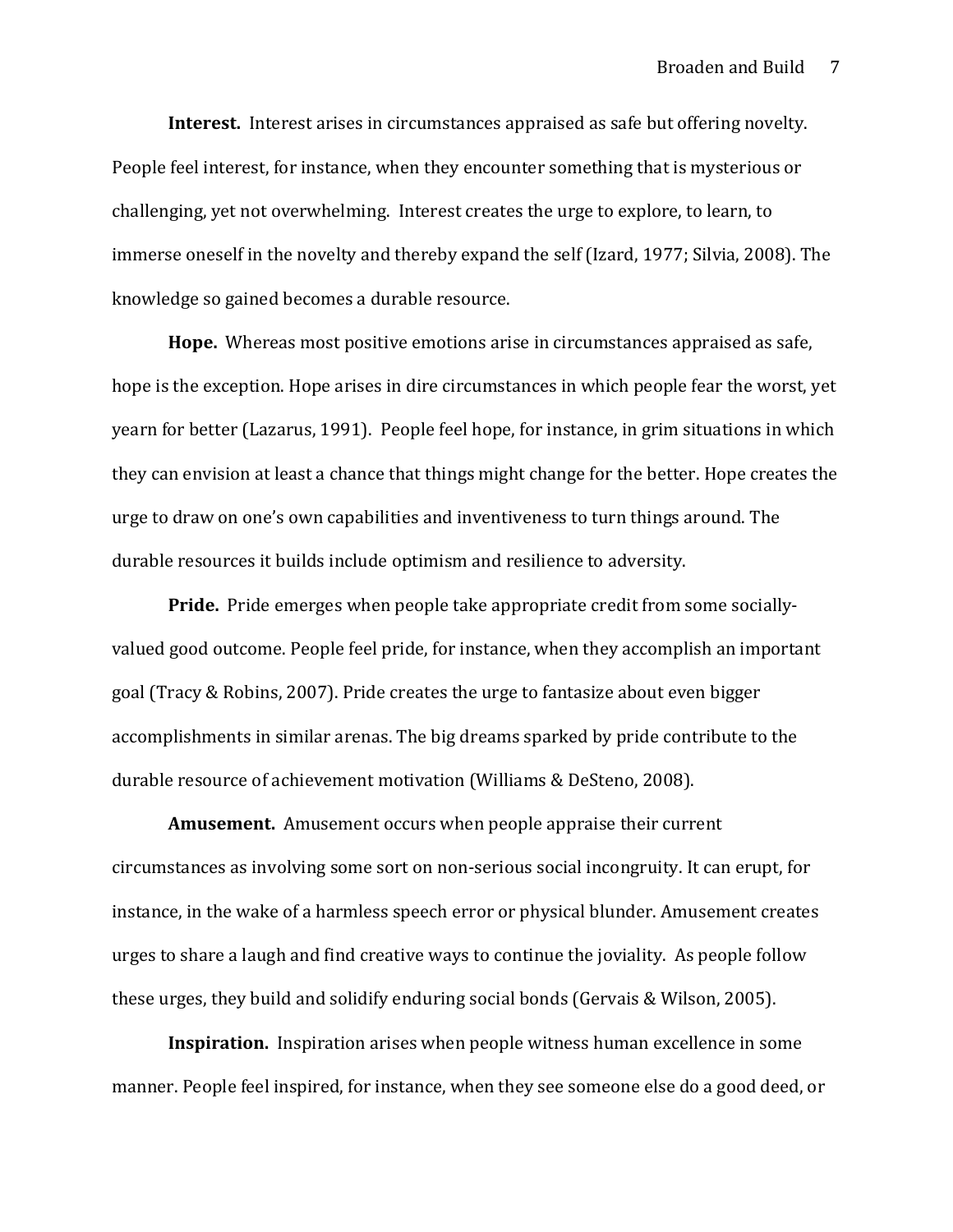perform at an unparalleled level. Inspiration creates the urge to excel oneself, to reach one's own higher ground or personal best. The durable resource it builds is the motivation for personal growth (Algoe & Haidt, 2009; Thrash & Elliot, 2004).

**Awe.** Awe emerges when people encounter goodness on a grand scale. People feel awe, for instance, when overwhelmed by something (or someone) beautiful or powerful that seems larger than life. The experience of awe compels people to absorb and accommodate this new vastness they've encountered. The durable resources awe creates are new worldviews (Shiota, Keltner, & Mossman, 2007).

**Love.** Love, which appears to be the positive emotions people feel most frequently, arises when any other of the positive emotions is felt in the context of a safe, interpersonal connection or relationship. I will offer a richer description of love later in this chapter, when I discuss positivity resonance as an offshoot of the broaden-and-build theory. For now, suffice it to say that as an amalgam of other positive emotions, love broadens thoughtaction repertoires both in an "all of the above" manner, and by creating momentary perceptions of social connection and self-expansion. Likewise, love builds a wide range of enduring resources, especially social bonds and community.

### **Assessment Approaches**

My empirical approach has been to assess each of these positive emotions via people's self-reports of their own subjective experiences, whether in response to (a) an emotion induction presented in the laboratory, (b) a repeated end-of-day survey of their experiences over the past 24 hours, or (c) a questionnaire inquiring about their emotional experiences over the past two weeks. To do this, the PEP Lab uses a variant of the *modified Differential Emotions Scale* (mDES, see Appendix; Fredrickson, Tugade, Waugh, & Larkin,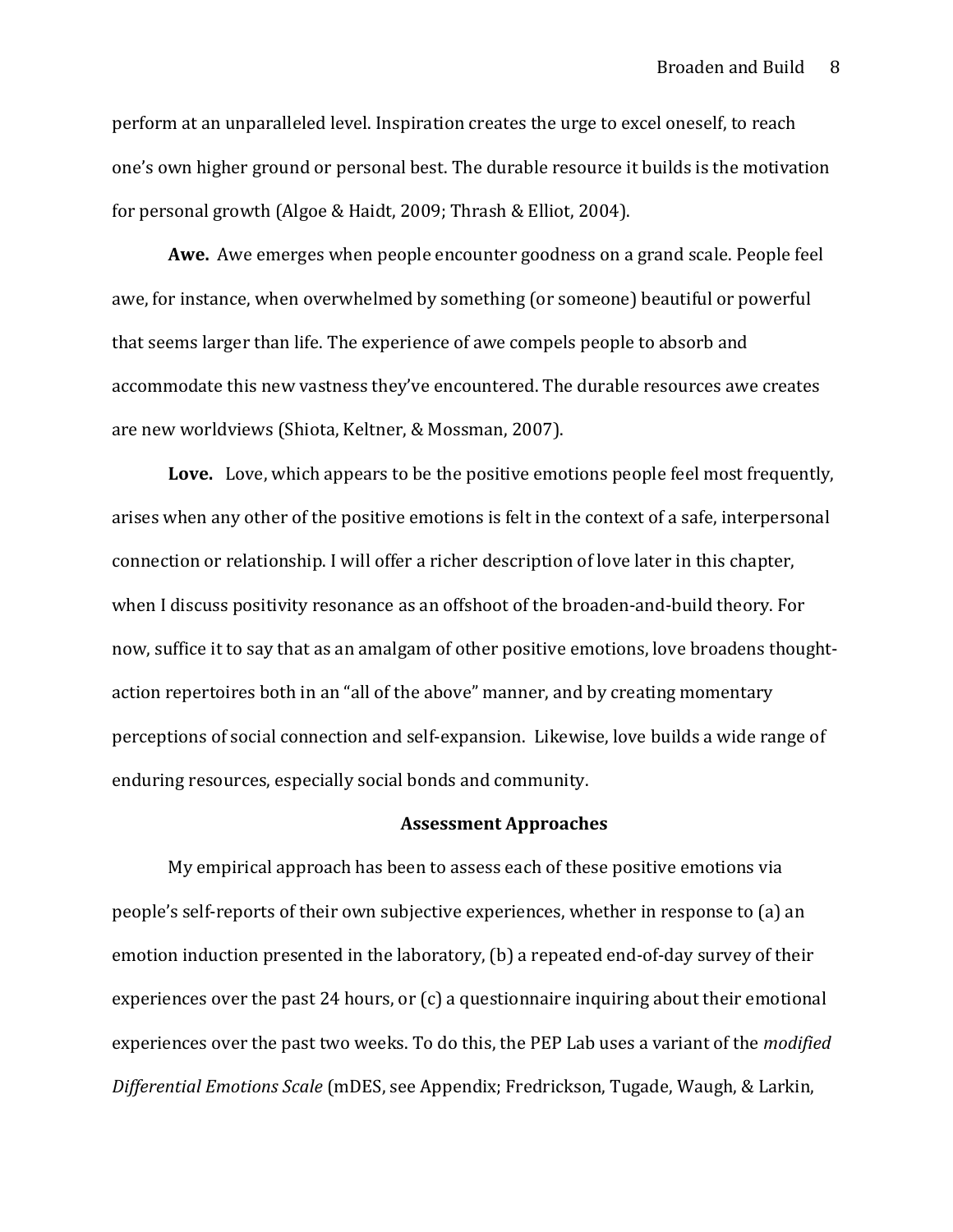2003) selected to f[i](#page-85-0)t the temporal frame of a given study design. The mDES<sup>i</sup> expanded on the *Differential Emotions Scale* (DES; Izard, 1977) to include a far wider set of positive emotions. I created the mDES to be a more encompassing measure of positive emotions than the more commonly used PANAS, which exclusively targets high activation positive affective states (Watson, Wiese, Vaidya, & Tellegen, 1999). Like the DES before it, the mDES uses a trio of emotion adjectives to capture each emotion. The fifth column in Table 1 presents the particular trio used in the mDES for each of the ten positive emotions in turn. Based on evidence that people are better at recalling peak emotional experiences than they are at aggregating across multiple affective episodes (Fredrickson & Kahneman, 1993; Kahneman, Fredrickson, Schreiber, & Redelmeier, 1993), we typically ask respondents to indicate "the *greatest amount* that you've experienced each of the following feelings" (response options:  $0 =$  not at all;  $1 =$  a little bit;  $2 =$  moderately,  $3 =$  quite a bit; and  $4 =$ extremely). At times, however, we inquire about the frequency of experience, by asking respondents "How often did you feel \_\_\_\_\_?" (response options:  $0 =$  never;  $1 =$  rarely;  $2 =$ some of the time; 3 = often; 4 = most of the time). Depending on our empirical approach, we ask respondents to think back to a particular laboratory procedure (e.g., a given film or activity), the past 24 hours, or the past two weeks. In all cases, each of 20 distinct emotions is represented by a trio of affective adjectives. Those for the positive emotions are supplied in Table 1 (researchers interested in using the mDES may download various versions from the PEP Lab website, www.PositiveEmotions.org). While at times my collaborators and I examine individual items of the mDES to explore the effects of specific emotions or laboratory inductions, most often we aggregate the 10 positive and 10 negative emotion items separately to create independent positive and negative emotion scores, respectively.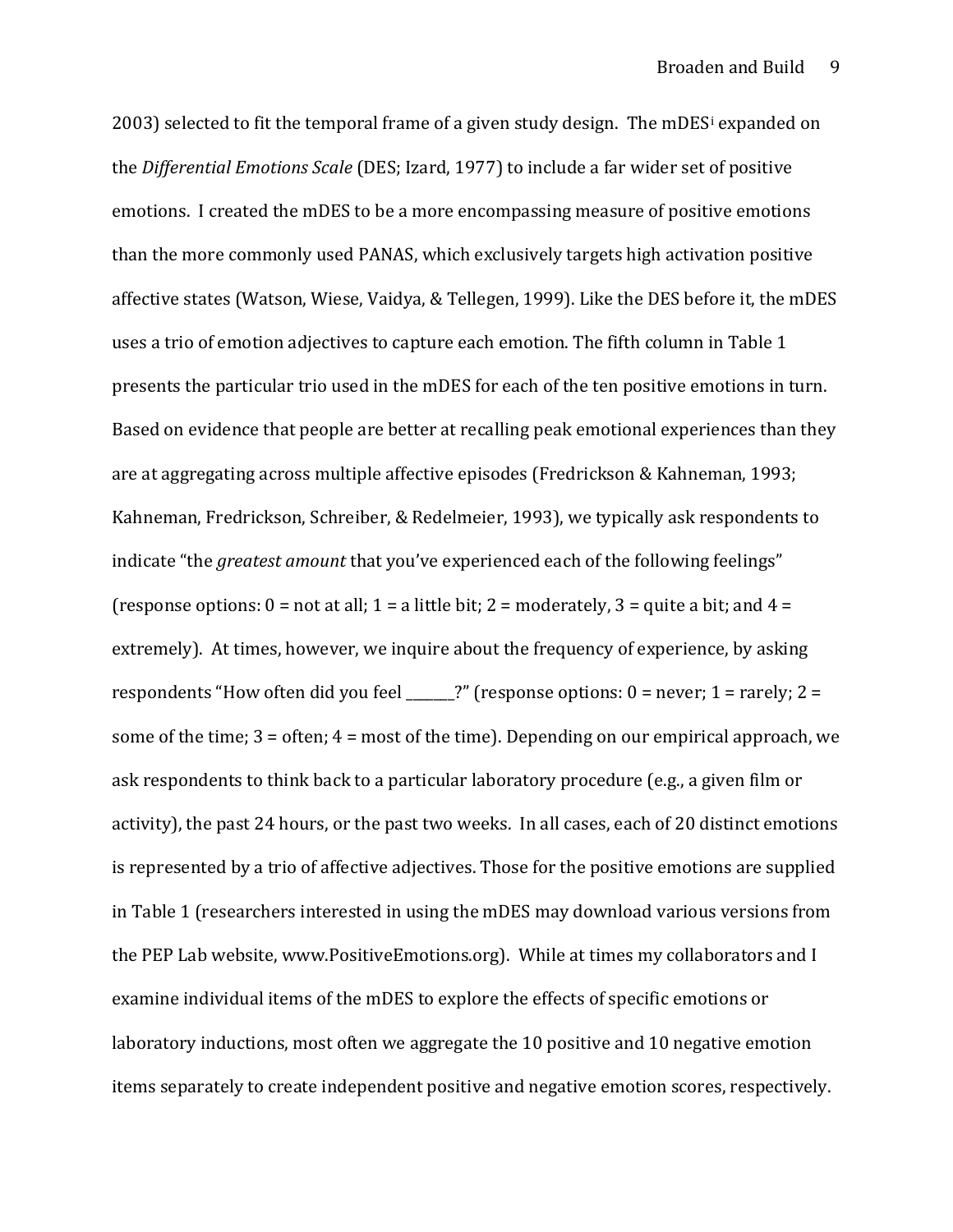These scales yield high internal reliability, ranging from .82 to .94 (Cohn, Fredrickson, Brown, Mikels, & Conway, 2009; Fredrickson, Cohn, Coffey, Pek, & Finkel, 2008).

Beyond the explicit self-reports of emotion experience captured by the mDES, in our laboratory-based studies my PEP Lab regularly uses facial electromyography (EMG) to capture the frequency of Duchenne smiles, using a new data-reduction technique developed by former students Kareem Johnson and Christian Waugh (Johnson, Waugh, & Fredrickson, 2010). To further circumvent demand effects, we've also used a range of implicit measures of positive affect (e.g., lexical decision task, LDT, Niedenthal, Halberstadt, & Setterlund, 1997; affect misattribution procedure, AMP, Payne, Cheng, Govorun, & Stewart, 2005). We also deploy a version of Russell's Affect Grid (Russell, Weiss, & Mendelsohn, 1989) especially when in need of densely-repeated measures of emotion within a single laboratory visit. We modify the Affect Grid by revising the emotion adjectives that appear around the grid's perimeter to best fit our current empirical objectives. I direct readers interested in a deeper discussion of emotion measurement to a chapter Randy Larsen and I wrote on this topic for an edited volume on well-being (Larsen & Fredrickson, 1999).

### **Seeds of the Broaden-and-Build Theory**

### **The Undo Effect of Positive Emotions**

I began my formal study of emotions as a post-doctoral fellow in the early 1990s, supported by the NIMH training grant on emotions led by Paul Ekman and Richard Lazarus. My intellectual curiosity about positive emotions was piqued by the simple fact that they were so rarely discussed in the existing empirical literature. Working with Robert Levenson at UC Berkeley, I became captivated by the two sentences Levenson had devoted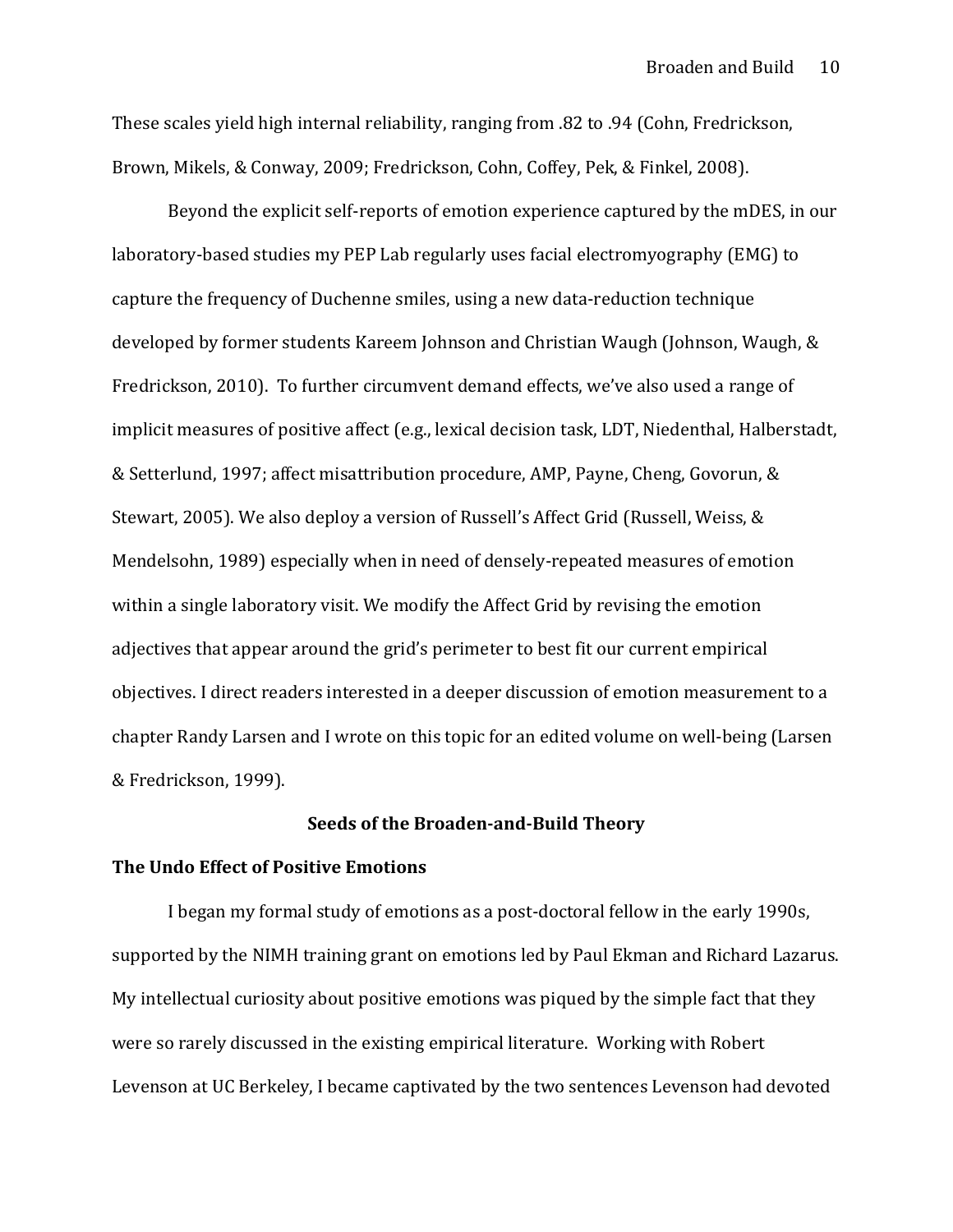to positive emotions in a chapter he'd written on best practices for investigating whether specific discrete emotions carried unique autonomic signatures. In discussing the crucial issue of how to select an appropriate baseline against which to examine the physiological effects of distinct emotions, he wrote "…the evolutionary meaning of positive emotions such as happiness might be to function as efficient 'undoers' of states of ANS [autonomic nervous system] arousal produced by certain negative emotions. To test this hypothesis a reasonable baseline condition for the investigation of ANS concomitants of happiness would be one that produces a prior state of fear, anger or sadness." (Levenson, 1988, p. 25). Indeed, prior work by Levenson and colleagues had examined the autonomic effects of "happiness" assessed against the more commonly used baseline of neutral affect (Levenson, Carstensen, Friesen, & Ekman, 1991; Levenson, Ekman, & Friesen, 1990). Results of this earlier work showed essentially no autonomic signature whatsoever for this positive emotion, which seemed a puzzle.

So at the start of my post-doctoral fellowship, in the fall of 1990, Levenson and I designed an initial laboratory experiment to test this *undo hypothesis* (Fredrickson & Levenson, 1998). As Levenson had proposed, we examined the effects of positive emotions against the backdrop of a negative emotion, in this case fear. We did, of course, also include a prior neutral baseline to establish the effects of our fear induction. We used a short video clip that capitalized on a fear of heights, to create a common negative emotion in all participants, who were female students at the University of Berkeley. The clip showed a man inching along the outer ledge of a high-rise, hugging the side of the building; at one point he loses his footing, grasps at whatever he can and dangles high above traffic, struggling to keep from dropping to his certain death.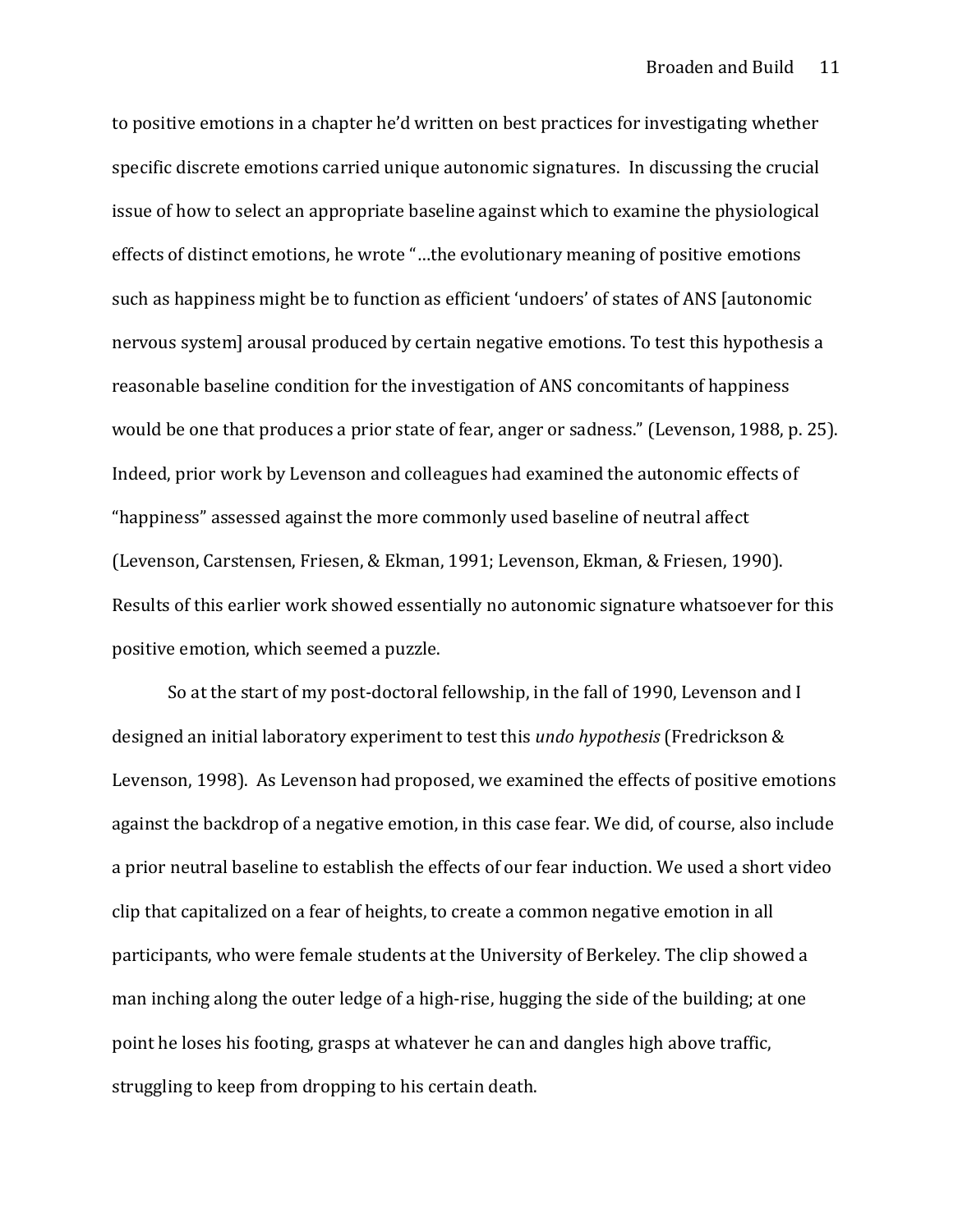From pretesting we knew that this short clip, just 83 seconds long, was effective in inducing fear specifically. Participants in this experiment reported their own subjective experiences of emotion by manipulating a rating dial whose pointer moved on a continuous 180-degree scale, labeled from "very negative"  $(0)$  to "neutral"  $(\sim 4.5)$  to "very positive"  $(9)$ . During their pre-video resting baseline period, mean rating dial reports were near 5 (very slightly positive), whereas during this high-rise ledge clip participants' ratings dropped to about 3 (negative). More importantly for testing the undo hypothesis, participants also experienced significant cardiovascular reactivity to this video clip, with 3 of 4 cardiovascular measures showing significant change relative to resting baseline, namely, heart rate; finger pulse amplitude, an index of peripheral vasoconstriction; and pulse transmission time to the ear, a correlate of blood pressure. Pulse transmission time to the finger was also measured, but did not show significant change during the fear clip and so was not used within our aggregate index of cardiovascular recovery in this initial study.

We tested the undo hypothesis by randomly assigning participants to view one of four different short video clips immediately following the fear-inducing ledge clip. From pretesting, we knew that two of the four clips evoked two different positive emotions, amusement and contentment. These clips presented images of a puppy playing and ocean waves, respectively. A third was known to be neutral, eliciting no emotion whatsoever by presenting a 1990s-era computer screensaver, and a fourth was known to elicit sadness by showing a boy crying at the death of his father. Importantly, the two positive and the neutral clips, when viewed following a standard resting baseline, produce virtually no cardiovascular signatures whatsoever (Fredrickson, Mancuso, Branigan, & Tugade, 2000, Study 2). That is, there's no way that anyone could know, just by looking at the ensuing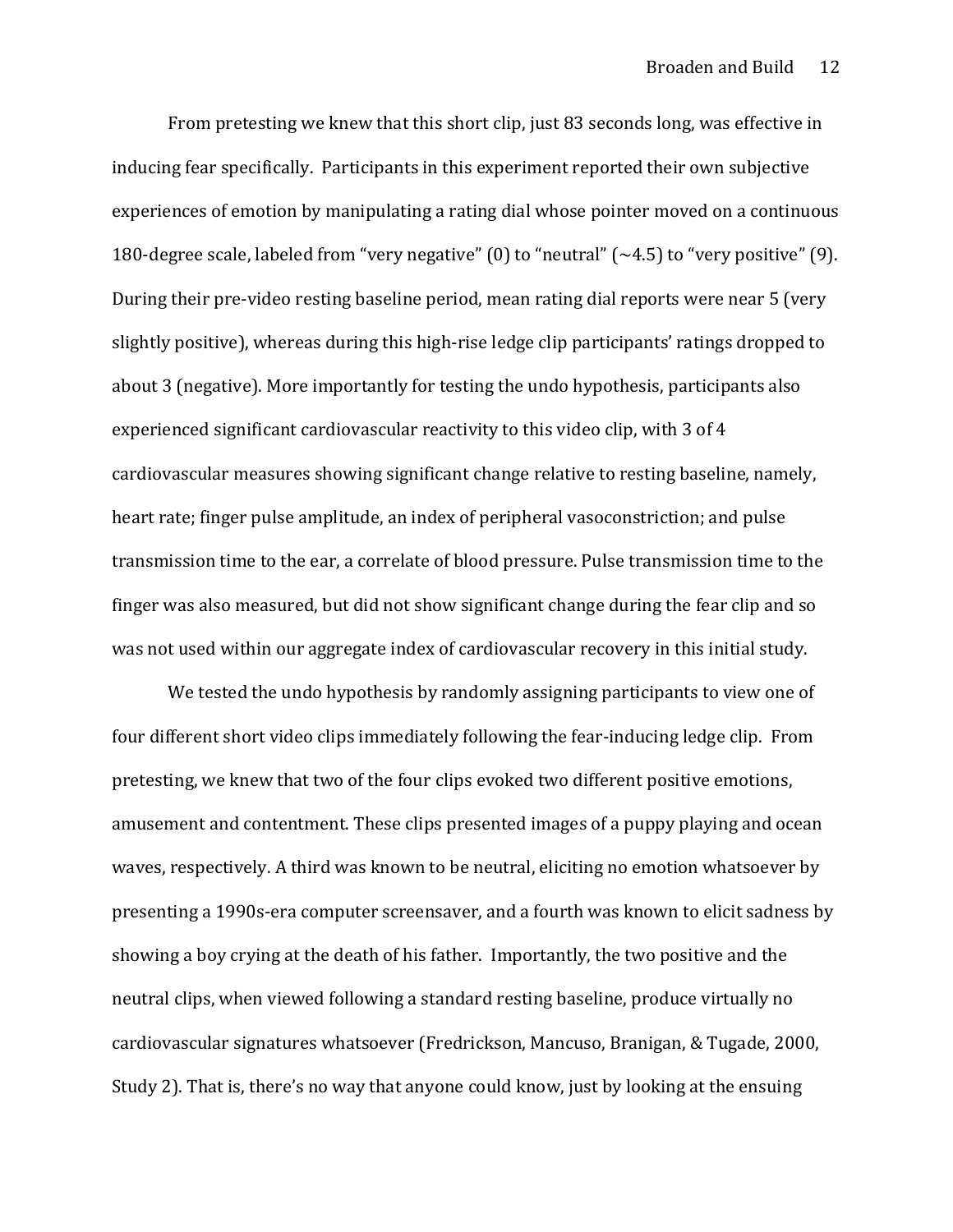physiological responses, whether someone were watching puppies, waves, or a simple screensaver. We chose sadness as an additional comparison condition because although it produces small increases in sympathetic activation (Fredrickson et al., 2000), unlike other negative emotions, it is not associated with any high-action motor program (Fredrickson & Levenson, 1998), like fight or flight that co-opts the sympathetic nervous system. Most often it is associated with inactivity or disengagement and as such, one might expect it, too, to speed cardiovascular recovery.

So although positive emotions do not appear to "do" anything to the cardiovascular system, when viewed against the backdrop of pronounced negative emotional arousal, the positive emotions clearly stood out in their ability to "undo" lingering cardiovascular activation. Compared to either those in the neutral condition, who took about 40 seconds to recover, or those in the sad conditions, who took about 60 seconds to recover, those in the amusement and contentment conditions showed the fastest cardiovascular recovery, recovering within about 20 seconds each (Fredrickson & Levenson, 1998, Study 1).

Across two subsequent experiments, conducted in my own newly-established laboratory at the University of Michigan, my students and I replicated this exact pattern of results using samples more diverse in age, gender, and ethnicity. We also used a more active and self-relevant way to induce the initial negative emotion by having participants prepare to deliver a speech on "Why you are a good friend" under considerable time pressure, which, they were told, would be videotaped for later evaluation by students in another study. We also instructed participants that there was a 50-50 chance that "the computer" would select them to give their speech or not. If "by chance" they were not selected to give their speech, a video clip would begin on the monitor that was placed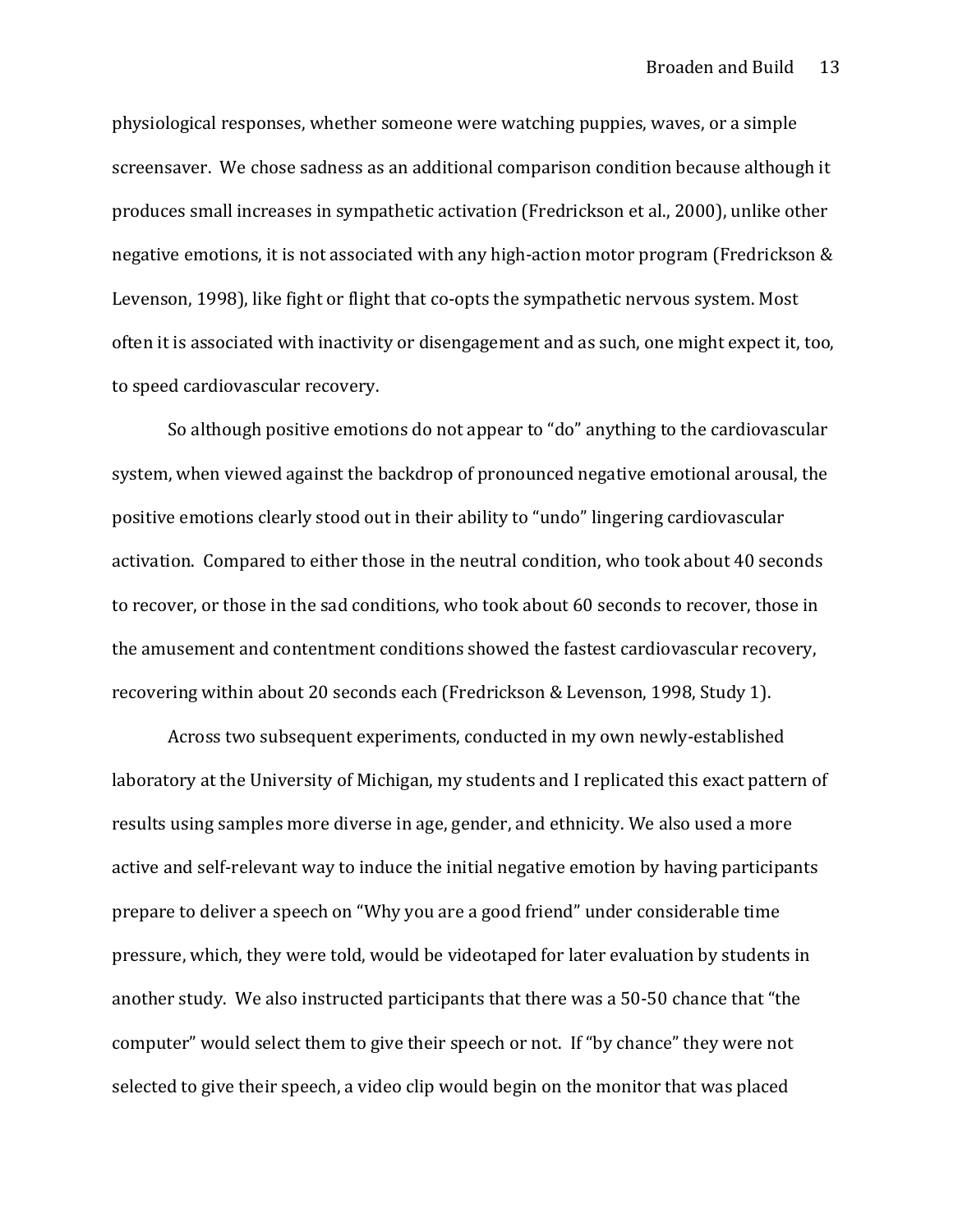before them. In actuality no participants were asked to deliver their prepared speeches. This cover story was developed both to boost the anxiety of the speech preparation task and to justify the quick switch to an unrelated video clip. While our later experiments used the same clips to elicit amusement, contentment, neutrality, and sadness as the original Fredrickson-Levenson experiment, we expanded the array of cardiovascular measures we tracked to include beat-by-beat assessments of both systolic and diastolic blood pressure.

The speech task produced clear and pronounced experiences of anxiety, as indicated both by participants' self-reports of their subjective experience, and by significant changes across the entire set of 6 cardiovascular measures we tracked, each in the direction of heightened sympathetic arousal (Fredrickson, et al., 2000, Study 1, Samples 1 and 2). Notably, using different samples, different cardiovascular measures, and a different initial negative emotion from which to recover, two distinct positive emotions again yielded significantly faster recovery from the cardiovascular sequelae of negative emotions.

Using archival data that I'd collected in Levenson's lab at UC Berkeley, I also tested the undo hypothesis using a more spontaneous and ecologically valid pairing of negative and positive emotions. People vary in their responses to negative experiences. For whatever reasons, some people smile in the face of sadness and adversity whereas others do not. We explored whether those who smiled during a notably sad film clip (the funeral scene from Steel Magnolias, clipped prior to the humorous interchanges), would show faster cardiovascular recovery after the clip ended. Those who smiled at least once during the sad clip, the data suggested, recovered about 20 seconds faster than those who never smiled (Fredrickson & Levenson, 1998, Study 2).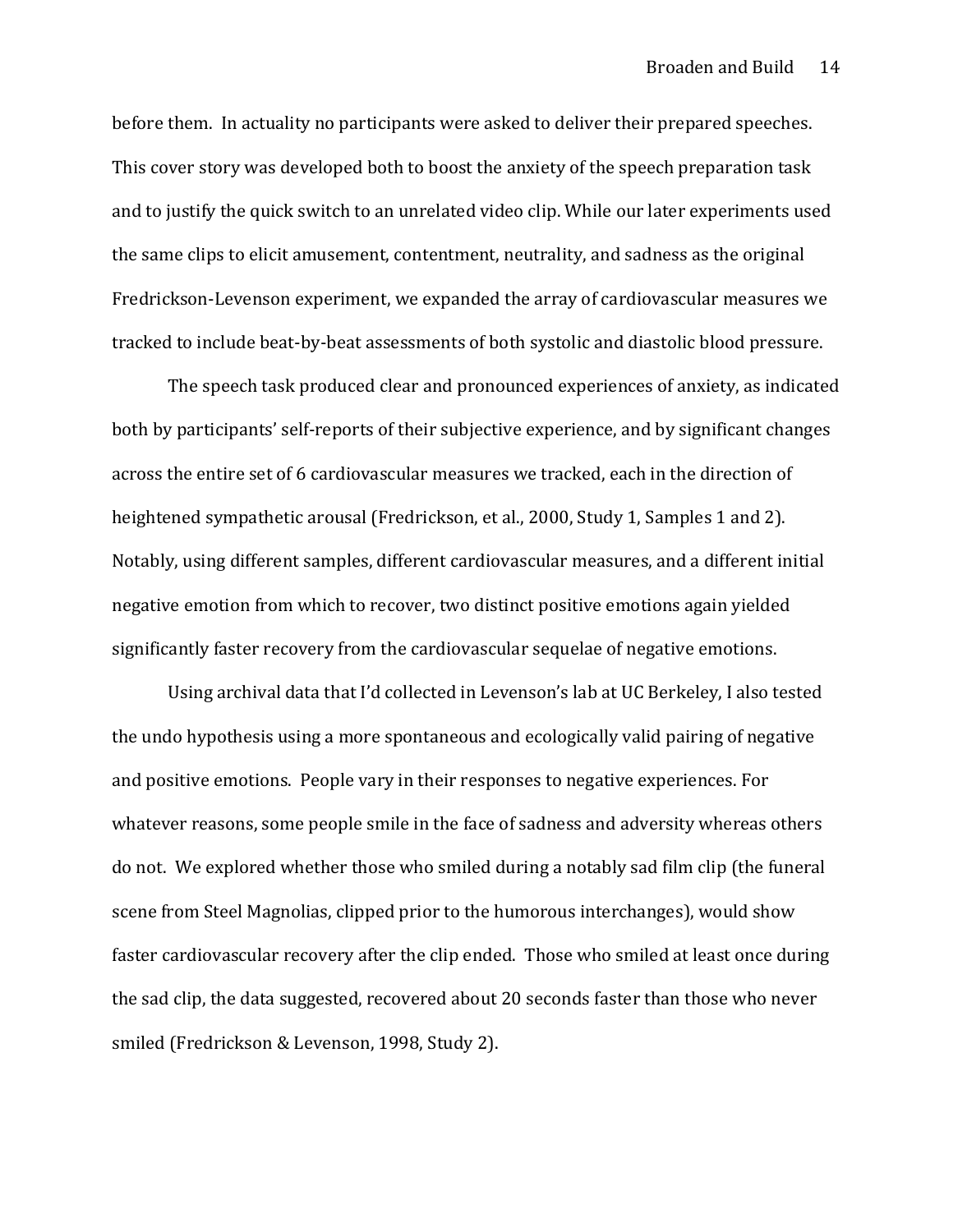Whereas Levenson had supplied the original hypothesis that launched our research on the undo effect of positive emotions, my contribution was to develop a time-based measure of cardiovascular recovery with fine-grained temporal resolution. As was standard in Levenson's lab, we had extracted second-by-second data on participants' responses during the resting baseline as well as during the film sequences they saw. Using these data, I calculated a confidence interval around each participant's baseline level of activation defined by their mean activation over the last 60-seconds of a 2-minute resting baseline period, plus and minus one standard deviation of that mean. This confidence interval was used to characterize each participants' own state of emotional quiescence. During the fear clip, all participants' responses moved out of this relaxed state, as would be expected with the experience of fear. Then, at the start of the randomly-assigned secondary video clips, I calculated the time, in seconds, for each participants' cardiovascular responses to return to within the confidence interval that represented their own relaxed state and remain within this interval for 5 of 6 consecutive seconds. I did this for each cardiovascular measure that had shown reactivity in response to the initial negative emotion and then aggregated the recovery times across distinct cardiovascular measures. This data reduction approach was, at the time, novel. Most investigators assessed recovery indirectly, by re-assessing the magnitude of a cardiovascular response some minutes later and then inferring recovery from any evident reductions in reactivity. Our more sensitive time-based measure of cardiovascular recovery preceded the later and eventually more sophisticated appreciation for affective chronometry, the investigation of the temporal course of emotion experiences (e.g., Davidson, 1998; Waugh, Hamilton, & Gotlib, 2010).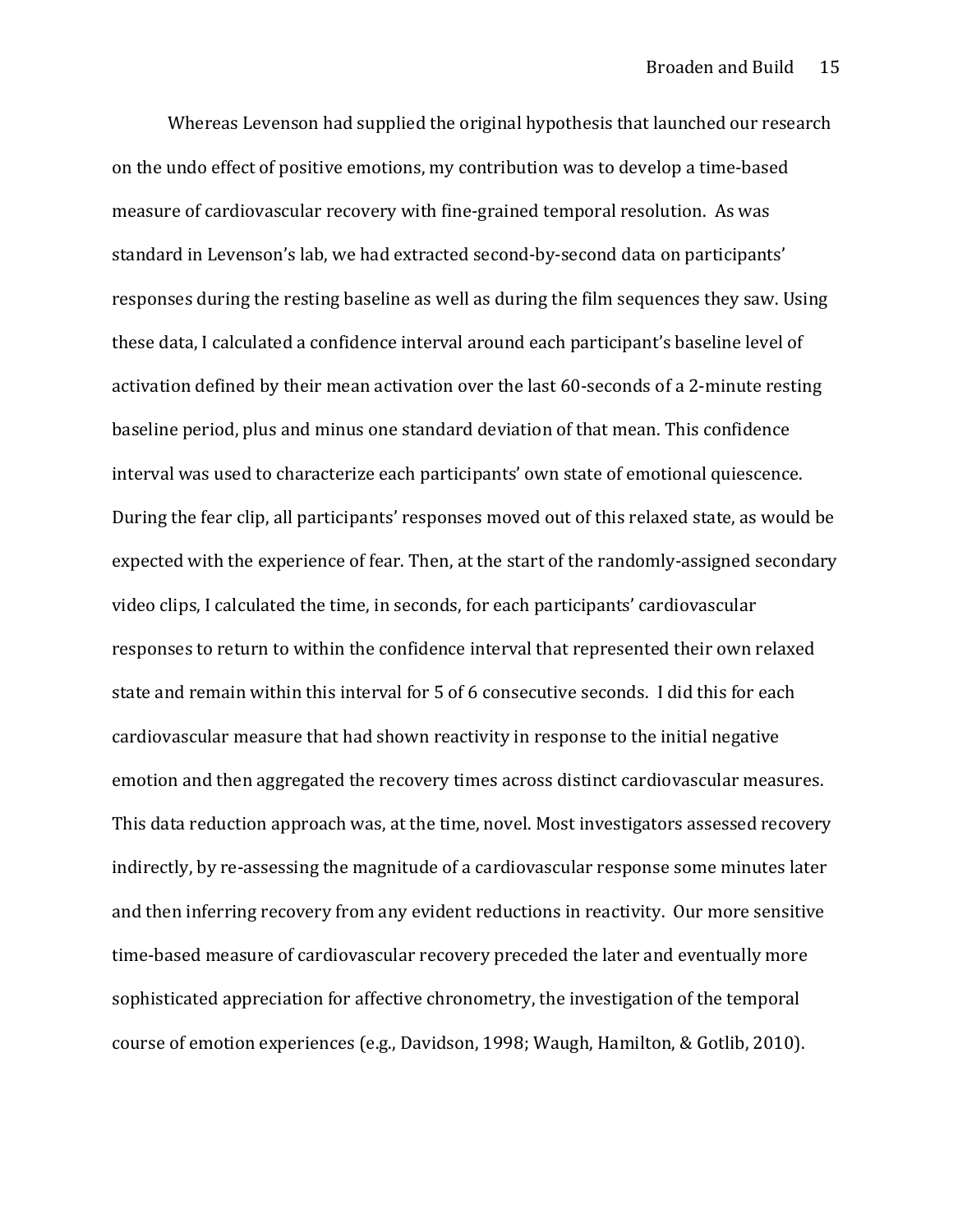An offshoot of this early work on the undo effect of positive emotions emerged as an auxiliary branch of research on resilience. Using Block and Kremen's 14-item self-report measure of Ego-Resilience (ER89; Block & Kremen, 1996), we discovered that people who score higher on this index of trait resilience appear to spontaneously harness the undo effect of positive emotions to regulate their own negative emotional experiences. For instance, when faced with the same anxiety-producing speech preparation task, people who score higher on resilience showed significantly faster cardiovascular recovery. Moreover, their quicker recovery was mediated by their greater tendency to experience positive emotions in response to the task, intermixed with their anxiety (Tugade & Fredrickson, 2004, Study 1).

In a second study, by random assignment we had some participant reframe the speech preparation task as an interesting challenge to overcome versus a threat. Under the typical threat instructions, we replicated the effect wherein people who score higher on Block and Kremen's resilience measure showed faster cardiovascular recovery. By contrast, under challenge instruction, we found that people who scored lower on resilience show the same swift cardiovascular recovery as their high resilient counterparts. Moreover, their speedy recovery was mediated by the greater positive emotions they experienced in response to the task alongside their anxiety. Data from both studies bolster the undo effect of positive emotions by suggesting that positive emotions serve as useful resources for regulating negative emotional experiences in daily life. Beyond promoting cardiovascular quiescence, positive emotions have also been found to (a) help resilient people find positive meaning in difficult life circumstances (Tugade & Fredrickson, 2004, Study 3), (b) buffer against depressive symptoms and fuel post-crisis growth in the wake of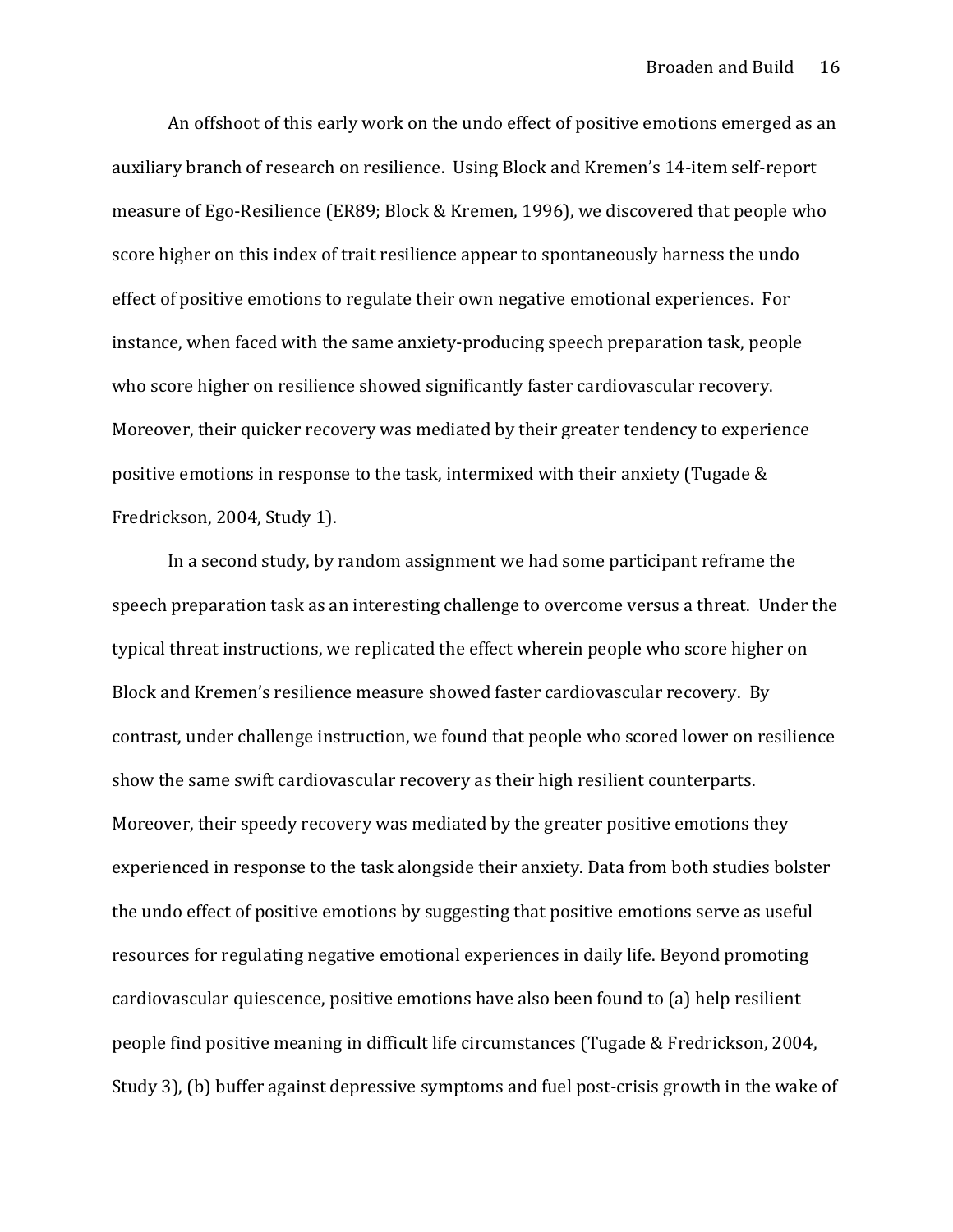the September 11th, 2001 terrorist attacks (Fredrickson, et al., 2003), and (b) help people effectively recover from stress both in daily life and during bereavement (Ong, Bergeman, Bisconti, & Wallace, 2006).

#### **The Birth of the Broaden-and-Build Theory**

The transition in my own thinking from the undo effect to the broaden-and-build theory of positive emotions carries an interesting lesson about the importance of having an appropriate balance of positive to negative emotions for generative thinking. As my first work targeting positive emotions, my studies on the undo effect ignited my fascination with the evolutionary origins of these light-hearted states. Within the still new renaissance of emotions science, very little work targeted emotions with a pleasant subjective feel. This made positive emotions largely uncharted terrain, which presented my favorite kind of intellectual landscape. Although it's not always wise to toil in areas unplowed by others, it certainly provides vast areas to freely explore and ponder.

In our first musings about how existing emotion theory was perhaps unsuitable for the positive emotions, Levenson and I pointed out that the lynchpin theory that specific emotions activate specific action tendencies did not neatly extend to the positive emotions (Fredrickson & Levenson, 1998). The concept of specific action tendencies had become so central within emotions science because it simultaneously explained not only why emotions evoke bodily changes (to support specific action urges) but also why emotions exist (because these specific actions helped human ancestors survive specific and recurring threats to life and limb).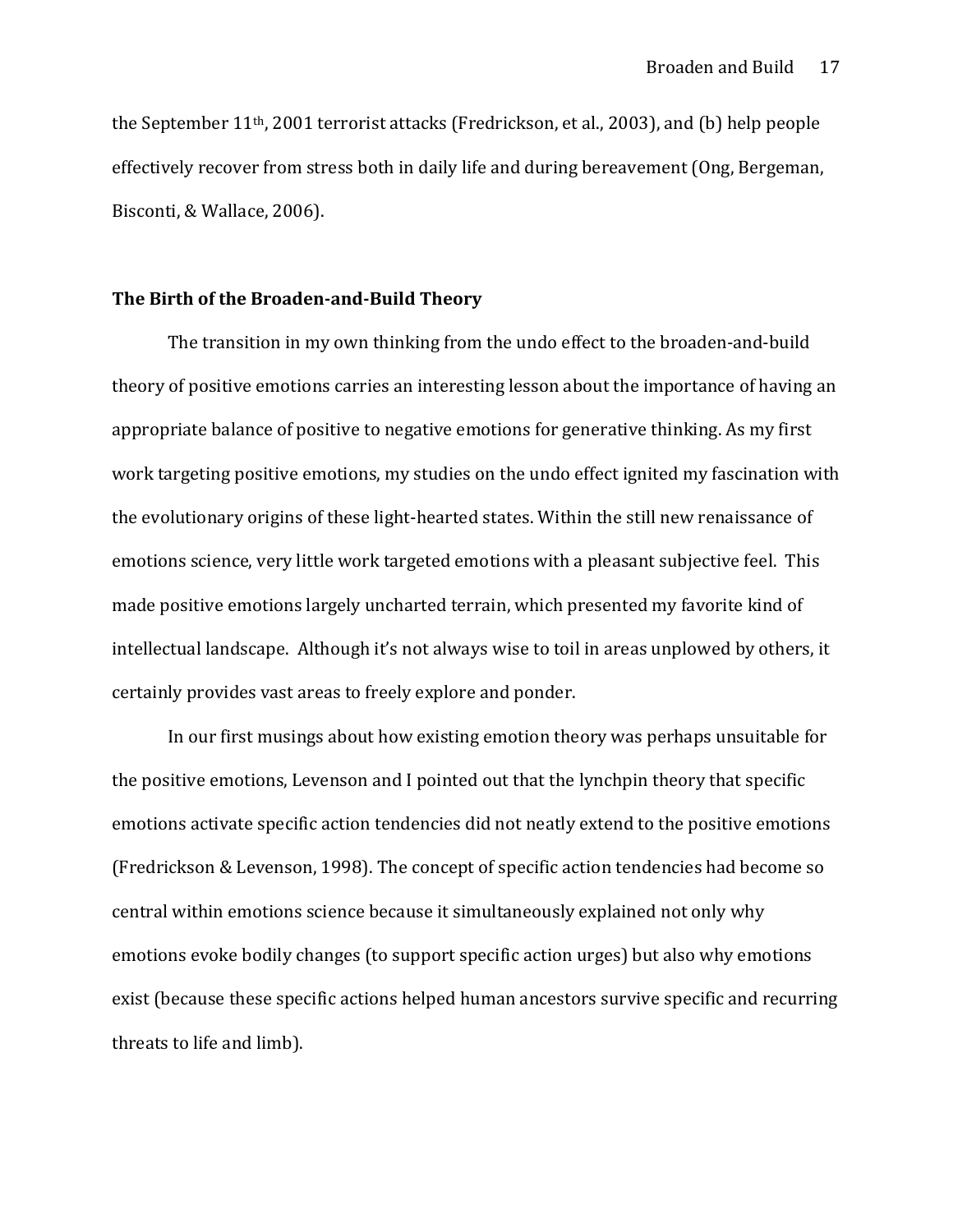In the stretch of years during which our initial manuscript on the undo effect was repeatedly submitted and rejected, I had the opportunity to present my research at the ISRE meeting in 1996, held in Toronto. The invitation to present in this context was itself unprecedented because (at the time) ISRE meetings were open to members only and membership required having at least 5 publications within emotions research. Although I was starting my 2nd Assistant Professor position (having just moved from Duke University to the University of Michigan), I scarcely had 5 publications, let alone 5 publications on emotions. Motivated in part by the stringent membership rules of ISRE, a number of my peers had formed a parallel academic organization, the *Emotions Research Group*, or ERG, expressly as a forum for early-career emotions researchers to help cultivate and refine each other's work. As ERG gained momentum, the leadership at ISRE decided to make an exception to their standard membership requirement and deemed all members of ERG to be members of ISRE. In so doing, James Gross, then ERG President was invited to organize a symposium on "New Voices in Emotions Research" for the 1996 ISRE meeting. It was unprecedented for a collection of such junior researchers to have a reasonably large audience at this meeting. It was based on this symposium that Peter Salovey, then-editor of the new APA Journal, *Review of General Psychology*, invited those of us who presented to put together a Special Issue on emotions research for Volume 2 of his new journal.

Although our "New Voices" symposium was well received, it was not without sharp criticism. The sharpest of which, as I recall, was directed at me. After presenting my data on the undo hypothesis, I'd raised the possibility that the central concept of specific action tendencies simply didn't apply to the positive emotions. Whereas anger and fear spark the urge to fight or flee, respectively, alongside attendant autonomic activation, amusement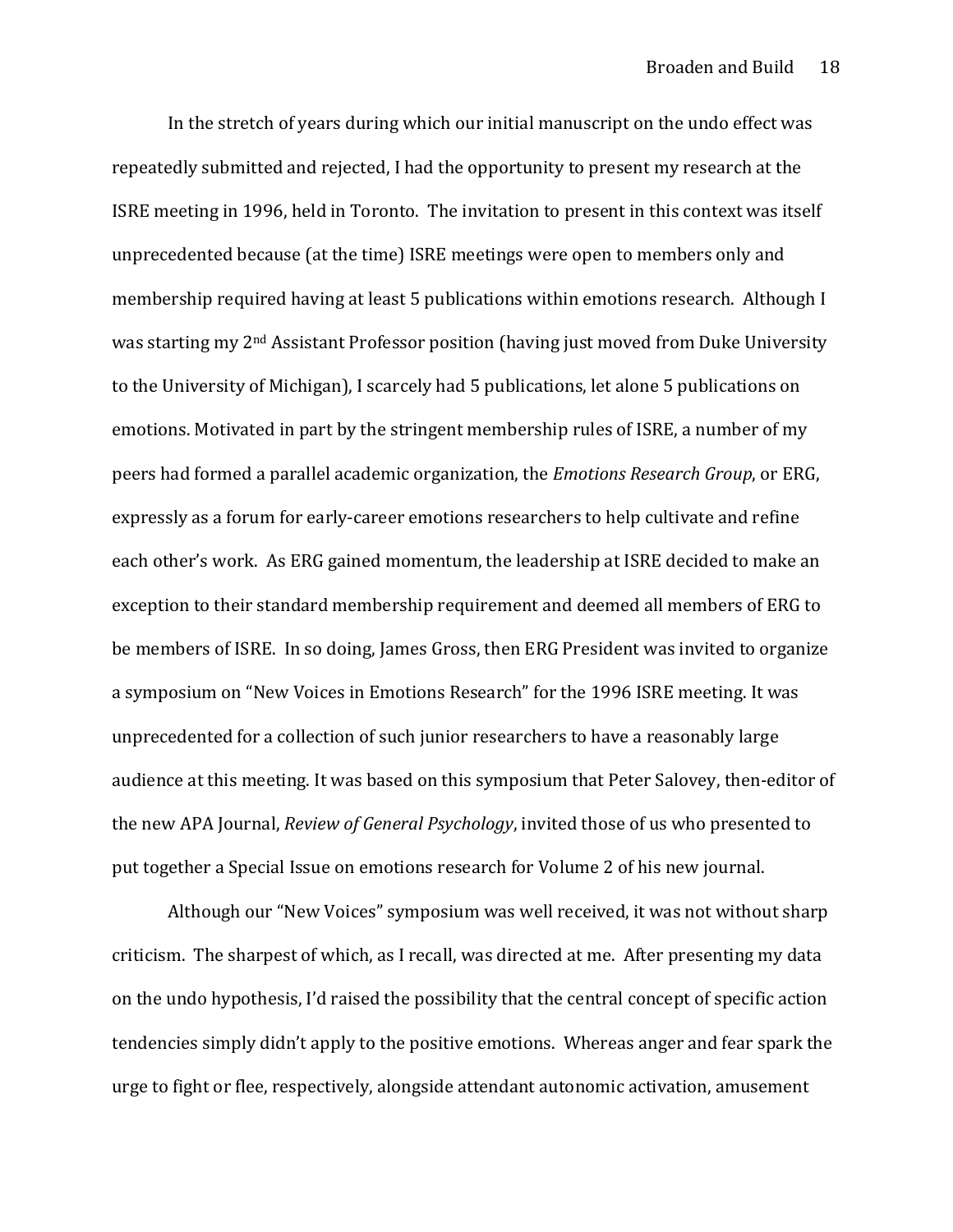and contentment do not appear to evoke any particular actions or autonomic activation. What then, I wondered aloud, might be their evolved function? The function of positive emotions, I speculated, may well to undo the physiological aftereffects of negative emotions and I suggested that the data that I had presented reflected this undoing function.

A senior scientist in attendance challenged me with no small amount of emotion in his voice. He claimed that I had no basis to describe undoing as a function of positive emotions. At best, he argued, I could call it an "effect." Both his words and intonation hit me hard and I left the podium with less confidence and more doubts than I'd had when I approached it.

The unknown critic's words lingered with me for months.<sup>ii</sup> As I was preparing to write my contribution to the invited RGP Special Issue, I set my goal to develop a proper evolutionary argument for the function of positive emotions. I read the evolutionary psychologists of the day (particularly Barkow, Cosmides, & Tooby, 1992; Nesse, 1990; Tooby & Cosmides, 1990), and gathered up as many of the disparate strands of evidence that had then accumulated about positive emotions as I could find. This included work by Mihalyi Csikszentmihalyi, Alice Isen, and others. I puzzled over how my own evidence for the undo effect might fit together with Isen's work that showed that positive emotions "give rise to an enlarged cognitive context" (Isen, 1987, p. 222) and with Csikszentmihalyi's suggestion that flow, a form of positive emotion akin to interest, is marked by a momentary loss of self, and yet over time paradoxically augments the self (Csikszentmihalyi, 1990). Guided by the logic of evolutionary theorists, I paid close attention to the circumstances in which positive emotions occur, and the ancestrally recurrent problems of adaptation for which positive emotions might have served as a well-designed solution. Cataloging the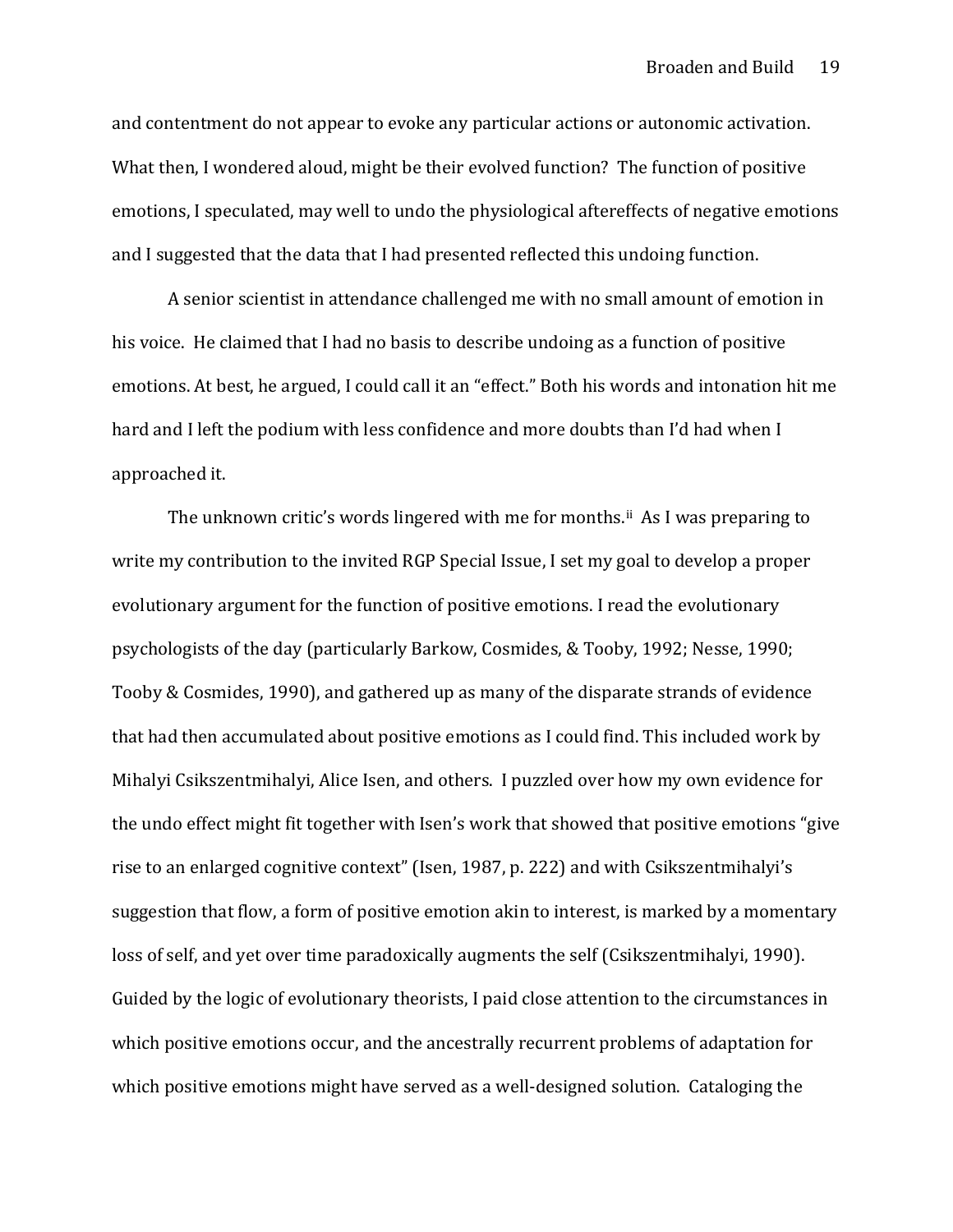wide range of situations that evoked positive emotions made it clear to me that the simplistic pairing of negative emotions with survival and positive emotions with reproduction was inadequate. In the end, I also decided that the unknown critic was right. Undoing was unlikely to be the evolved function of positive emotions. It looked instead be the byproduct of a far more consequential function.

The function of positive emotions, as shaped over millennia by natural selection, I came to conclude, was to build an individual's resources for survival. The means by which this build function was achieved was by a momentarily broadened scope of awareness, creating a form of consciousness within individuals that included a wider array of thoughts, actions, and percepts than typical. This meant that negative and positive emotions alike came to be part of our universal human nature through selective pressures related to survival, albeit on vastly different timescales. Negative emotions carried adaptive significance in the moment that our human ancestors' experienced them as their associated action urges – e.g., to fight, flee, or spit – drove behaviors that saved life and limb. Positive emotions, by contrast, carried adaptive significance for our human ancestors over longer time-scales. Having a momentarily broadened mindset is not a key ingredient in the recipe for any quick survival maneuver. It is, however, in the recipe for discovery, discovery of new knowledge, new alliances, and new skills. In short, broadened awareness led to the accrual of new resources that might later make the difference between surviving or succumbing to various threats. Resources built through positive emotions also increased the odds that our ancestors would experience subsequent positive emotions, with their attendant broaden and build benefits, thus creating an upward spiral toward improved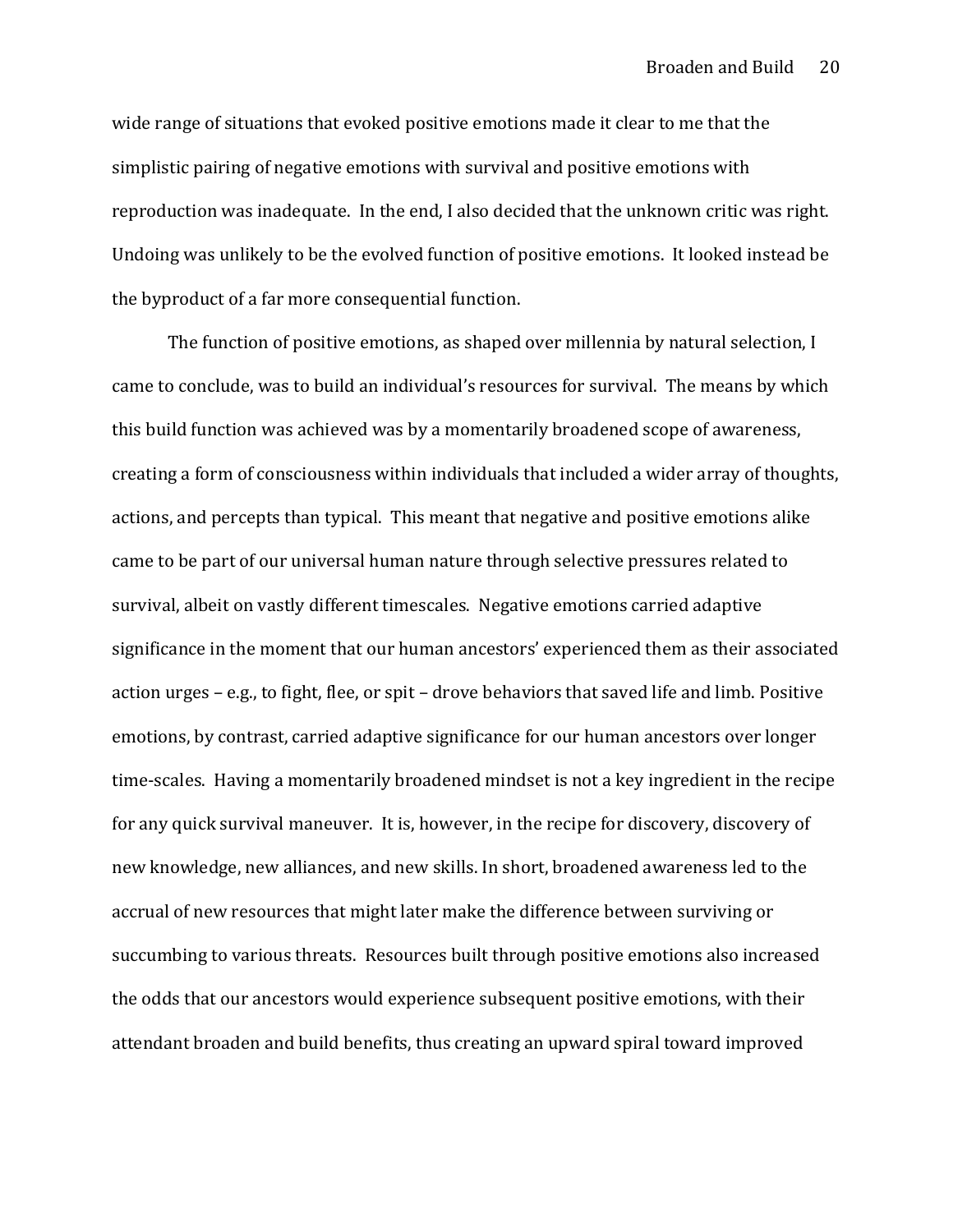odds for survival, health, and fulfillment. Figure 1 provides a graphic summary of this broaden-and-build theory of positive emotions.

This is what I offered as a new account of the evolved adaptive function of positive emotions in that RGP Special Issue (Fredrickson, 1998). It stated that positive emotions have been useful and preserved over human evolution because having recurrent, yet unbidden moments of expanded awareness proved useful for developing resources for survival. Little-by-little micro-moments of positive emotional experience, although fleeting, reshape who people are by setting them on trajectories of growth and building their enduring resources for survival. The broaden-and-build theory describes the form of positive emotions as to broaden awareness and their function as to build resources.

 From the perspective of the freshly articulated broaden-and-build theory, the undoing effect of positive emotions was a by-product of the broaden effect. To the extent that positive emotions broadened an individual's accessible repertoire of thoughts and action urges, they would also serve to loosen the hold that any particular negative emotion might gain on an individual's mindset by virtue of its associated urge for specific action. One marker of the body's preparation for specific action is cardiovascular activation. If, by broadening people's mindsets, positive emotions can dismantle preparation for specific actions, they should also serve as efficient antidotes for the cardiovascular sequelae of negative emotions.

Another strand of evidence that swayed me from taking undoing to be the evolved function of positive emotions was the wide array of contexts in which positive emotions occur. If the undo effect captured the function of positive emotions, then the occurrence of positive emotions in contexts not characterized by prior negativity would need special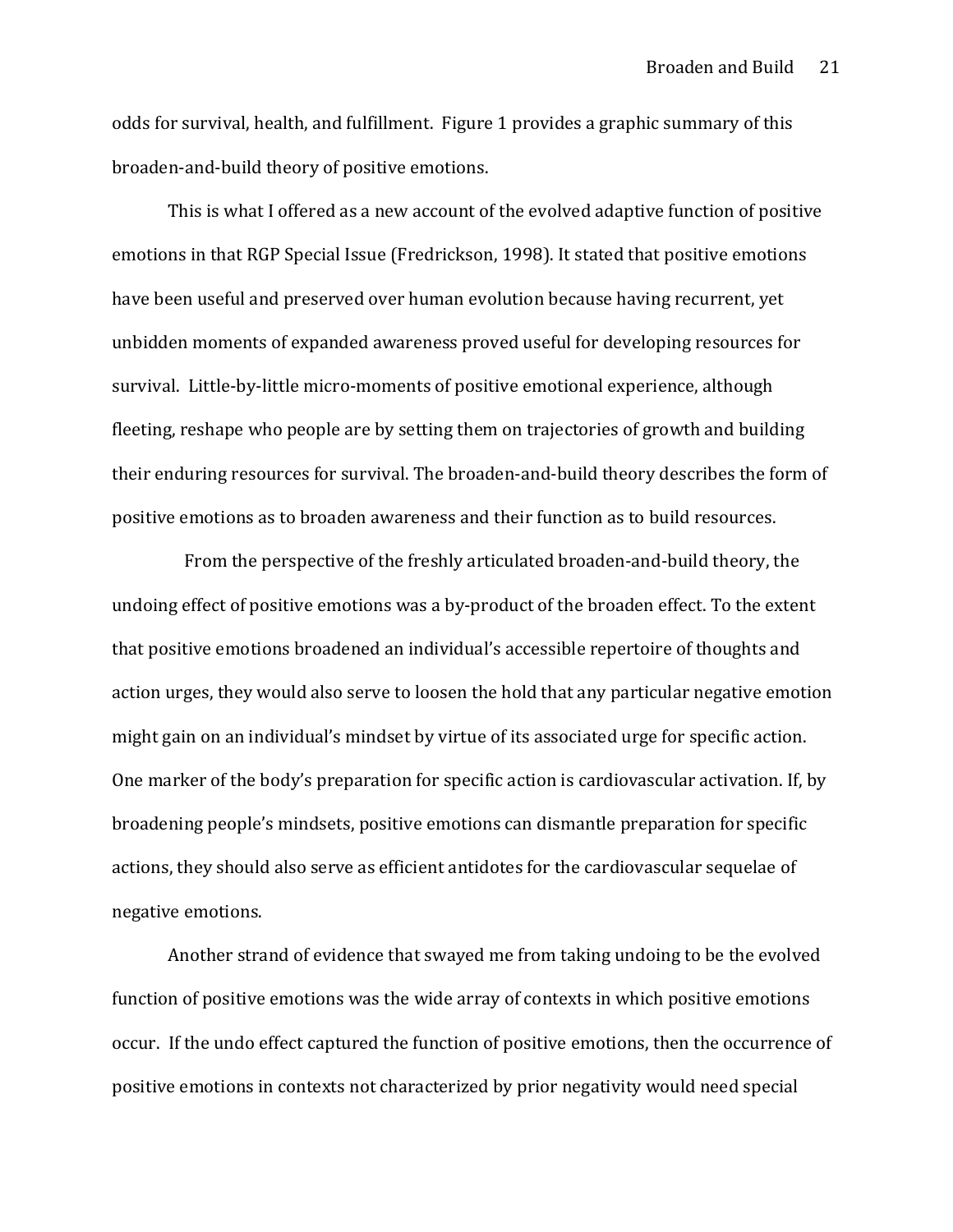explanation. Given that most positive emotions are experienced independently from negative emotions, it seemed that should be the rule to be explained rather than the exception to the rule.

So the broaden-and-build theory was itself evoked by pointed criticism and my own initial negative emotional responses to it. Yet my wish to be open to that criticism and learn from it coaxed me to expand the scope of my thinking about positive emotions, which allowed me to discover more of their unsung value. The sharp words from that senior scholar at ISRE, then, became the irritating grain of sand that commanded my focus until it emerged as something more appealing and useful. Indeed I've come to view the development of the broaden-and-build theoretical framework as my pearl for having generated a string of hypotheses. It marked a turn away from near exclusive focus on the undo effect of positive emotions and toward a more encompassing focus on their abilities to broaden mindsets and build resources.

### **Evidence for the Broaden-and-Build Theory**

# **The Broaden Hypothesis**

The *broaden hypothesis*, drawn from the broaden-and-build theory, states that positive emotions, relative to negative emotions and neutral states, widen the array of thoughts, action urges, and percepts that spontaneously come to mind. This hypothesis was consistent with – and indeed inspired by – the extensive research program of the late Alice Isen and her collaborators. Isen and colleagues' work was exemplary for two reasons. First, she did not assume that positive and negative emotions were "opposites" and as such always compared the effects of positive emotions to the effects of neutral states in tightly controlled laboratory experiments. Second, bolstering generalizability, across studies she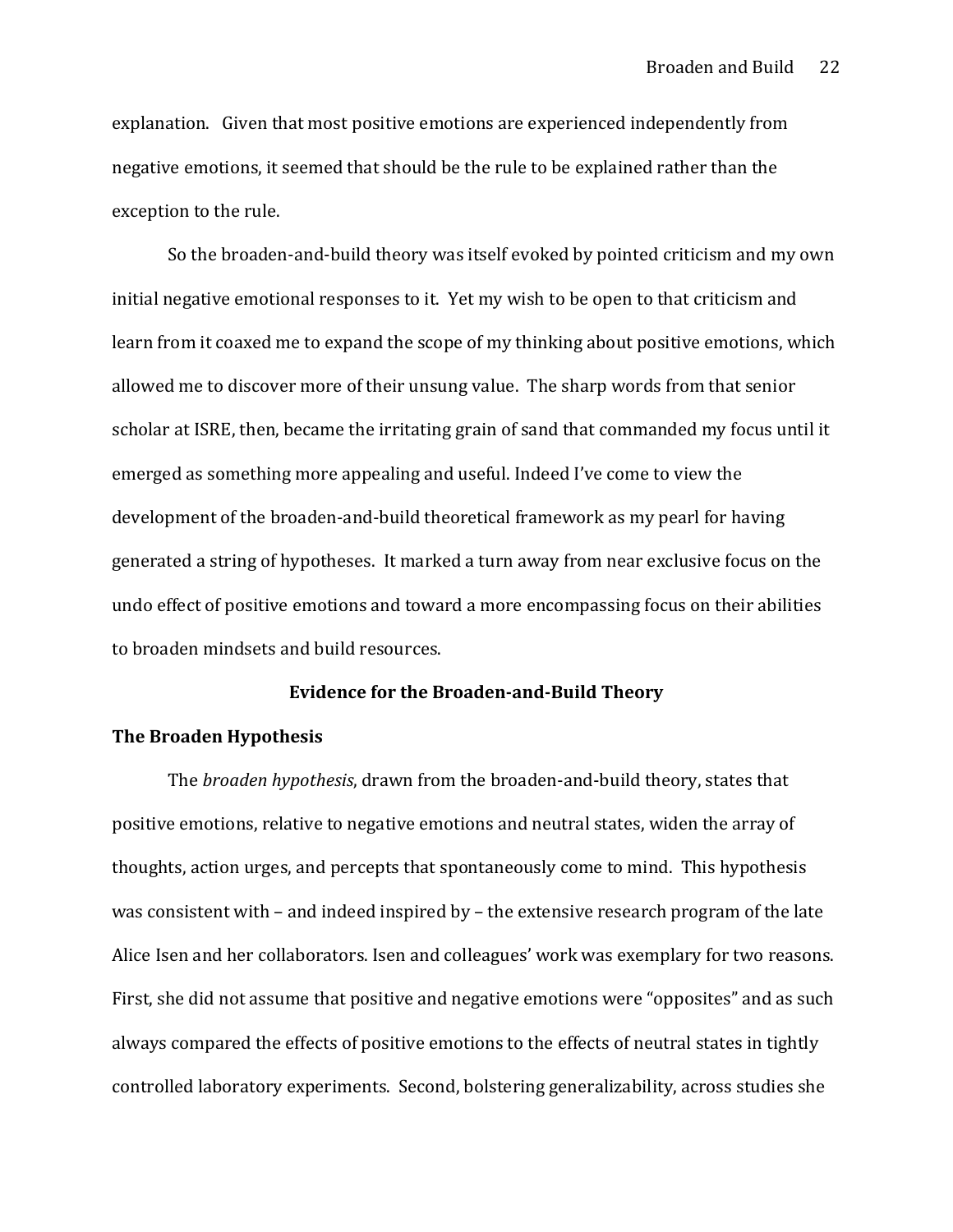and her colleagues used a wide range of techniques to induce positive emotions, ranging from having participants read a list of positive words, view cartoons or a short comedy clip, hear success feedback, or having them receive a small bag of candy as an unexpected gift. From Isen's experiments, we can conclude that people experiencing positive emotions show patterns of thought that are notably unusual (Isen, Johnson, Mertz, & Robinson, 1985), flexible and inclusive (Isen & Daubman, 1984; see also Bolte, Goschke, & Kuhl, 2003; Dreisbach & Goschke, 2004; and Compton, Wirtz, Pajoumand, Claus, & Heller, 2004;) , creative (Isen, Daubman, & Nowicki, 1987; see also Phillips, Bull, Adams, & Fraser, 2002; and Rowe, Hirsh, & Anderson, 2007), integrative (Isen, Rosenzweig, & Young, 1991), open to information (Estrada, Isen, & Young, 1997), forward-looking and high-level (Pyone & Isen, 2011), and efficient (Isen & Means, 1983; Isen, et al., 1991). Isen and colleagues' work also provides evidence that positive emotions broaden people's action urges, with experiments showing increased preferences for variety and openness to a wider array of behavioral options (Kahn & Isen, 1993; see also Renninger, 1992)

From the perspective of the broaden-and-build theory, I reasoned that the cognitive and behavioral effects of positive emotions that Isen and colleagues had previously uncovered were the downstream consequences of a more basic cognitive shift, one in which the boundaries of awareness stretch open a bit further during positive emotional experiences, enabling people to connect the dots between disparate ideas and thereby act creatively, flexibly, and with greater sensitivity to future time horizons. Although a slim amount of prior evidence supported the view that positive emotions broaden the scope of attention (see Basso, Schefft, Ris, & Dember, 1996; Derryberry & Tucker, 1992;each described in Fredrickson, 1998; see also Gasper & Clore, 2002), conclusiveness was limited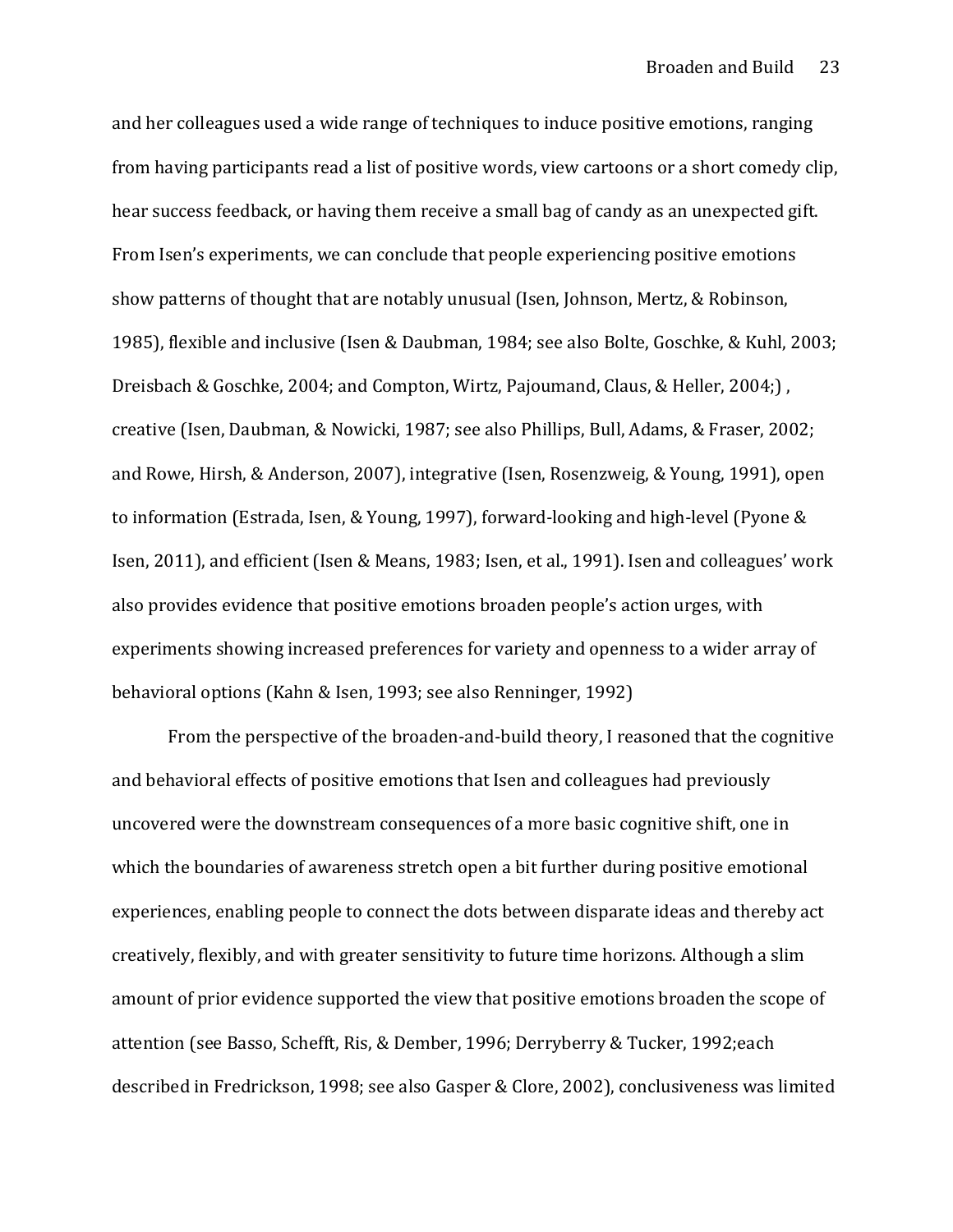because this prior work did not include neutral comparison conditions. Noting this, my students and I set out to test the broaden hypothesis adopting methods from cognitive psychology that captured the breadth momentary awareness.

One experiment that I conducted in collaboration with Christine Branigan, for instance, used short film clips to induce positive, negative, and neutral states in University student participants using a between-participants design (Fredrickson & Branigan, 2005, Study 1). One strength of this work is that we tested the effects of two distinct positive emotions (amusement and contentment) and two distinct negative emotions (anger and anxiety), each relative to a neutral state. Our dependent measure of the scope of participants' attention was a variant of a global-local visual processing task, first developed by Navon (1977; see Figure 2). Immediately after viewing the randomly-assigned video clip, participants were shown a trio of figures and asked to choose which of two comparison figures (on the bottom) was most similar to the target figure (the top). While there are no right or wrong answers, one comparison figure always resembled the target figure in its global configuration (see lower left choice in each item shown in Figure 2), whereas the other comparison figure always resembled the target figure in its local detail elements (see lower right choice in each item shown in Figure 2). Past work had shown that personality traits associated with negative emotions – namely anxiety and depression – correlated with a bias to choose the local option, consistent with a narrowed scope of attention, whereas traits associated with positive emotions – namely subjective well-being and optimism – correlate with a bias to choose the global option, consistent with a broadened scope of attention (Basso, et al., 1996). Although our results for negative emotions were inconclusive, those for positive emotions clearly demonstrated that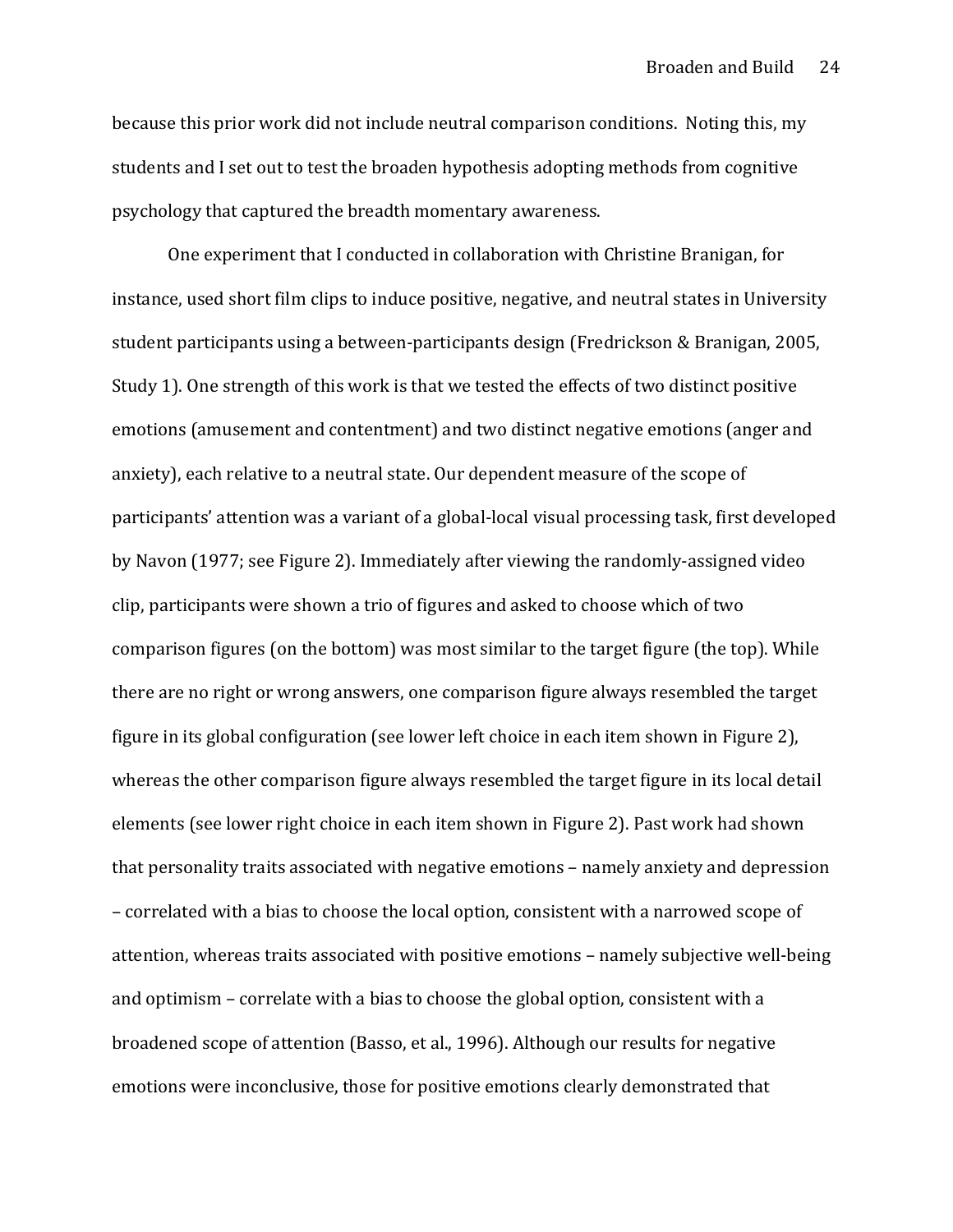temporary states of two distinct positive emotions broaden the scope of attention: Participants in both the amusement condition and the contentment condition chose the global option significantly more often than those in the neutral condition (Fredrickson & Branigan, 2005, Study 1).

In a second experiment that used the same sample and same five video clips to induce positive, negative, and neutral states, we examined the breadth of participants' action urges using a thought listing task (Fredrickson & Branigan, 2005, Study 2). Specifically, after the video clip ended, participants were asked to describe, in a word or two, the strongest emotion they felt while viewing the clip. Then, they were asked to step away from the specifics of the video clip and imagine being in a situation in which this particular emotion would arise, and then "*given this feeling*, please *list* all the things you would like to do *right now*." Participants were then given a form with 20 blank lines that began with "I would like to \_\_\_\_\_." We simply tallied the number of statements completed as an index of the breadth of participants' thought-action repertoire. Figure 3 presents the results. We found that positive emotions, relative to both the neutral state and the negative emotions, broadened people's repertoire of action urges. In this second experiment we also found marginal evidence that negative emotions, relative to the neutral state, narrowed people's repertoire of action urges (Fredrickson & Branigan, 2005, Study 2).

In later studies, again with University students, we used facial EMG to measure the frequency of participants' Duchenne (genuine) smiles during emotion inductions and related smile frequency to changes in their performance on cognitive tests of attentional breadth and attentional flexibility (Johnson et al., 2010). In the first of two studies, we examined facial EMG data while participants viewed one of several randomly-assigned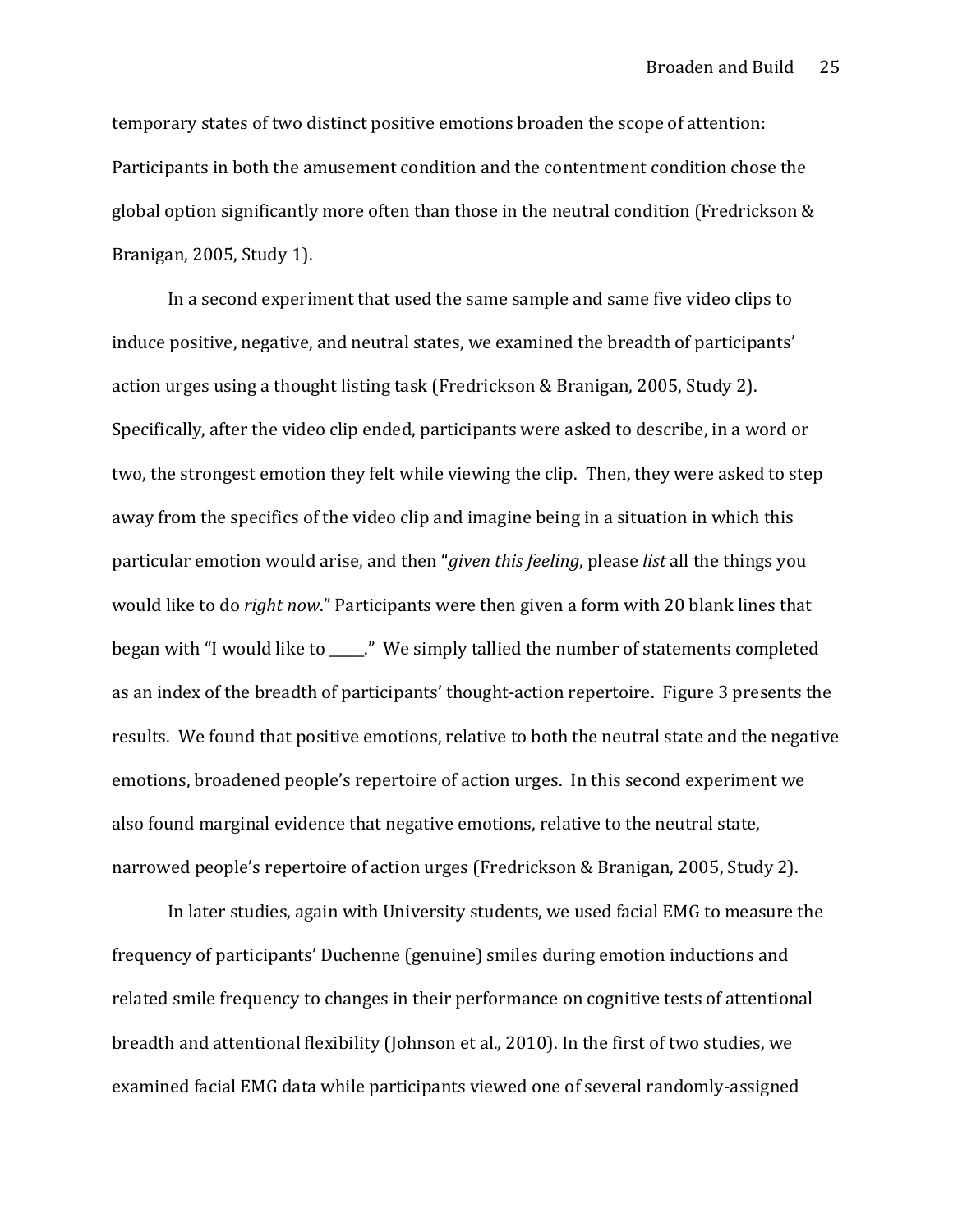video clips known to elicit the positive emotions of joy or contentment, the negative emotions of anger or sadness, or emotional neutrality. The dependent measure in this study was a reaction-time based measure of global-local visual processing administered at baseline and then again following the emotion induction. In this task, participants were shown a large "T" (presented upright, inverted, or oriented toward the right or the left) made up of smaller images of the letter "T" (all also either upright, inverted, or oriented to the right or the left). Participants were to indicate, as quickly and accurately as possible, whether either the large or smaller letters were upright or inverted. Results showed that participants with frequent Duchenne smiles showed a significantly larger change (relative to their own baseline scores) in their bias toward global targets (Johnson et al., 2010, Experiment 1). In a second study, we used facial EMG to identify the Duchenne smiles emitted while participants read a series of 25 self-relevant statements written to induce elation, anger, or neutrality while listening to emotionally-consistent music. The dependent measure in this study was a covert attentional orienting task, developed by Posner (1980), again administered both at baseline and following the emotion induction. Participants' task was to respond, as quickly and as accurately as possible, to targets that appeared on either side of a central fixation point. On some trials these targets were uncued, whereas on other trials they were preceded by a brief visual cue that was either valid or invalid, meaning that it appeared either on the same or opposite side as the ensuing target, respectively. Changes in attentional flexibility were indexed by changes in the validity effect, calculated as the difference between reaction times to targets preceded by valid versus invalid cues. Results showed that participants with frequent Duchenne smiles showed the greatest increases in attentional flexibility (Johnson et al., 2010, Experiment 2).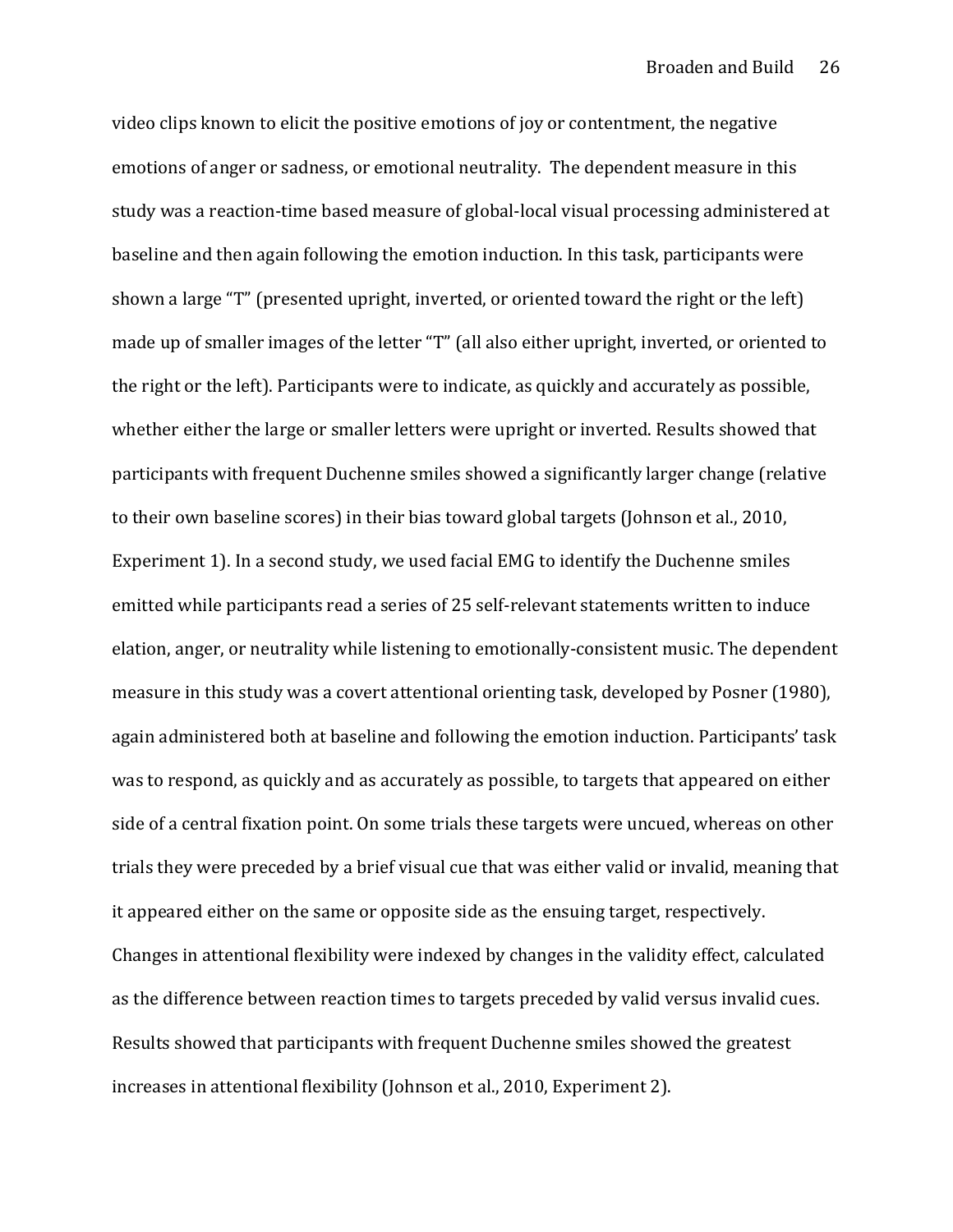Taken together, these two studies provide evidence that positive emotions, as indexed by the frequent expression of genuine (Duchenne) smiles, forecast broadened cognition, namely holistic processing and attentional flexibility. Notably, although, the randomly-assigned emotion induction did not predict cognitive shifts in either of these two experiments, these inductions did predict the frequency of Duchenne smiles. In turn, frequent Duchenne smiles predicted cognitive shifts. Importantly, our strategy of assessing cognitive processing at both baseline and following the emotion induction allowed us to conclude that smiling per se appears to drive the observed cognitive shifts rather than any stable personality traits associated with frequent smiling. So even in cases in which people's self-reported emotions do not forecast changes in the scope of their attention, we see that fleeting changes in facial muscle activity do. Smiling, then, doesn't just open the face, it also opens the mind.

Investigators in other laboratories have also found evidence to support the broaden hypothesis. Wadlinger and Isaacowitz (2006), for instance, used an eye-tracking apparatus to record the location and duration of participants' gaze 60 times per second as they viewed a sequence of 25 arrays of images from the International Affective Picture System (IAPS). Each array included one central image and two peripheral images in various locations. Within any single array, images were of the same affective valence, but between arrays, the images were selected to evoke positive, negative, or neutral affect states. Using Isen's classic technique, by random-assignment, university student participants were induced to feel either a positive emotion or a neutral state by receiving a small bag of candy either before or after the eye-tracking task. Specifically, they were asked to take in the slide show "naturally, viewing whatever interests you – as if you were watching a television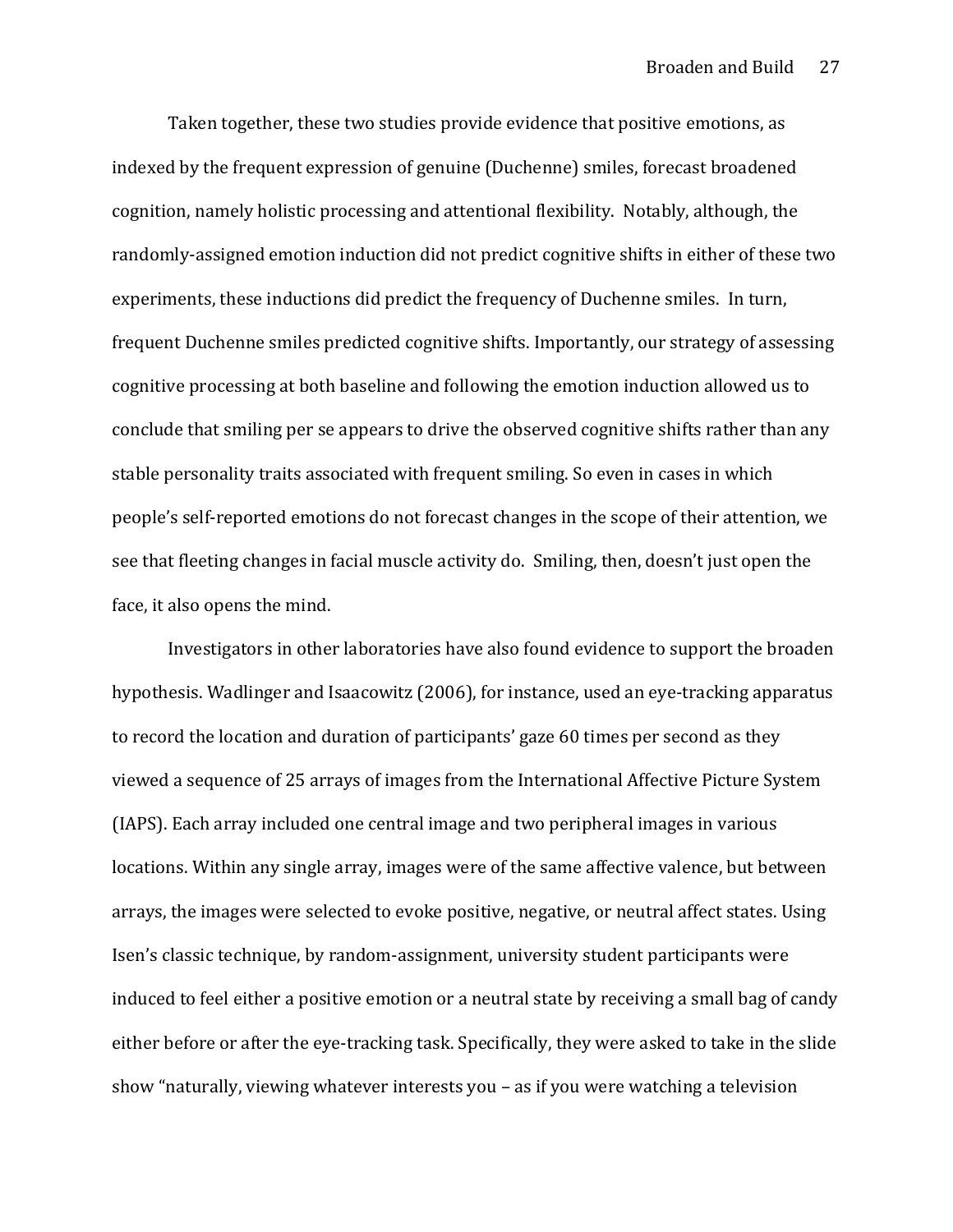show." Compared to those in the neutral control condition, participants in a positive emotional state changed the focus of their gaze more frequently, and spent more total time looking at peripherally-located images. These data suggest that positive emotions broaden the scope of people's visual attention.

In a conceptually related experiment, Rowe, Hirsch and Anderson (2007) examined the effects of positive and neutral states, induced through music, on breadth of visual and semantic attention. They found that relative to sad and neutral states, positive states not only increased the scope of semantic access on a remote associates test (replicating classic work by Isen et al., 1987) but also increased the scope of visuospatial attention on a flanker task. Moreover, within the positive emotion condition, Rowe and colleagues observed a significant association between the span of visuospatial attention and the span of semantic attention, suggesting that broadened visual attention undergirds broadened semantic access (Rowe et al., 2007).

Particularly compelling evidence for the broaden effect of positive emotions comes from an elegant brain imaging experiment conducted by Schmitz, De Rosa, and Anderson (2009). Their empirical approach rested on well-validated evidence from cognitive neuroscience that one particular brain area, the extrastriate fusiform face area (FFA), reliably responds to human faces, whereas a distinct brain area, the parahippocampal place area (PPA) reliably responds to place processing. They assessed the breadth of participants' field of view in visual cortical encoding by showing them a series of compound images that featured human faces in a central location surrounded by images of houses. Participants were asked to indicate whether the face in each compound image was male or female, while ignoring the house that surrounded the face. Positive, negative, or neutral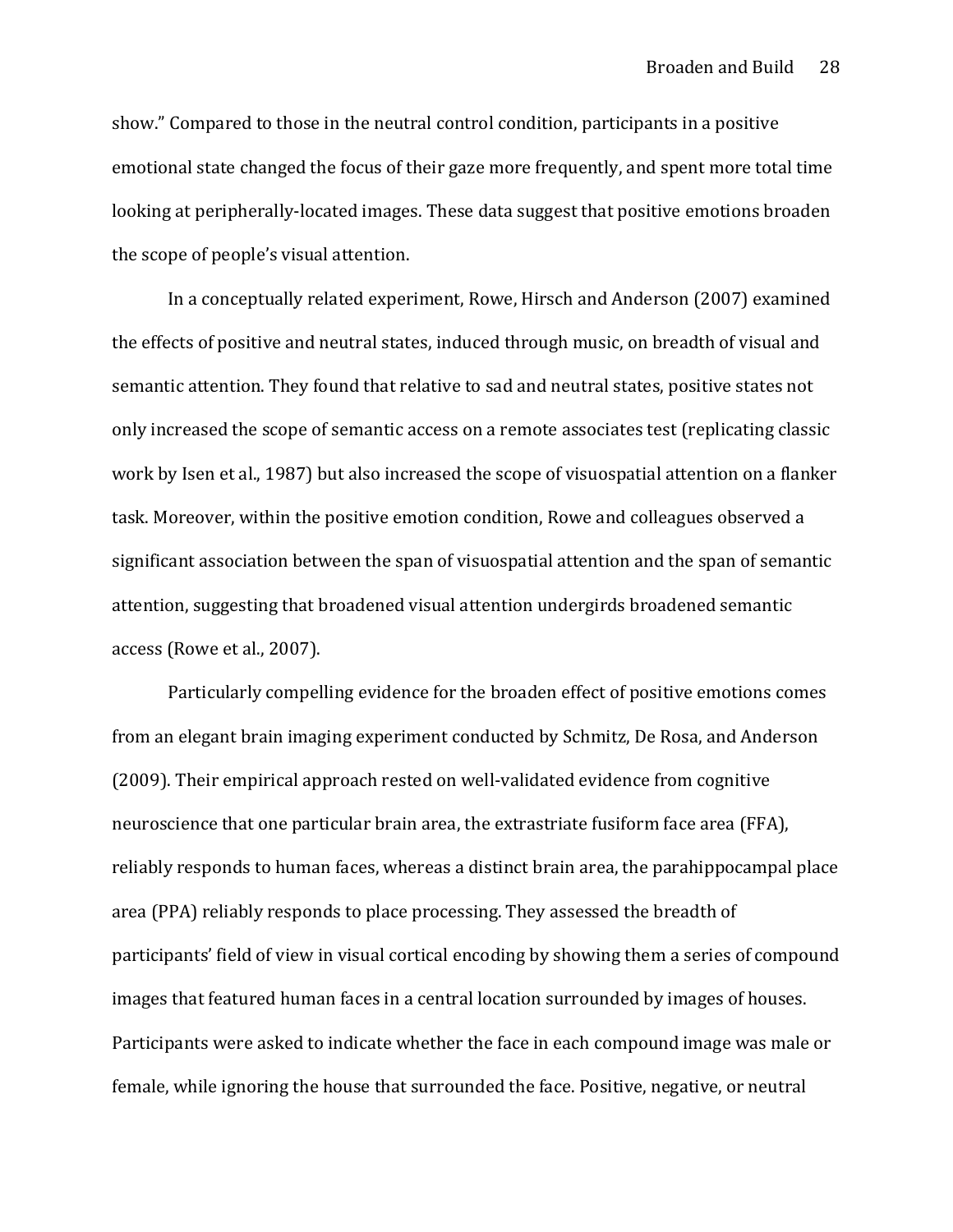states were induced in alternating blocks using IAPS images. The physiological indicator of emotion-related changes in scope of participants' field of view was the changes in blood flow within the PPA. Consistent with the broaden hypothesis, results showed greater activation in the PPA in the positive emotion conditions, relative to the neutral condition, suggesting that when under the influence of positive emotions, participants can't help but take in more of the contextual surround. Notably, this study also found decreased activation in the PPA in the negative emotion condition, relative to the neutral condition, consistent with the hypothesis that negative emotions narrow people's field of view (Schmitz et al., 2009).

Intriguing evidence consistent with the broaden hypothesis has also emerged in studies of stroke patients with visual neglect due to lesions in their parietal cortex. These patients are unable to perceive and act on information presented within the visual field opposite the brain lesion. Using both controlled behavioral tasks as well as brain imaging, researchers discovered that when such patients listen to pleasant music, they overcome their loss of awareness. That is, they are temporarily able to see and act on information that simply doesn't register for them while not listening to music, or when listening to music they don't like (Soto et al., 2009).

Positive emotions have also been linked with better steering performance for participants in a driving simulator, consistent with the theory that broadened visual awareness contributes favorably to steering performance (Trick, Brandigampola, & Enns, 2012). Experiments also show that relative to negative emotions and neutral states, positive emotions are associated with better task switching, especially when encountering novel information (Wang & Guo, 2008).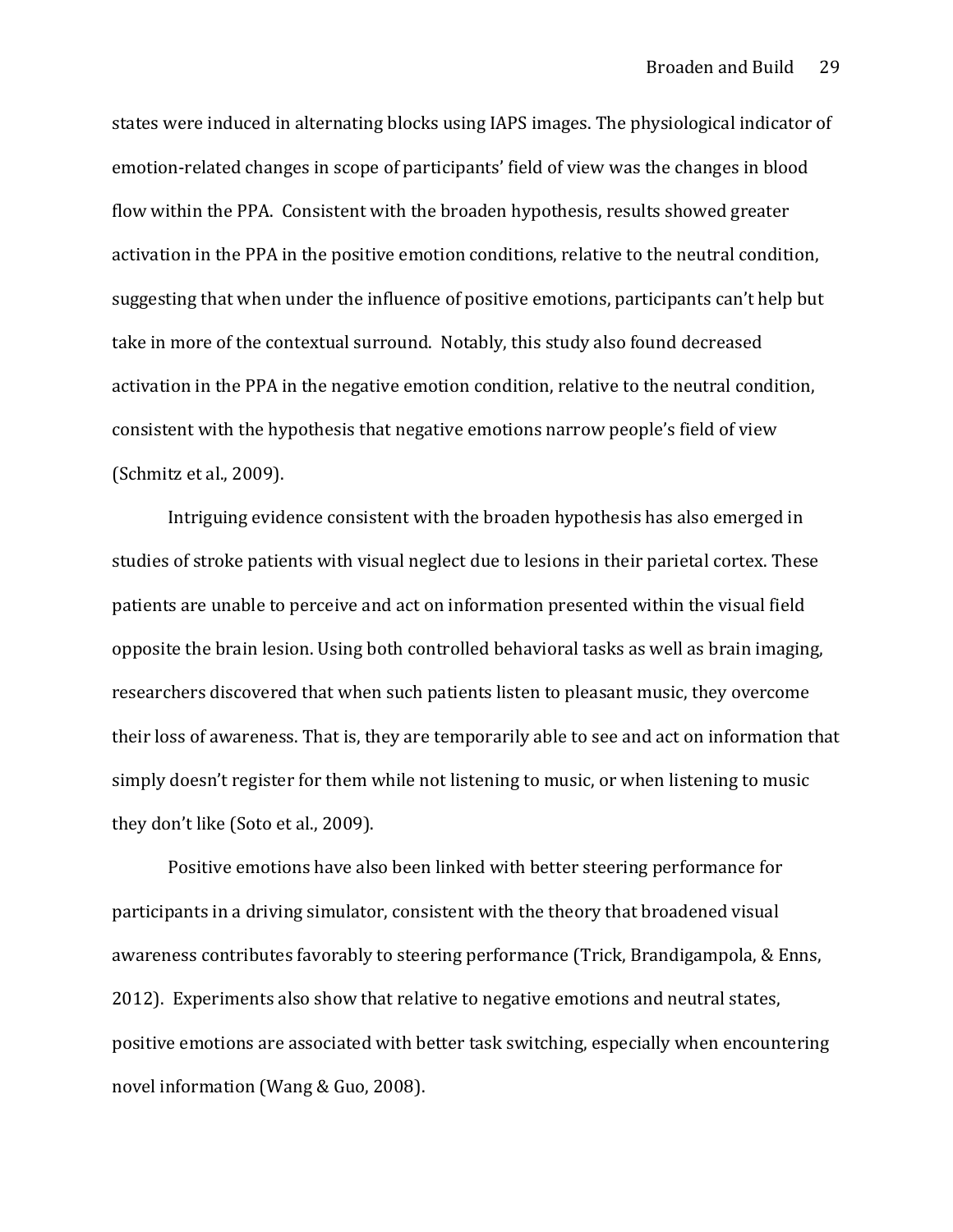Evidence also suggests that the broaden effect of positive emotions extends into the social domain. Relative to those experiencing neutral states, people induced to feel positive emotions expand their circle of trust (Dunn & Schweitzer, 2005). They are also more likely to form inclusive social categories (Dovidio, Gaertner, Isen, & Lowrance, 1995; Isen, Niedenthal, & Cantor, 1992) and common in-group identities such that they are more likely to see "them" as "us" (Dovidio, Isen, Guerra, Gaertner, & Rust, 1998). Likewise, Johnson and I found that under the influence of induced positive emotions the own-race bias in face perception disappears completely (K. J. Johnson & Fredrickson, 2005). Consistent with these data, Nelson (2009) found that, compared to those in neutral states or negative emotions, people experiencing positive emotions show greater perspective-taking and compassion for a person from a dissimilar cultural background. The experience of positive emotions also predicts the breadth of connection, assessed as self-other overlap, incoming college students feel with their new roommates, as well as greater perspective-taking in their understanding of their roommates' actions (Waugh & Fredrickson, 2006).

Beyond expanding the scope of people's visual, semantic, and social awareness, positive emotions also appear to broaden people's physical demeanor. In studies conducted with Melissa Gross, we used effort-shape and kinematic assessments to characterize people's body moments during different emotional states. Participants wore close-fitting exercise clothes with 31 lightweight spherical markers taped over anatomical landmarks and then engaged in a range of warm-up activities, In a large laboratory equipped with six motion capture cameras, each participant walked across the room as they relived positive, negative or neutral emotional memories (Gross, Crane, & Fredrickson, 2012). This study included two distinct positive emotions – joy and contentment – and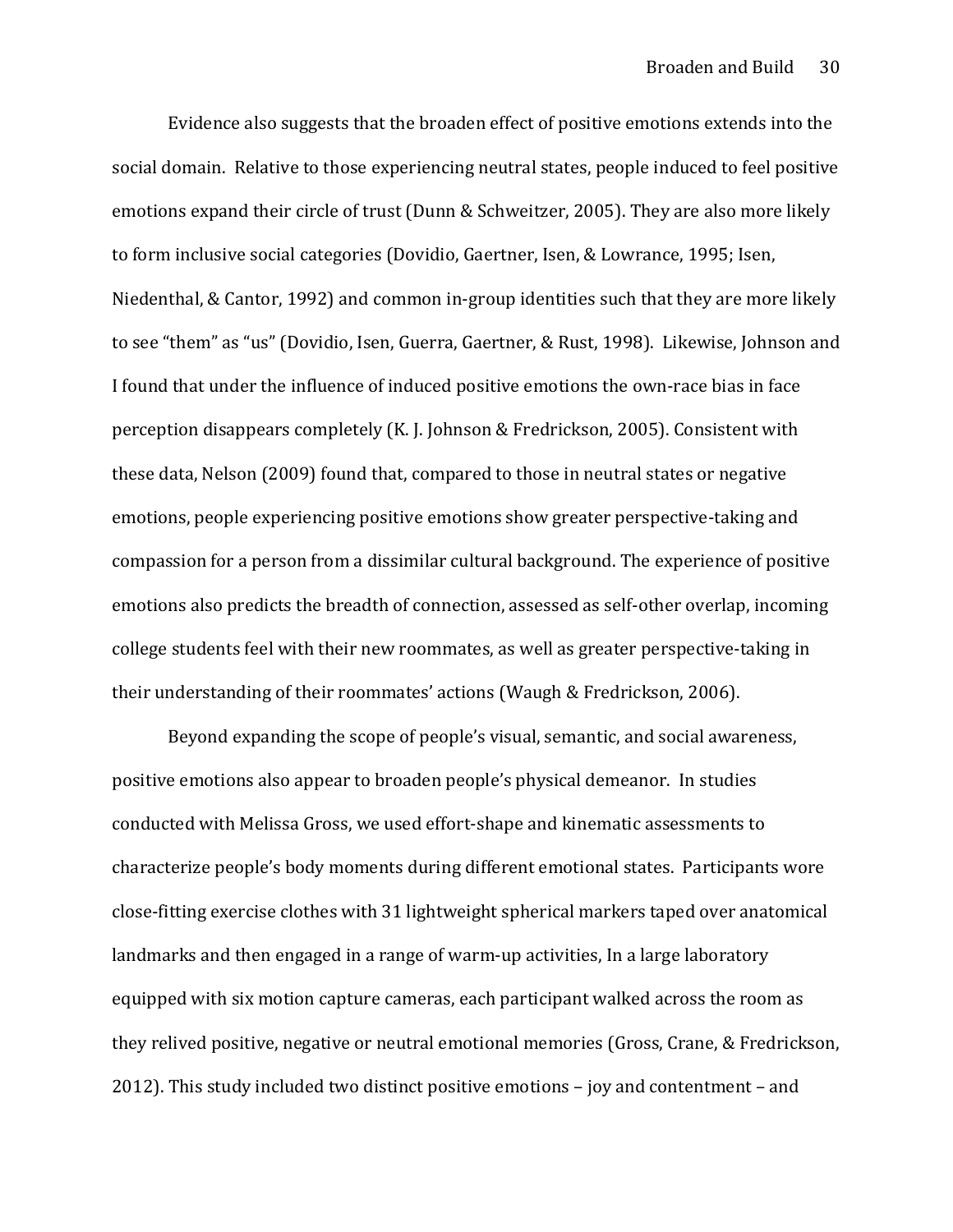each was marked by a more expansive torso shape, compared to neutral, and a more extended neck and thorax, compared to sadness. Conceivably, an upright posture of the upper body and neck would enable a wider scope of visual information and more freedom of movement than a flexed spine. Expanded bodies may thereby support expanded mindsets and behavioral repertoires. These commonalities also raise the possibility of a common neurological source for the embodiment of the open hearts and open minds that are characteristic of positive emotions.

Boundary conditions of the broaden effect have been uncovered as well. Work by Gable and Harmon-Jones (2008) for instance, examined participants' reaction times to respond to global-local visual targets after viewing either neutral images or images of delicious desserts. Having found less global focus of attention after people view desserts these authors argue that approach-related positive affect reduces the breadth of attention, as people narrowly focus on obtaining the object of their desire. These data are consistent with the speculation that I have made that positive emotions are distinct from physical pleasures (Fredrickson, 2001). While both carry a pleasant subjective feeling state, I posit that only positive emotions broaden awareness. By consequence, then, it may be that only positive emotions (and not physical pleasures) are be capable of having a long-term impact on the accrual of personal and social resources. Possibly consistent with this reasoning, researchers who have tested for the broaden effect following the pleasures induced by massage therapy have found no evidence for it (Finucane & Whiteman, 2007). Of course, null results are inherently ambiguous, so my speculations about the psychological differences between positive emotions and physical pleasures await further and more rigorous empirical test.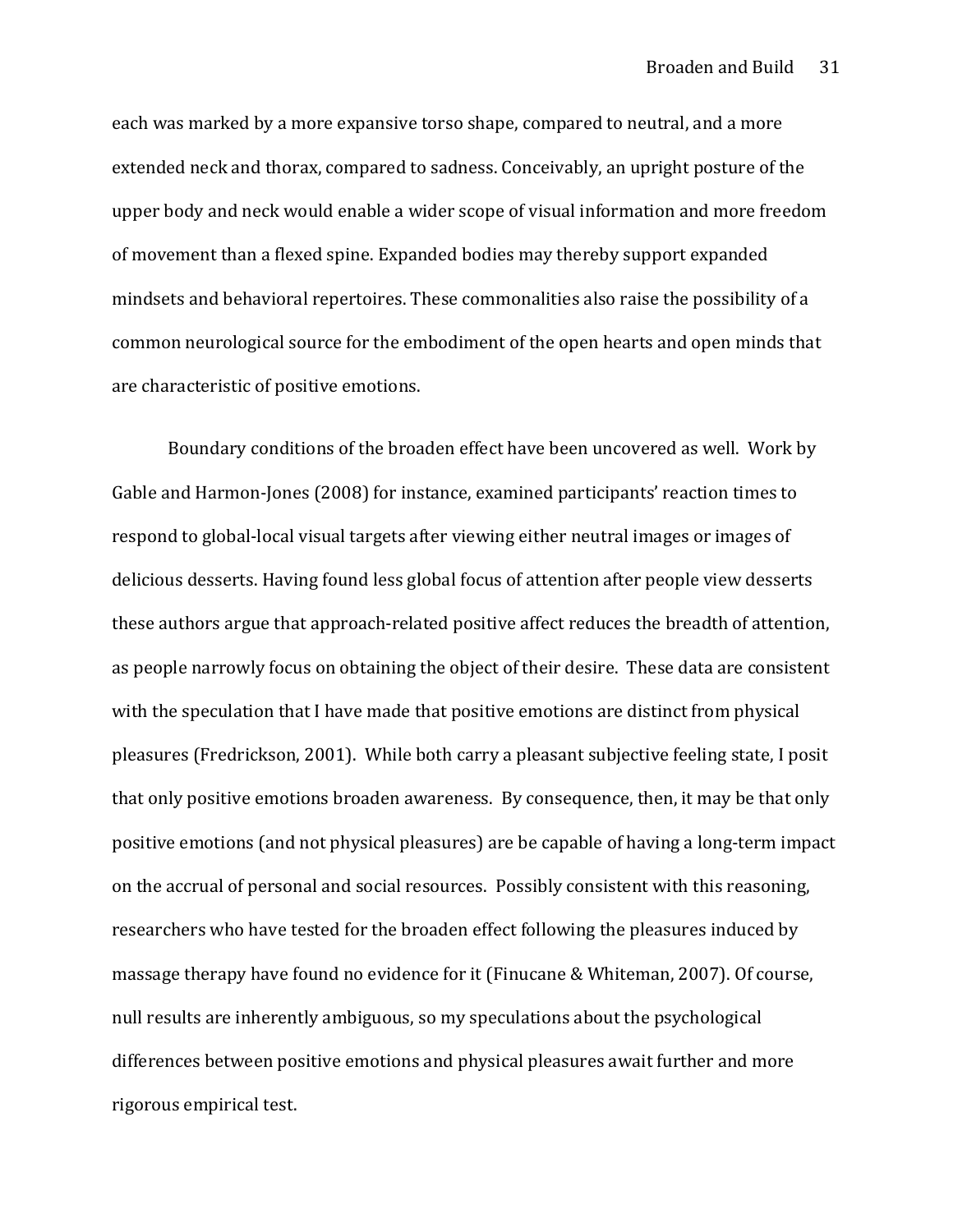# **The Build Hypothesis**

Evidence that supports the broaden effect of positive emotions provides initial support for the broaden-and-build theory. The form of the experience of positive emotions, this evidence suggests, is expansive. Under the influence of positive emotions people have wider perceptual access, wider semantic reach, more inclusive and connected social perceptions, and more relaxed and expansive bodily comportment. While the connections between and among these various forms of the broaden effect await further investigation, the broaden-and-build theory posits that the function of the expansive form of positive emotions is to spur the development of resources, placing people on positive trajectories of growth (Fredrickson, 1998, 2001, 2005). Consistent with this *build hypothesis*, ample research has shown that people who experience and express positive emotions more frequently than others are more resilient (Fredrickson et al., 2003), resourceful (Lyubomirsky, King, & Diener, 2005), socially connected (Mauss et al., 2011) and more likely to function at optimal levels (Fredrickson & Losada, 2005; Mauss et al., 2011).

Extending beyond such correlational evidence linking positive emotion experience to resourcefulness and optimal functioning, prospective evidence more specifically links positive emotional experience with future increases in resourcefulness and optimal functioning. Notably, the broaden-and-build theory posits that positive emotions, although fleeting, accumulate and compound over time in ways that incrementally build people's enduring resources. As such, tests of the build hypothesis defy test within one-time laboratory studies, requiring instead the frequent recurrence of positive emotional experiences plus sufficient time for resources to accrue. A number of studies that have met these criteria have uncovered evidence consistent with the build hypothesis. My students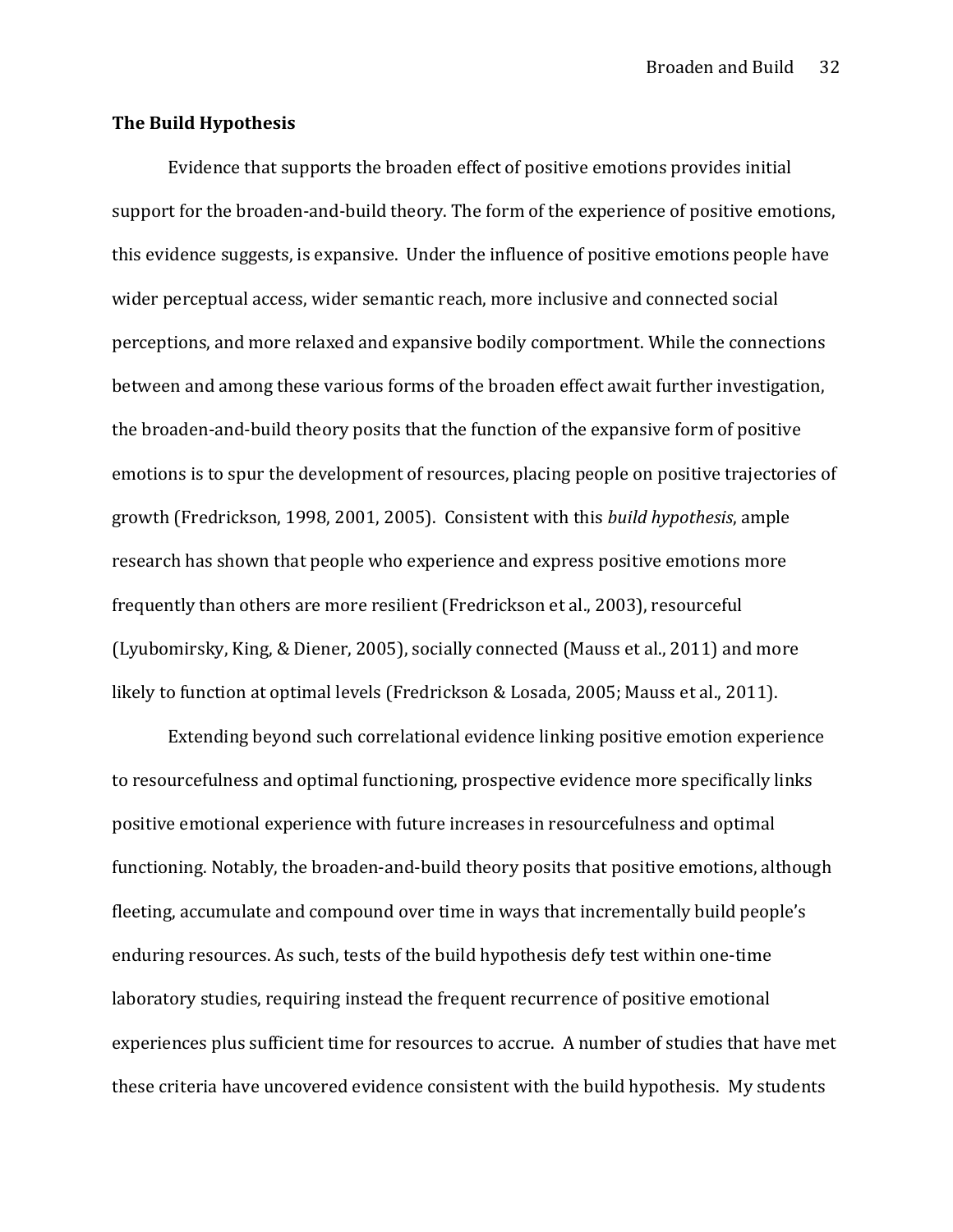and I found, for instance, that daily experiences of positive emotions predict increases over time in trait resilience, which are in turn associated with improved life satisfaction (Cohn, et al., 2009). Relatedly, Gable and colleagues found that positive emotional exchanges between partners within close relationships prospectively predict increases in relational resources over a two month period (Gable, Gonzaga, & Strachman, 2006; see also Algoe, Fredrickson, Gable, & Akers, 2012). Studying a sample of multiple sclerosis patients, Hart and colleagues found that positive emotions predict increases in the ability to find benefit in adversity (Hart, Vella, & Mohr, 2008).

A key extension of the prospective correlational approach to testing the build hypothesis has been to explore whether an upward spiral dynamic is produced by reciprocal prospective relations between positive emotionality and increased personal resources. That is, just as experiences of positive emotions forecast increases in personal resources, personal resources may reciprocally forecast increases over time in positive emotions. This mutual influence represents the upward spiral, depicted in Figure 1, that leads to higher levels of well-being and functioning over time.

In an initial investigation into positivity-triggered upward spiral processes, Thomas Joiner and I examined the reciprocal relations between positive emotional experience and the psychological resource of broad-minded coping, which captures the degree to which people can step back from their current problems and approach them from a big picture perspective. Results revealed both that positive emotions predicted increases over time in broad-minded coping, and that broad-minded coping predicted increases over time in positive emotions. Further analyses revealed that these two variables serially influenced each other. That is, initial levels of positive emotionality predicted later levels of positive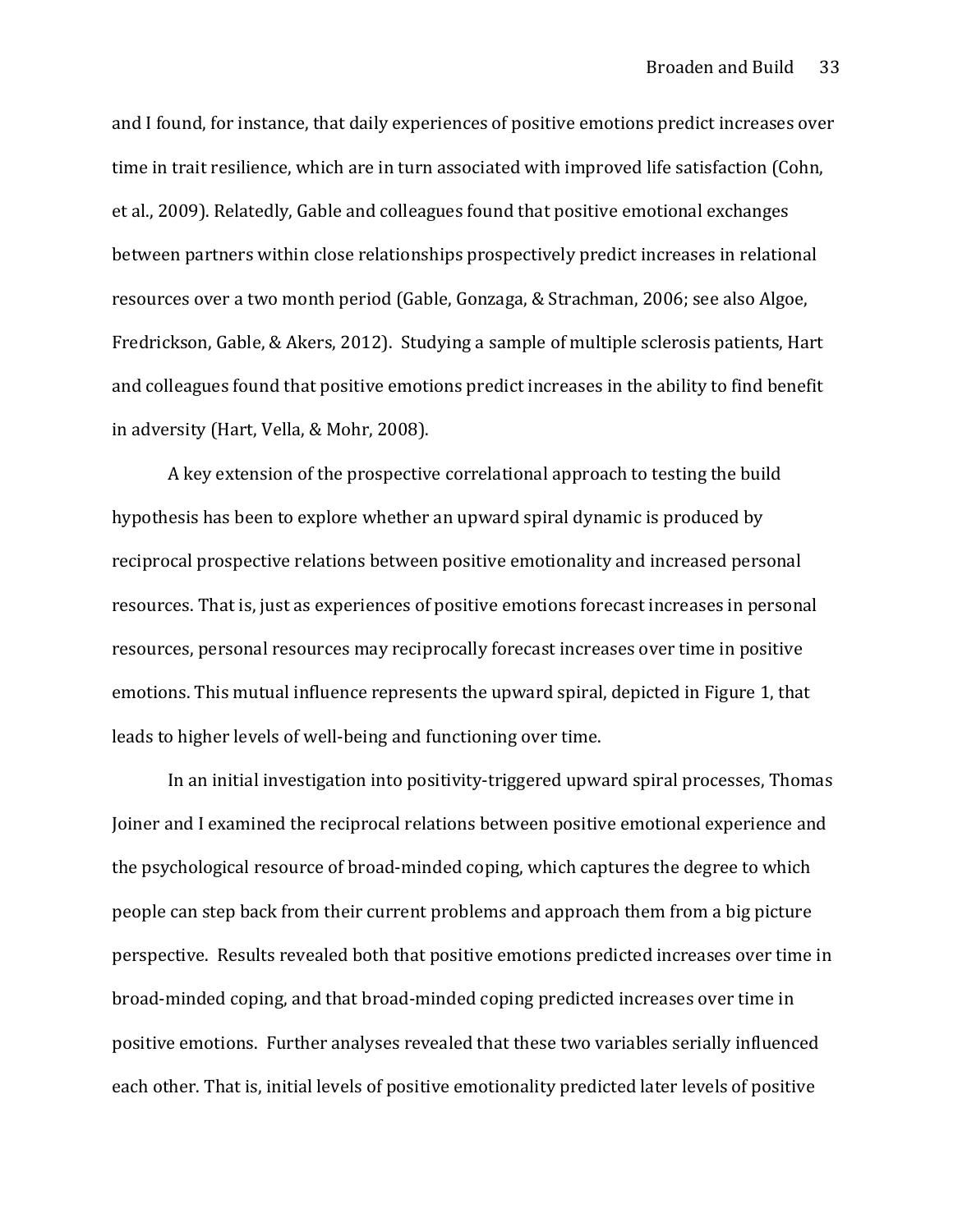emotionality in part through changes in broad-minded coping; likewise, initial levels of broad-minded coping predicted later levels of broad-minded coping in part through changes in positive emotionality (Fredrickson & Joiner, 2002).

Subsequent work has replicated and extended this initial evidence for an upward spiral dynamic between positive emotions and personal and social resources in multiple ways. Continuing my collaboration with Joiner's research team, we found that a more encompassing, factor-analytically derived index of positive coping showed the predicted reciprocal and serial relations with positive emotions over time as did an index of interpersonal trust (Burns et al., 2008). Exploring the benefits of mindfulness training, Eric Garland, Susan Gaylord and I also found support for upward spiral dynamics in the reciprocal relations among positive reappraisals, trait mindfulness, and emotional wellbeing (Garland, Gaylord, & Fredrickson, 2011). In a longitudinal assessment of 258 secondary school teachers, Salanova and colleagues found that positive emotions at work (indexed as flow and intrinsic motivation) were reciprocally related both to personal resources (indexed as self-efficacy beliefs) as well as to organizational resources (indexed as social support and clear goals) in an upward spiral dynamic (Salanova, Bakker, & Llorens, 2006; see related work on "gain cycles" described in Ouweneel, Le Blanc, & Schaufeli, 2011; Salanova, Schaufeli, Xanthopoulou, & Bakker, 2010, and Salanova, Llorens, & Schaufeli, 2011).

Taking a deeper look into how today's optimal functioning begets future increases in optimal functioning through the experience of positive emotions, Lahnna Catalino and I examined the prospective and reciprocal relations among flourishing mental health, positive emotionality, and the cognitive resource of mindfulness (Catalino & Fredrickson,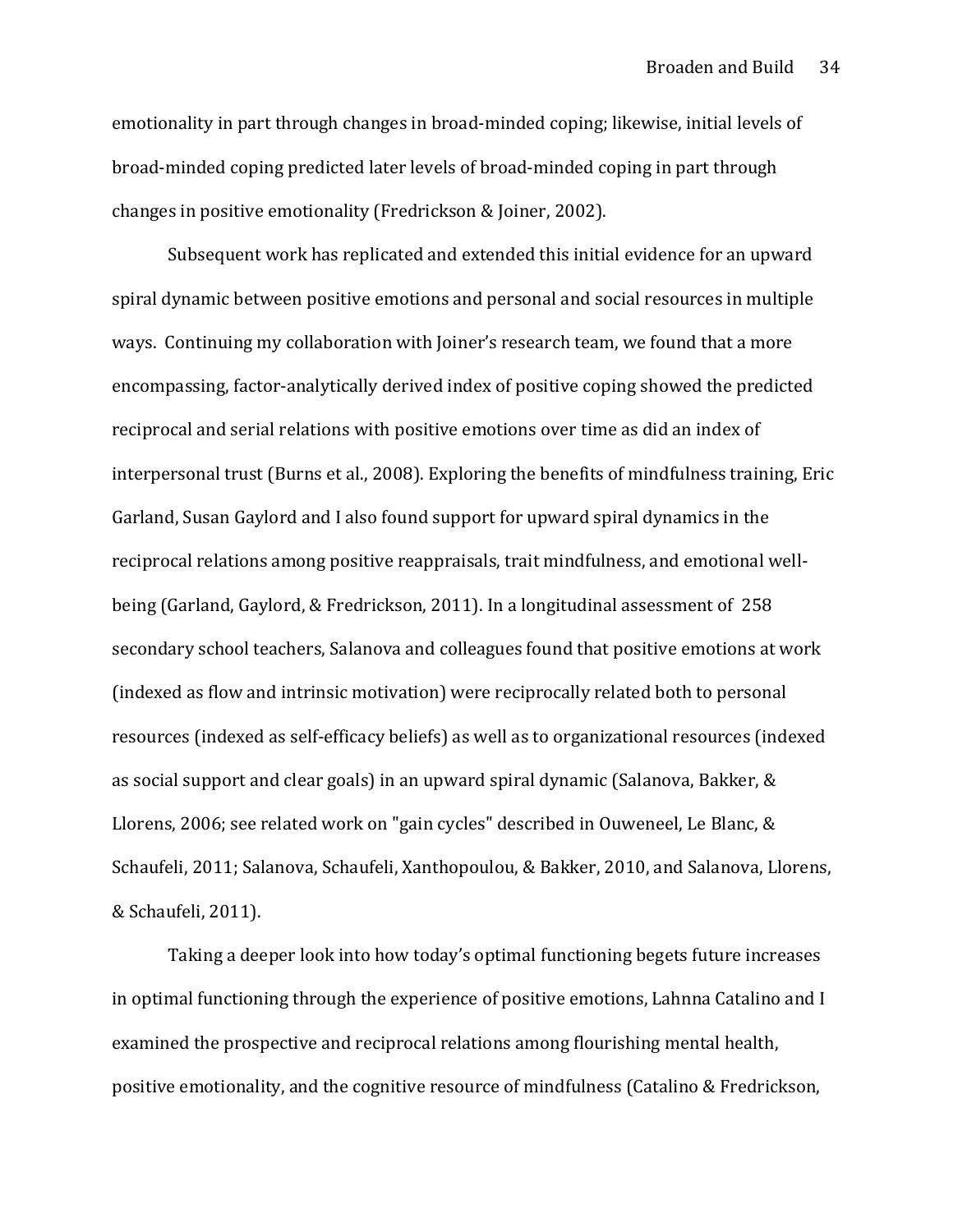2011). We found that people who flourish stand apart from their non-flourishing peers in the magnitude of the positive emotional boost they get out of everyday pleasant events, such as helping others, interacting, playing, learning, and spiritual activity. These bigger "boosts" in day-to-day positive emotion forecast greater gains over time in the cognitive resource of mindfulness, which in turn predicts increased levels of flourishing in an upward spiral dynamic.

In our first attempt to investigate the physiological substrate of upward spiral dynamics, Bethany Kok and I looked at the prospective and reciprocal relations between positive emotionality and the physical resource of cardiac vagal tone (Kok & Fredrickson, 2010). Vagal tone is assessed as the very slight yet functional arrhythmia in heart rate associated with respiration, marked by a decrease in heart rate during exhalation relative to inhalation (Grossman, 1983). As a key measure of parasympathetic influence on the heart, vagal tone is of particular interest not only because it has been related to trait positive emotionality (Oveis et al., 2009), but also because of its strong ties to both physical and mental health (Porges, 2007; Thayer & Sternberg, 2006). That is, vagal tone functions as a personal physical resource with implications for both cardiovascular and metabolic functioning as well as emotional and social well-being. Supporting the upward spiral hypothesis, our results demonstrated that vagal tone prospectively predicted increases in positive emotions over the span of two months and, reciprocally, that these increases in positive emotions prospectively predicted increases in vagal tone (Kok & Fredrickson, 2010). Taking vagal tone as a marker of physical health, these data show that people can become physically healthier through their experience of positive emotions.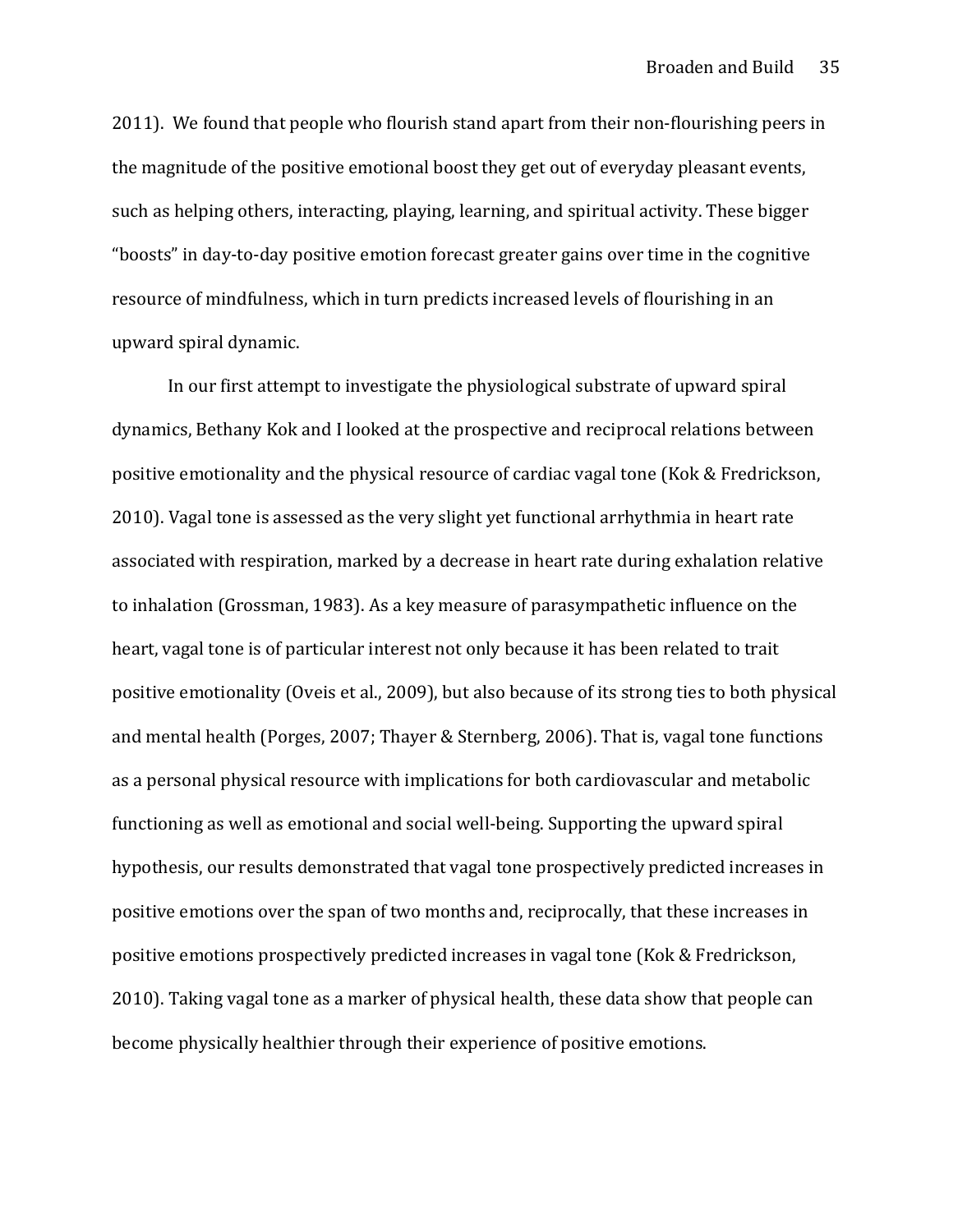The most decisive tests of the build hypothesis not only require longitudinal assessments together with measured (or presumed) positive emotional recurrence, but also the ability to randomly assign people to distinct emotional trajectories, and to link these emotional trajectories to longitudinal increments in resources. Together with my students, I made two initial attempts to reach this level of empirical rigor, yet each failed to provide the opportunity to test the build hypothesis experimentally because the interventions used, namely finding positive meaning in daily life events, did not reliably boost positive emotional experiences (e.g., see Footnote 3 in Cohn et al., 2009; see Footnote 3 in Fredrickson & Losada, 2005). With no differences in positive emotions between experimental groups, a causal test of the build hypothesis was not possible. In late 2004, while on the lookout for a more potent and reliable intervention to increase people's daily experiences of positive emotions, I was first exposed to loving-kindness meditation (LKM; Salzberg, 1995) in a faculty seminar on Integrative Medicine at the University of Michigan Medical School (led by Dr. Rita Benn). Emboldened by emerging empirical interest in the long-range effects of mind-training techniques (e.g., Davidson et al., 2003), and with grant support from NIMH, I launched an initial longitudinal field experiment of the effects of learning LKM on the experience of positive emotions and resource-building (Fredrickson, et al., 2008).

In the context of a workplace wellness program, we offered a 7-week meditation workshop to employees of a large computer company. The workshop was presented as an opportunity to learn techniques to "reduce stress." Two hundred and two volunteers completed an initial survey that assessed their life satisfaction, depressive symptoms and their status on a wide range of personal resources. They were then randomly assigned to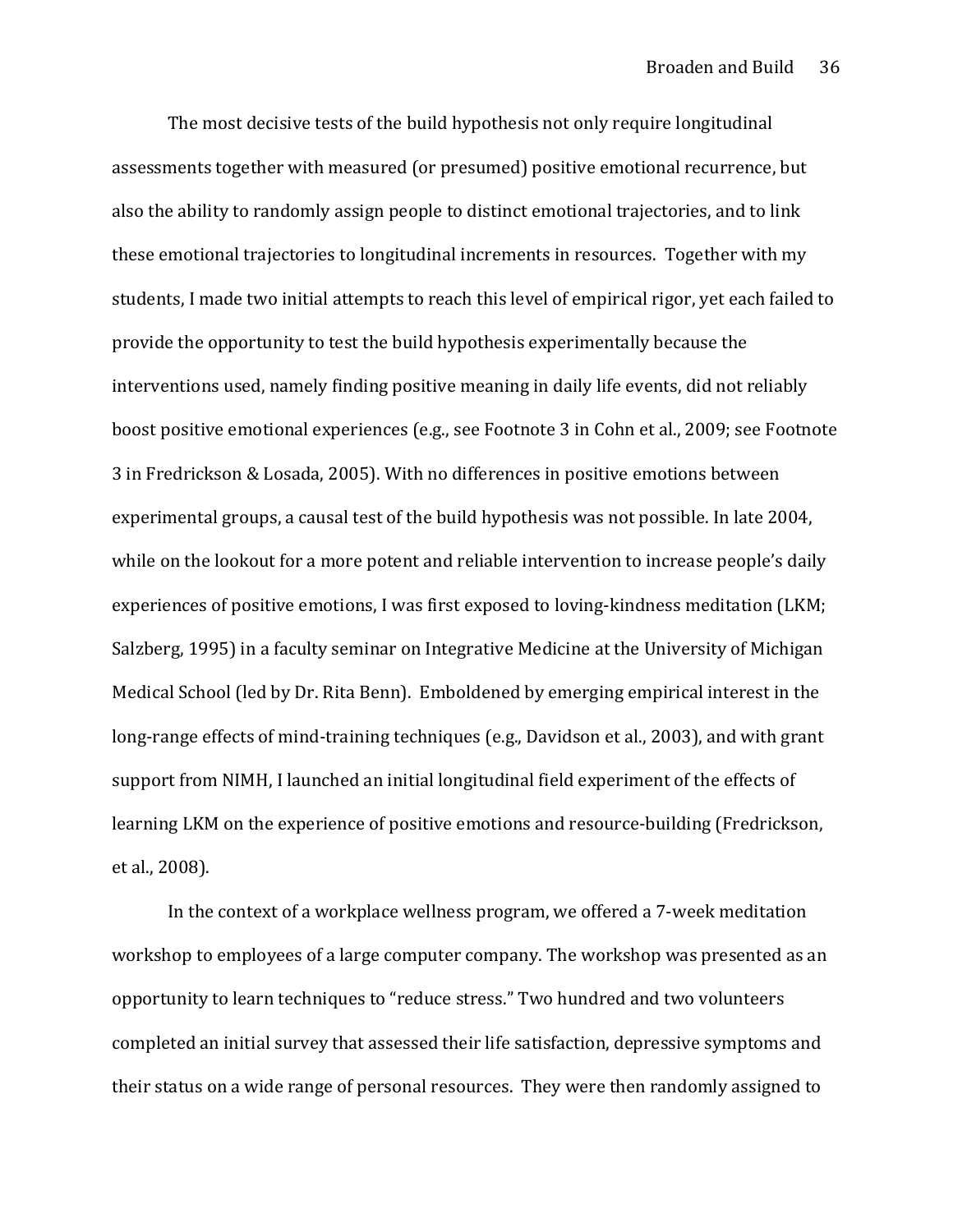either our LKM meditation workshop or a monitoring waitlist control group. Over the next 9 weeks, both groups completed daily reports of their emotion experiences and meditation practice. About two weeks after the workshop ended, participants completed a final survey that reassessed their life satisfaction, depressive symptoms, and status on the same personal resources measured previously. At this same time, participants also provided a detailed account of the emotions they had experienced on that particular weekday (up to and including lunch) using the Day Reconstruction Method (DRM, Kahneman, Krueger, Schkade, Schwarz, & Stone, 2004).

First and most pivotally, our results showed that, compared waitlist participants, people randomly assigned to learn LKM did in fact experience increasing levels of positive emotions across the nine weeks of daily reporting. Figure 4 depicts this increase. Interestingly, we observed the predicted Time X Experimental Condition effect not only for our aggregate positive emotion score (computed from the mDES), but also for each of the nine specific positive emotions we assessed (inspiration was not yet an item on the mDES at the time of this study). In addition to random assignment to experimental condition, we found that individual effort, assessed as time spent meditating, also significantly predicted the daily experience of positive emotions, and did so increasingly over the nine weeks of assessment. Indeed, we observed that for participants in the LKM group, the dose-response relationship between the time they spent meditating and the positive emotional yield for their invested effort *tripled* over the course of the study. No comparable or inverse effects emerged for negative emotions whatsoever, suggesting that the effects of LKM are specific to positive emotions. Additionally, the DRM data revealed that the total number of hours spent in meditative activity over the previous 9 weeks predicted the amount of positive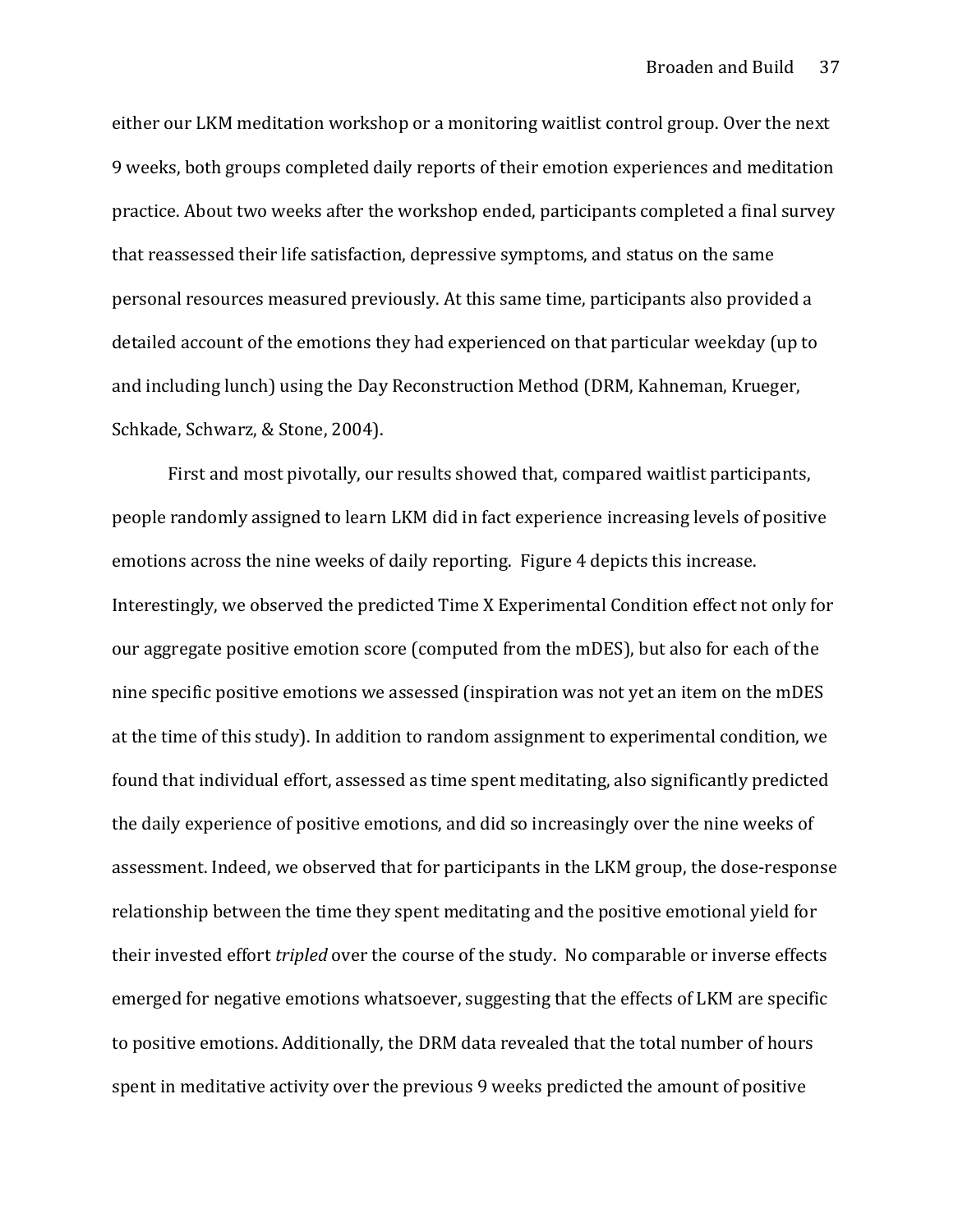(but not negative) emotions experienced on a typical weekday morning, especially when interacting with others.

The evidence that LKM reliably increased positive emotions was pivotal because it created the necessary platform from which we could test the build hypothesis. To do so, we combined a growth model for positive emotions with an SEM path analysis to test for mediation, as depicted in Figure 5, and tested it for each of the 18 resources assessed preand post-workshop. That is, we tested whether the slope of positive emotions predicted increases in resources (path B in Figure 5). We made our test of the build hypothesis more stringent by also requiring that any increase in resources produced by increasing positive emotions be consequential as evidenced by an increase in life satisfaction or a decrease in depressive symptoms (path C in Figure 5). Using these conjoint criteria, we found that 9 of the 18 resources we assessed provided support for the build hypothesis, including cognitive resources (i.e., mindfulness, pathways thinking, and the ability to savor the future), psychological resources (i.e., environmental mastery, self-acceptance, and purpose in life), social resources (i.e., social support received, and positive relations with others), and physical resources (i.e., a reduction in self-reported illness symptoms). These were the first experimental data to support the build hypothesis.

In subsequent work using this same longitudinal experimental design, my collaborators and I have added objective measures of physical resources, most notably by measuring cardiac vagal tone before and after people learn LKM. As noted previously, vagal tone has been related both to trait positive emotionality (Oveis et al., 2009) and to physical and mental health (Porges, 2007; Thayer & Sternberg, 2006). Our primary aim was to test the hypothesis that learning to self-generate positive emotions would serve to augment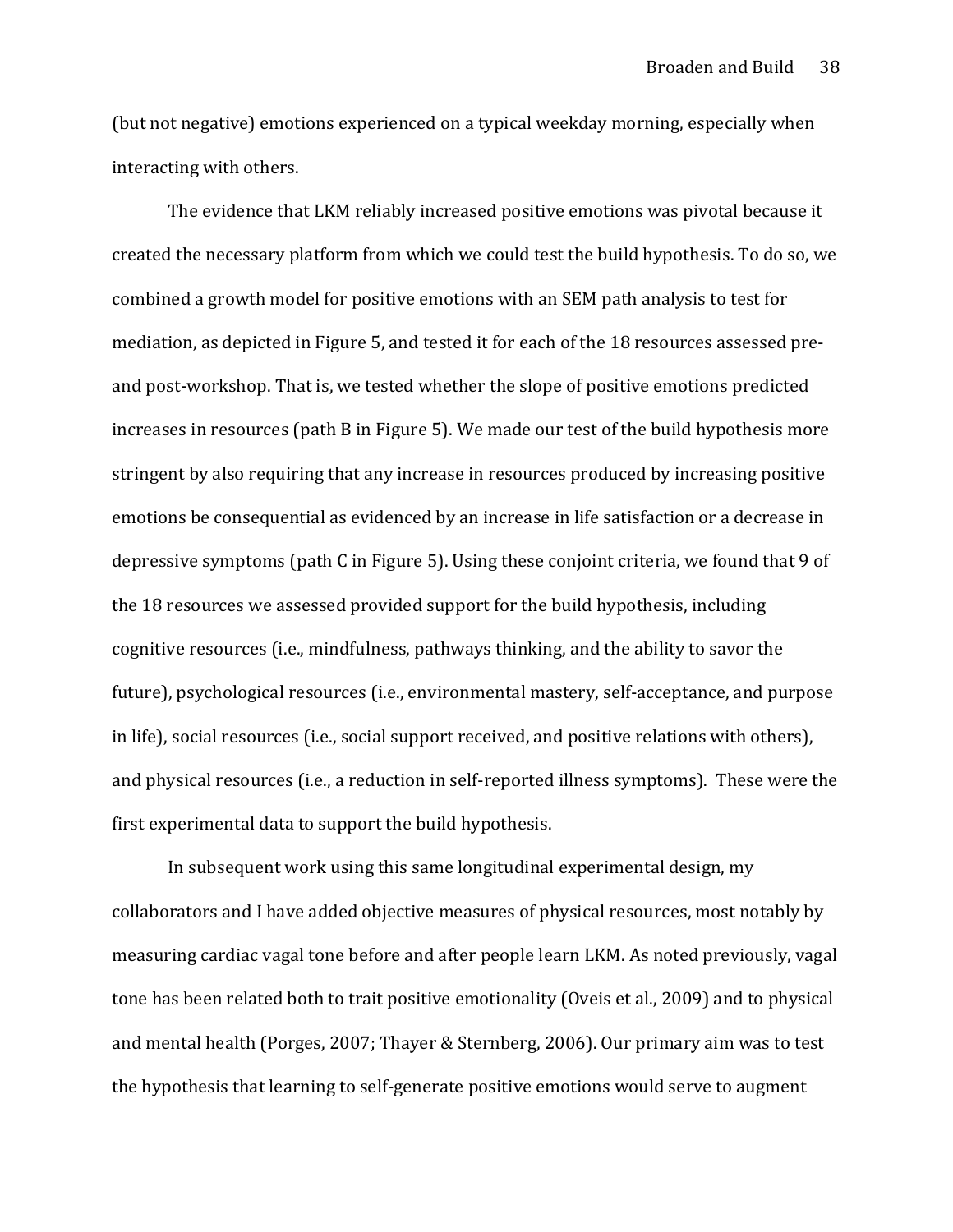vagal tone. In addition, because people with high vagal tone have been shown to be better able to regulate their attention and emotions (Porges, Doussard-Roosevelt, & Maiti, 1994), a secondary hypothesis was that these individuals would be poised to get the most out of their efforts to learn LKM.

Beyond extending our evidence for the build hypothesis into objective measures, this second field experiment on the effects of LKM allowed us to test whether the broaden effect of positive emotions accounts for its build effect. To do this, we added assessments of social connection following the daily reports of meditation practice and emotion experience. Specifically, participants called to mind their three longest social interactions of the day and, considering them as a set, rated how "in tune" and "close" they felt to the person/s in those interactions. Based on our previous evidence that positive emotions broaden people's felt social connections as indexed by perceptions of self-other overlap (Waugh & Fredrickson, 2006), we consider these daily ratings as offering an index of broadened social awareness.

Our results replicated the finding that participants randomly assigned to the LKM workshop effectively learned to self-generate increasingly more positive emotions in daily life. In addition, results showed that pre-workshop vagal tone moderated this effect, supporting our hypothesis that participants with higher vagal tone would experience the largest increases in positive emotions. Moreover, the upward slope in week-by-week positive emotions also predicted an upward slope in week-by-week reports of social connection. Plus, the two experimental groups differed in their change in vagal tone over the course of the study, with those in the LKM group, on average, showing a significantly larger increase. We tested the plausible causal pathways of this effect on vagal tone by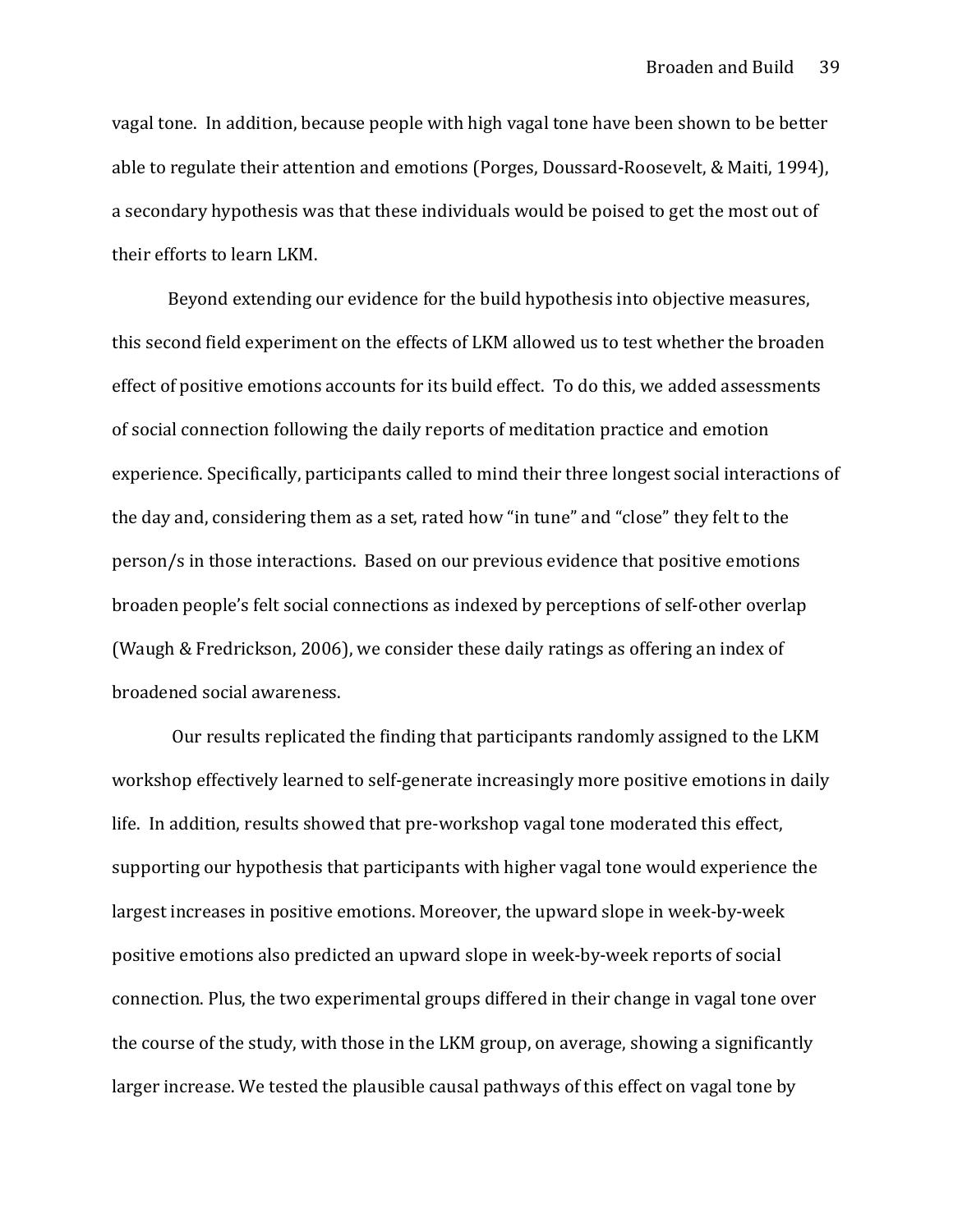using a variant of a mediational, parallel process latent curve model. The overall model fit provided strong support for the build hypothesis, as well as for mediation by broadening and moderation by initial vagal tone. In other words, the upward slope in positive emotions accounted for the upward slope in broadened reports of social connection, and positive emotions and social broadening in turn mediated the effect of LKM on the increase in vagal tone, all of which was moderated by initial vagal tone. This is the first experimental evidence that supports both aspects of the broaden-and-build theory: that positive emotions build consequential resources, in this case, vagal tone, through the effect they have on broadened awareness, in this case, by making people feel closer, more connected, and in tune with others in daily life (Kok, Coffey, Cohn, Catalino, Vacharkulksemsuk, Algoe, Brantley, & Fredrickson, 2012).

In more recent experimental work, Kok and I tested whether a very minimal social connection intervention might produce similar effects on positive emotions and vagal tone as does the more intensive LKM workshop (Kok & Fredrickson, 2012). The intervention in this case was simply the two questions to which people were asked to respond concerning their longest social interactions of the day, as used in the previous study. Specifically, participants rated how "close to" and "in tune with" their interaction partners they felt each day for 49 consecutive days. We were inspired to test this very minimal intervention because our first longitudinal study that included these two questions daily was the first study in which we'd ever found that daily positive emotions increased for all participants – even for those within the waitlist control group, and this increase predicted an increase in vagal tone. I described these findings earlier, as reflecting an upward spiral between positive emotions and vagal tone (Kok & Fredrickson, 2010). To test whether merely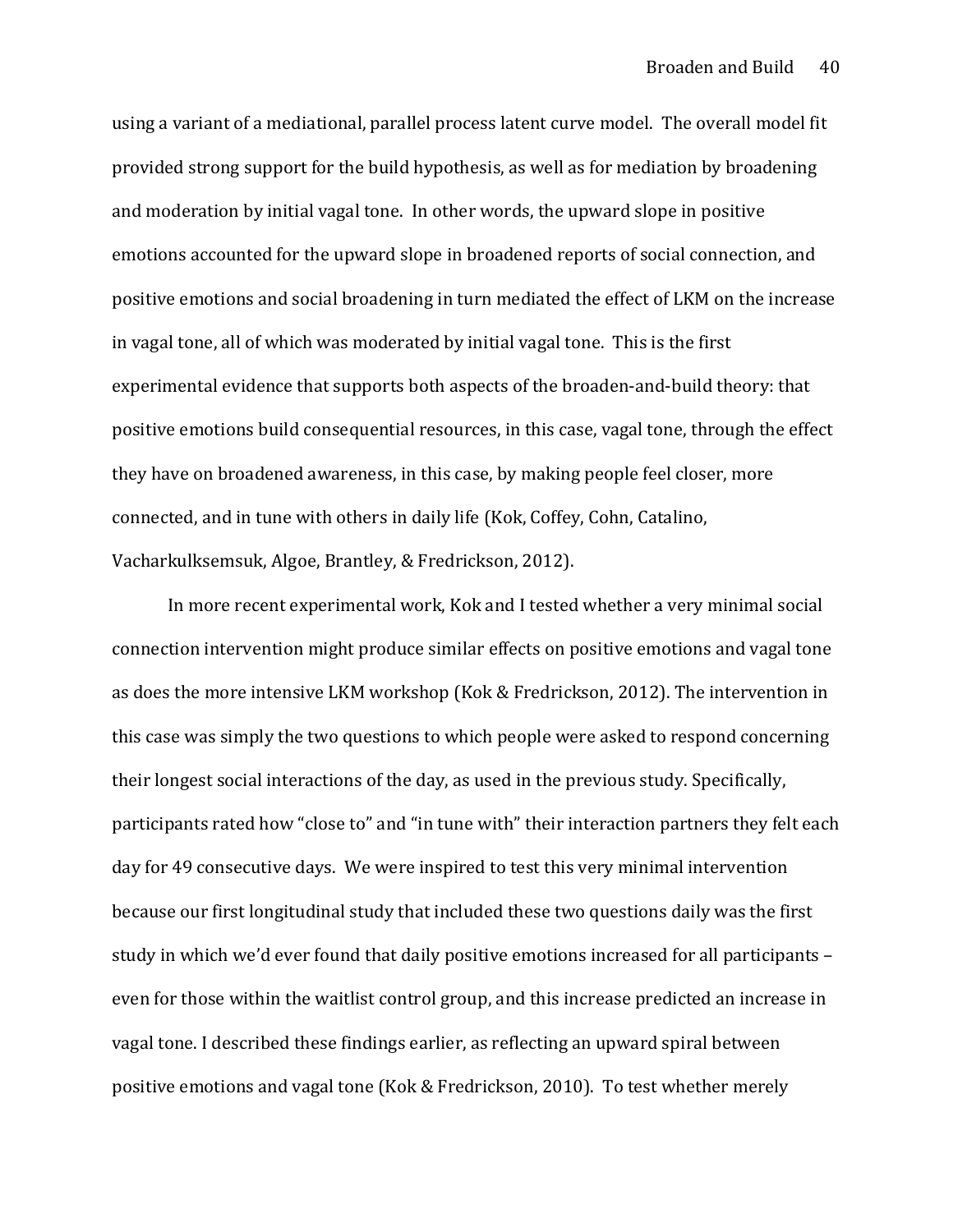reflecting on social connections might *cause* upswings in positive emotions with attendant increases in vagal tone, we randomly assigned participants to reflect either on these two social connection questions, or on two placebo questions that inquired how "useful" and "important" their three longest tasks that day had been for them. As hypothesized, participants randomly assigned to the social connection condition reported significantly greater week-by-week increases in their positive emotions (with no parallel or opposing pattern for their negative emotions). In addition, experimental condition produced increases in vagal tone, an effect mediated by the upswing in positive emotions. As in our past work, we also found that initial levels of vagal tone moderated these effects, yet this time, participants with low vagal tone were the ones to experience the biggest positive emotion uplift from the intervention. We speculate that because low vagal tone is associated with lower social skill and lesser ability to regulate one's own attention and emotions, this very minimal intervention may have matched the skill levels for people low on vagal tone, but may have been too elementary, and therefore more frustrating, for those high in vagal tone (Kok & Fredrickson, 2012). In any case, in support of the build hypothesis, it appears that when people learn to self-generate more frequent positive emotions – either through meditation or through more elemental shifts in their attention – they launch themselves onto positive trajectories of growth

# **New Frontiers for the Broaden-and-Build Theory**

### **Deeper Investigations into Biological Resources Built**

Some of the latest evidence from my PEP Lab documents that people who can cultivate more frequent positive emotions can shift their characteristic cardiovascular patterns toward health, as indexed by increases in vagal tone (Kok et al., under review).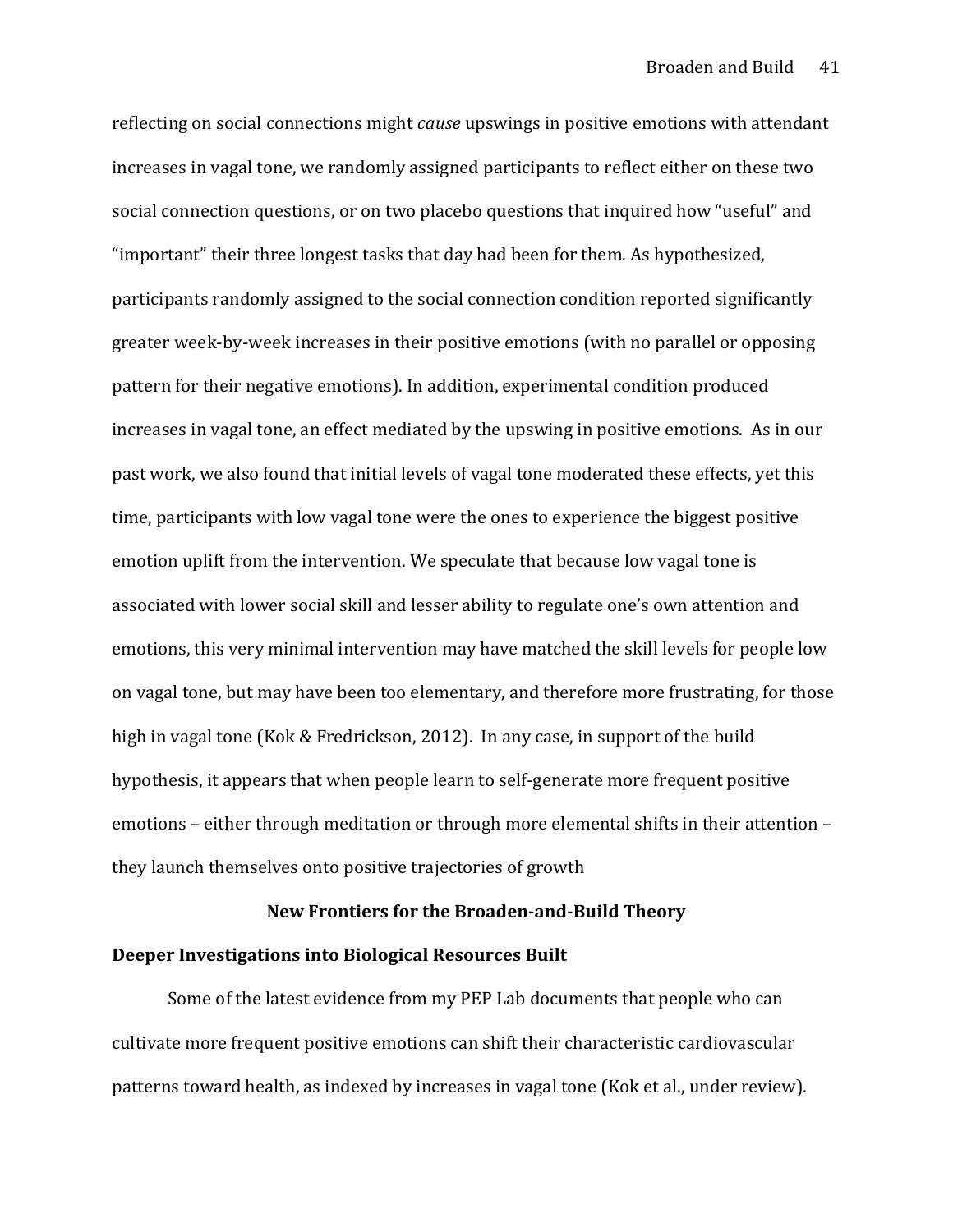Inspired by these data, the PEP Lab is now engaged in testing whether people's efforts to increase their daily diets of positive emotions build other biological resources for health as well. In a project currently underway (funded by the National Institute for Nursing Research through the NIH initiative to advance the Science of Behavior Change), we are investigating whether, in addition to increasing vagal tone, a stable rise in positive emotions also yields enduring increases in tonic oxytocin levels, as assessed in urine samples gathered over a 24-hour period, and enduring reductions in systolic and diastolic blood pressure. Karen Grewen and Kathleen Light are key PEP Lab collaborators on this work. Previously, oxytocin could only be assessed reliably in humans from plasma or cerebral spinal fluid. Recent breakthroughs have led to new methods to assay oxytocin noninvasively, through enzyme immunoassay (EIA) of urine samples, a procedure pioneered by Grewen and Light (Grewen, Girdler, Amico, & Light, 2005; Grewen, Light, Mechlin, & Girdler, 2008; Light, Grewen, & Amico, 2005; Light et al., 2004). Our approach of collecting 24-hour urine samples as people behave normally in their home environments allows us to infer characteristic and presumably stable levels of oxytocin. We conceptualize higher tonic levels of oxytocin as a biological resource for health based on past evidence that higher oxytocin levels predict lower blood pressure and reduced stress.

In this same project, we also venture into social genomics by investigating whether a stable rise in positive emotions also produces reliable changes in gene expression, particular within genes related to the immune system's regulation of inflammatory processes. Our interest in inflammation was inspired by the cytokine theory of depression, which asserts that basal production levels of inflammatory mediators in peripheral tissues signal the brain to produce "sickness behaviors" including decreased positive affect and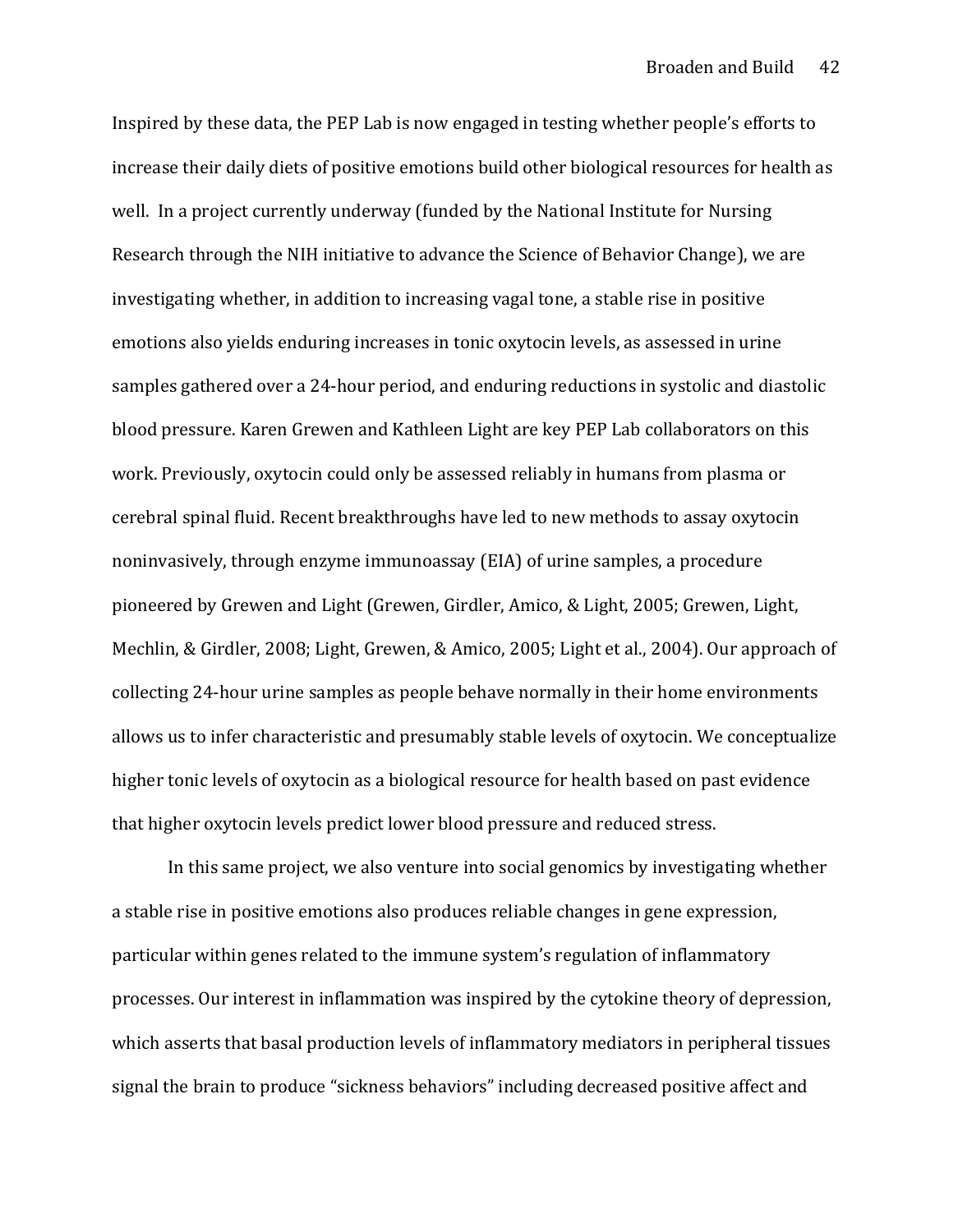motivation and increased negative affect and social withdrawal (Dantzer, 2001; Dantzer & Kelley, 2007). Steve Cole is a key PEP Lab collaborator on this work. Cole's pioneering bioinformatics approach to social genomics has linked the increased expression of proinflammatory cytokine genes to various circumstances replete with chronic negative affect, such as loneliness (Cole et al., 2007), social stress (Miller et al., 2008; Miller, Rohleder, & Cole, 2009), low socioeconomic status (Chen et al., 2009), and general social adversity (Cole et al., 2010). Our current work not only extends human social genomics into the domain of positive emotions, but also expands it from correlational to experimental designs, which will substantially enhance understanding of how people's patterns of emotion experience and expression may alter their patterns of gene expression, with attendant consequences for physical health. We are thus poised to discover whether to and what extent positive emotions function to build cellular resources.

### **Clinical and Organizational Applications**

Putting the broaden-and-build theory to use with aims to alleviate psychological disorders or optimize organizational functioning has become a growing interest. One line of clinical application emerged following a presentation I made on the PEP Lab's first LKM field experiment to the Clinical Psychology Doctoral Program at the University of North Carolina – Chapel Hill. Noting that LKM increased people's ability to savor future events (Fredrickson et al., 2008), my UNC colleague and schizophrenia expert, David Penn suspected that it might also be particularly helpful for individuals experiencing the negative symptoms of schizophrenia. Unlike the positive symptoms of schizophrenia, which include hallucinations and delusions, negative symptoms involve a variety of intertwined emotional and behavioral deficits, including anhedonia (diminished pleasure),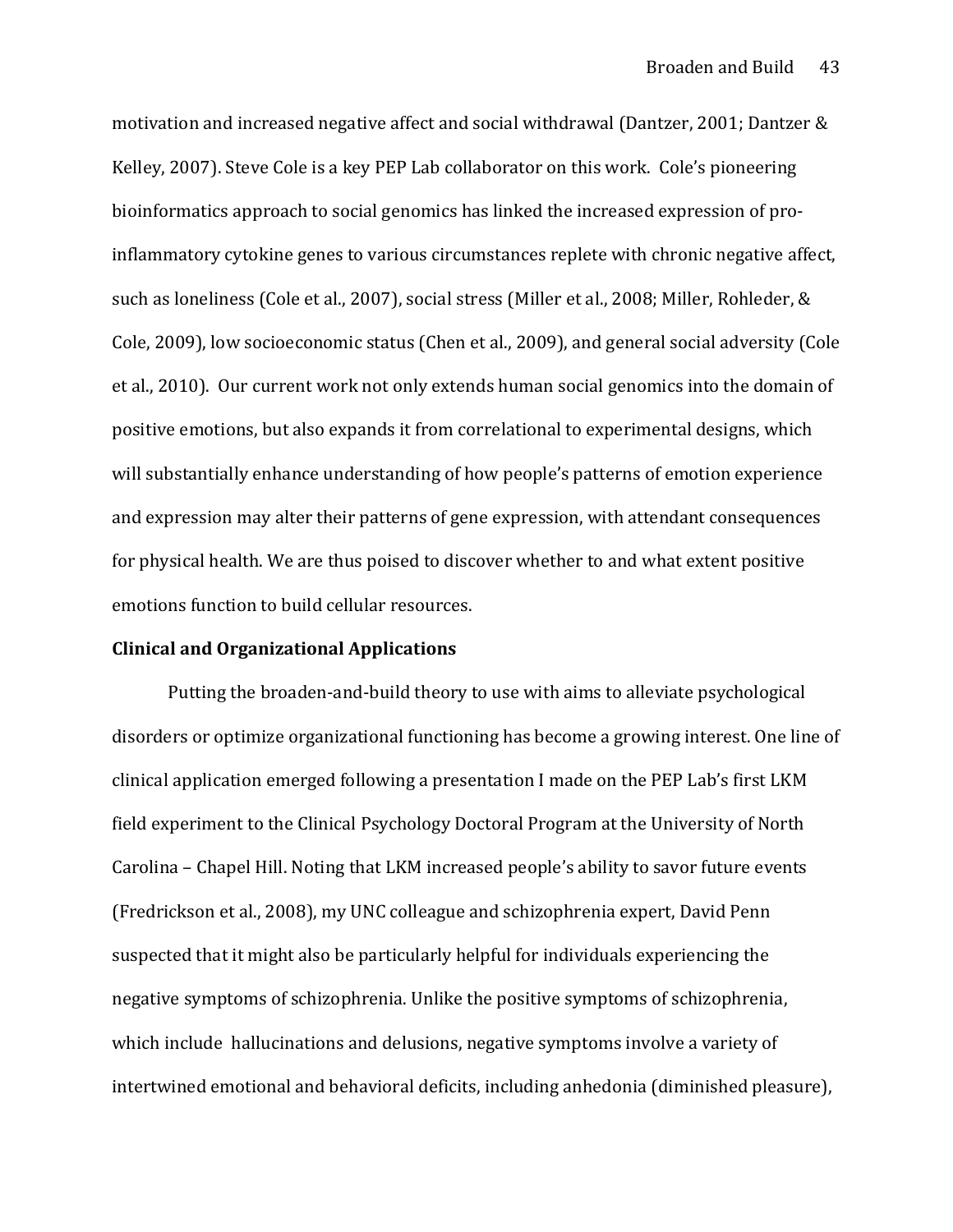avolition (diminished motivation), asociality (diminished interest in or desire for interpersonal interactions), alogia (diminished speech), and blunted affect (diminished expression of affect). Negative symptoms are especially vexing because they are resistant to treatment and greatly diminish the quality of life. Ann Kring, a schizophrenia researcher at UC Berkeley, has proposed that individuals with schizophrenia experience normal levels of positive emotions, or consummatory pleasure, when they directly engaged in enjoyable activities, yet suffer disturbances in the experience of positive emotions in relation to future activities, or anticipatory pleasure (Kring, 1999). Both self-report and fMRI data support this distinction (Gard, Kring, Gard, Horan, & Green, 2007; Juckel et al., 2006). Penn, together with David Johnson, a graduate student at that time, put Kring's proposal together with the PEP Lab's finding on savoring the future, and suggested that we collaborate to explore whether LKM, used as an adjunctive treatment to medication, could reduce negative symptoms for individuals with schizophrenia. To pilot this idea, we conducted an open trial across two LKM group-based workshops with 18 outpatients at the University of North Carolina Hospitals. Our results were promising. First, the overall attendance rate was 84%, which is remarkable for clients with negative symptoms who are known to have difficulties with motivation and social interaction. More importantly, however, clients showed significant improvements in their negative symptoms as well as their positive emotions and life satisfaction, all of which maintained at 3-month follow-up (Johnson et al., 2011; see also Johnson et al., 2009).

Extending from these promising initial data on schizophrenia, I have worked with Eric Garland and colleagues to articulate more precisely how the upward spiral dynamics triggered by positive emotions might be used to counter the downward spiral dynamics of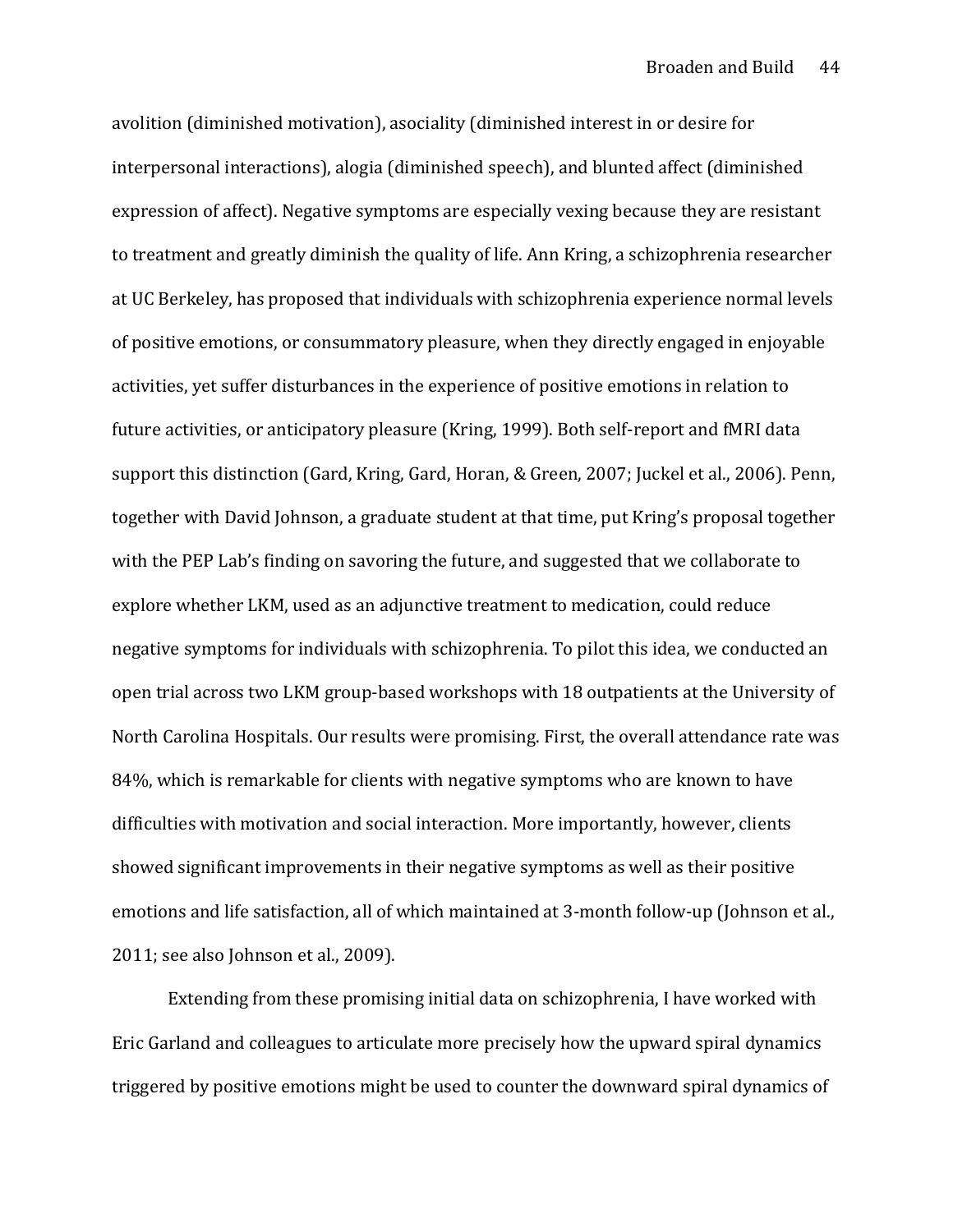negativity that characterize a number of emotion dysfunctions and deficits in psychopathology (Garland & Fredrickson, in press; Garland et al., 2010). Emotions, we point out, are self-organizing systems that operate to maximize and maintain their own existence. Despair, for example, triggers narrowed, ruminative and pessimistic patterns of thought alongside behavioral withdrawal and sluggishness, thought-action tendencies that serve to increase the odds that despair will continue and exacerbate in a self-destructive cycle. Positive emotions, by contrast, trigger broadened, curious, and optimistic patterns of thought together with more spontaneous and energetic behavior. These thought-action tendencies increase the odds that people find positive meaning in their future circumstances in ways that seed further positive emotions that decrease stress, provide emotional uplift, and support resilience. Figure 6 depicts this process. We propose that upward and downward spirals are not mirror opposites. Beyond their differences in valence and direction, upward spirals are more open, permeable, flexible, and social than downward spirals. These distinctions may thus make positive emotion, and the broadened thought-action repertoires and upward spirals they trigger, linchpins in the prevention and treatment of the inertia often observed among those with clinical disorders, particularly depression and anxiety.

The broaden-and-build theory has also been applied within organizations with an eye toward creating workplace climates that foster innovative ways to build more sustainable business practices that both promote workers' health and inspire their productivity (Vacharkulksemsuk, Sekerka, & Fredrickson, 2011). As just one example, in a study of workers from a broad range of organizations with their immediate supervisors, Carson and colleagues found that the positive emotions that supervisors have at the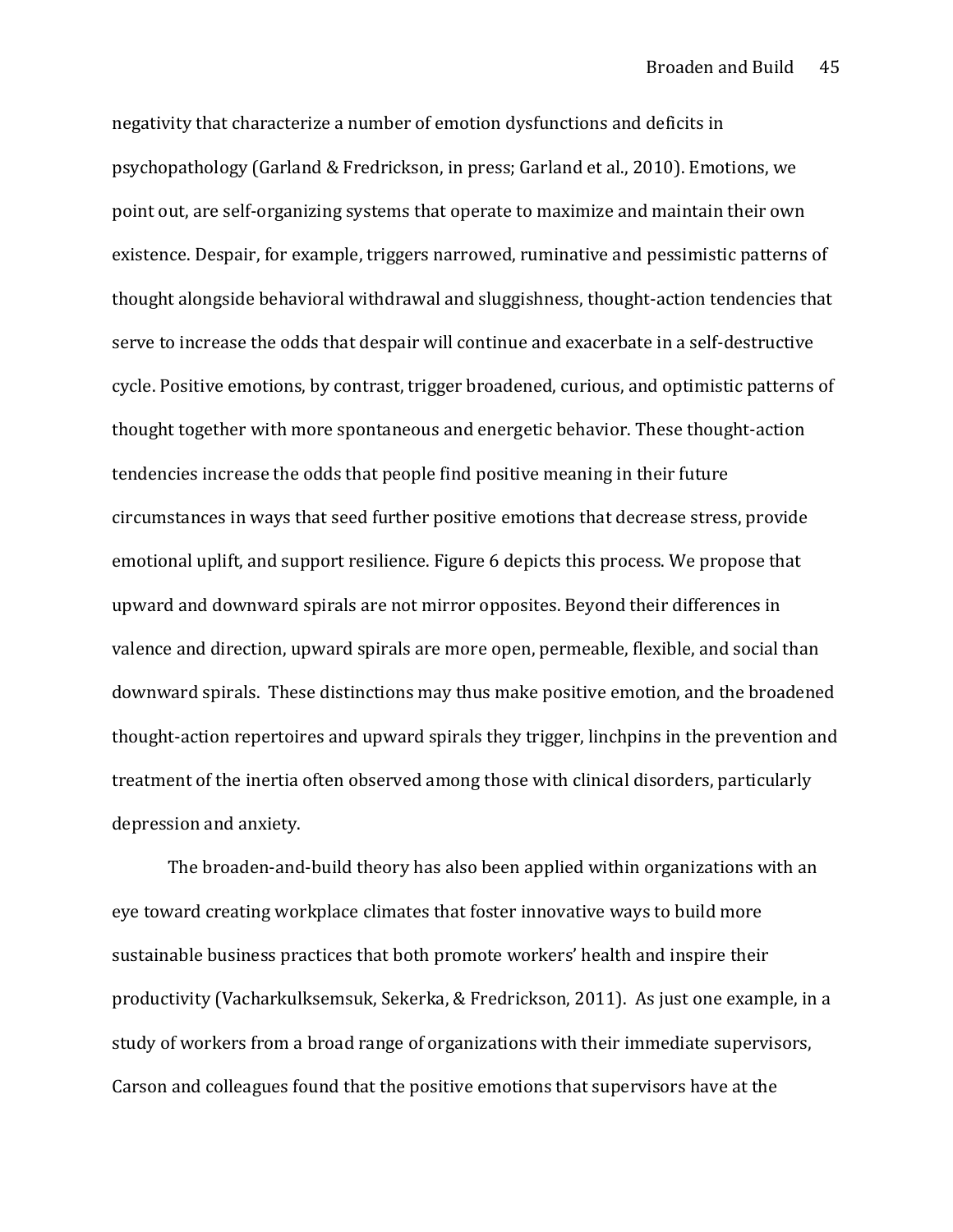intersections of their work and family lives cross over to create similar positive experiences for their subordinates. This positive contagion effect was found to be mediated by subordinates' perceptions of greater autonomy in setting their work schedules, and ultimately led to improvements in their job performance (Carlson, Kacmar, Zivnuska, Ferguson, & Whitten, 2011). Another, massive organizational intervention, based in part on broaden-and-build principles, is now underway in the U.S. Army, under the auspices of the army-wide Comprehensive Soldier Fitness initiative (Cornum, Matthews, & Seligman, 2011). Training soldiers in basic skills associated emotional fitness, including the ability to increase the frequency and duration of positive emotions is part of the Army's overall efforts to build greater resilience to the inevitable adversity and trauma that soldiers experience during deployment to warzones (Algoe & Fredrickson, 2011; see also Luthans, Vogelgesang, & Lester, 2006).

### **Offshoots from the Broaden-and-Build Theory**

## **The Upward Spiral Theory of Lifestyle Change**

A current overarching goal of my PEP Lab is to investigate whether and how positive emotions alter people's bodily systems and nonconscious motives in ways that ultimately reinforce lifestyle change, defined as sustained adherence to positive health behaviors. The U.S. National Cancer Institute recently put forth the question "Why don't more people alter behaviors known to increase the risk of cancers?" (NIH RFA-CA-11-011). The need to address this question is enormous, given that the American Cancer Society estimates that 62% of all cancers could be prevented altogether through lifestyle change. Yet the question has long defied a rigorous and satisfying answer because too often we've assumed that knowledge is power. People *know* that their daily behavioral choices – about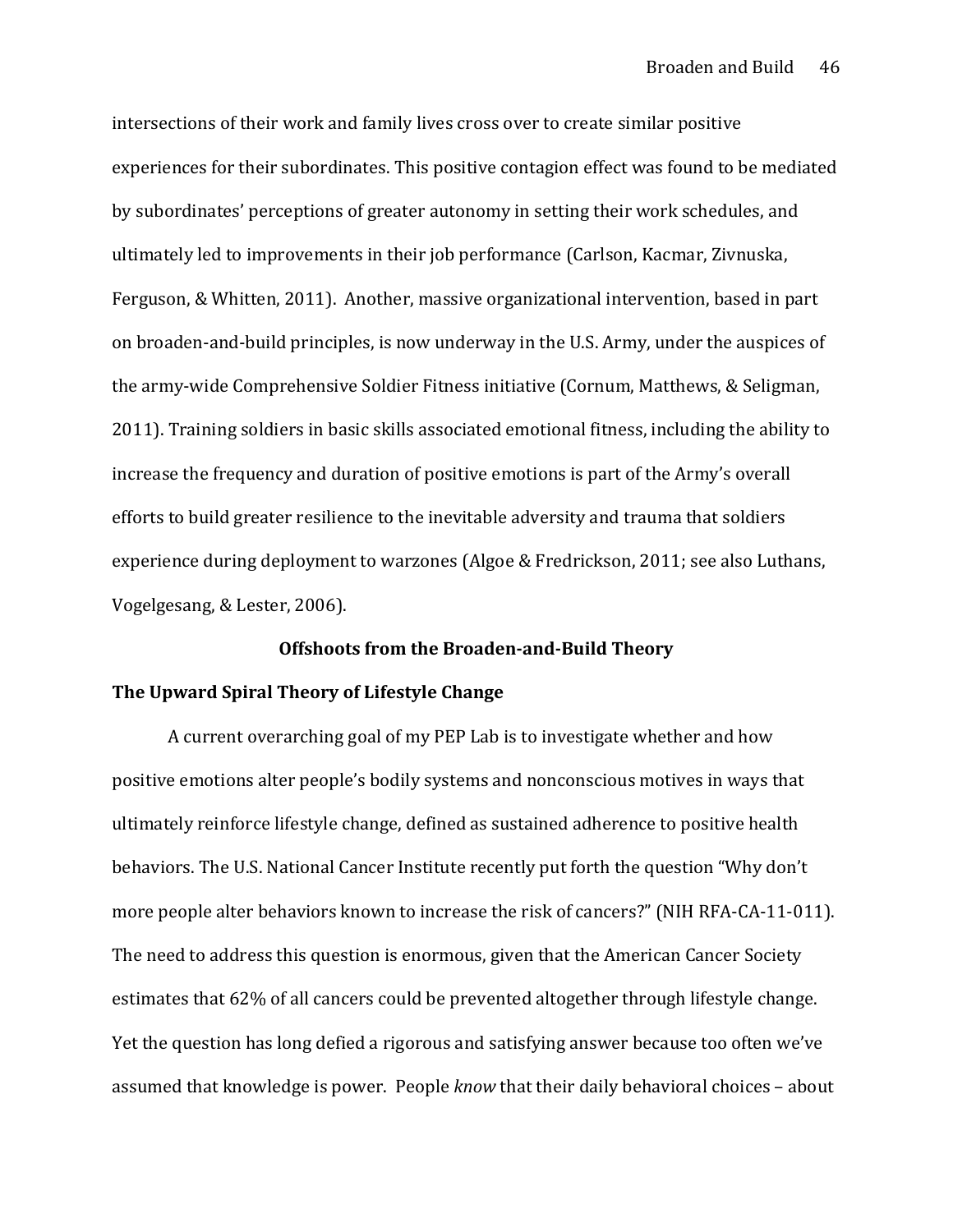their physical activities and intake of food, tobacco, and alcohol – accumulate and compound to set their risks for cancer and other chronic diseases that shorten lives. Armed with this knowledge, millions resolve to make changes each year. Yet most attempts at lifestyle change fail because knowledge is not powerful enough to override implicit nonconscious desires.

An intriguing association between positive emotions and lifestyle change first emerged in my lab when my former student and collaborator Michael Cohn conducted a follow-up to our initial study (Fredrickson et al., 2008) of the effects of learning how to selfgenerate more frequent positive emotions through LKM. Our results, presented in Figure 7, showcase the substantial power of positive emotions to predict sustained behavior change: Individuals one standard deviation above the mean in their positive emotional response to their newly-adopted health behavior of LKM were  $\sim$  4.5 times more likely to main that behavior 15 months later, compared to those one standard deviation below the mean (Cohn & Fredrickson, 2010). The extent of people's early positive emotional reactivity to LKM was the sole psychological predictor of whether, more than one year later, they voluntarily choose to continue meditating as a regular habit.

These and other data inspired me to develop a new theoretical offshoot of the broaden-and-build theory, one that I call the *upward spiral model of lifestyle change*. This model states that positive emotions can both knit people to new positive health behaviors and also raise their overall psychological propensity for a suite of wellness behaviors. Positive emotions achieve what New Year's resolutions cannot by motivating sustained adherence to health behaviors by the carrot of flexible, nonconscious desire rather than the whip of rigid, conscious willpower. The upward spiral model of lifestyle change expands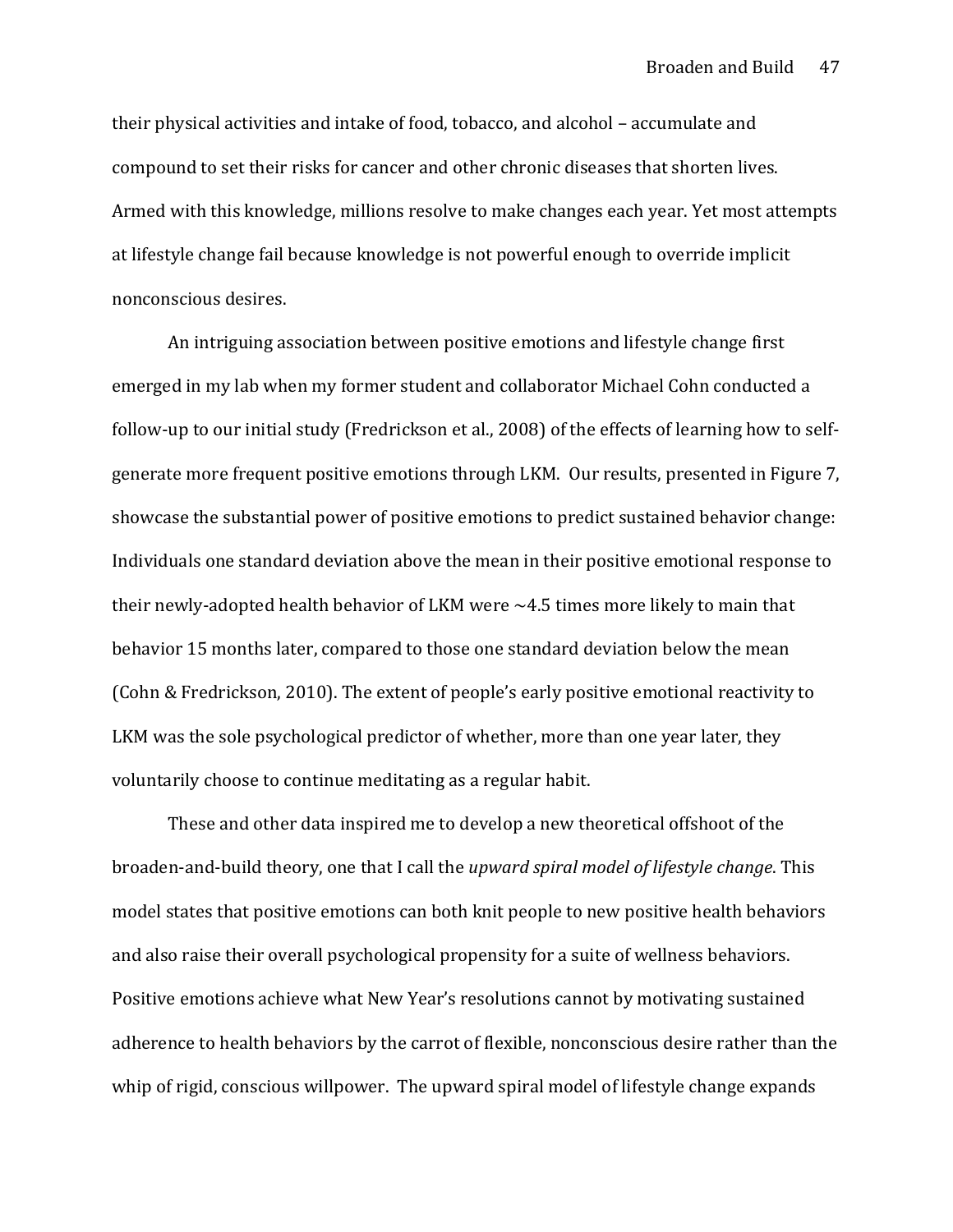on the broaden-and-build theory substantially by articulating key roles for (a) nonconscious motives sparked by positive emotions; (b) a range of wellness behaviors through which individuals become more active, curious, and socially engaged, and ultimately healthier and more resilient; and (c) individual differences in mutable resources, both biological (e.g., oxytocin, cardiac vagal tone, inflammation) and psychological (e.g., resilience, other-focus, mindfulness), that predispose certain people to successful longterm lifestyle change by moderating the positive emotion yield of their wellness behaviors.

The spiral frame of this new model rests on evidence that the relations between emotions and lifestyle-relevant resources is reciprocal. For example, whereas Co-Investigator Cole's past work suggests that negative emotionality prompts proinflammatory processes, experimental work by Eisenberger and colleagues documents the reverse causal pathway, from inflammation to affect (Eisenberger, Inagaki, Rameson, Mashal, & Irwin, 2009). Specifically, these investigators randomly assigned healthy adult volunteers to receive either an inflammatory challenge (i.e., an injection of endotoxin) or a placebo injection. Those under the influence of endotoxin reported increased feelings of social disconnection, which in turn increased depressed mood. In line with the cytokine theory of depression, this and other work suggests that inflammation by itself can alter the affective properties of social and other wellness behaviors. Evidence for such reciprocal and mutual influence can explain the downward spiral dynamic that emerges between negative emotions and negative health behaviors that can lead to the further entrenchment of inflammation-related chronic diseases, such as type II diabetes, cardiovascular disease (both hypertension and stroke) and arthritis.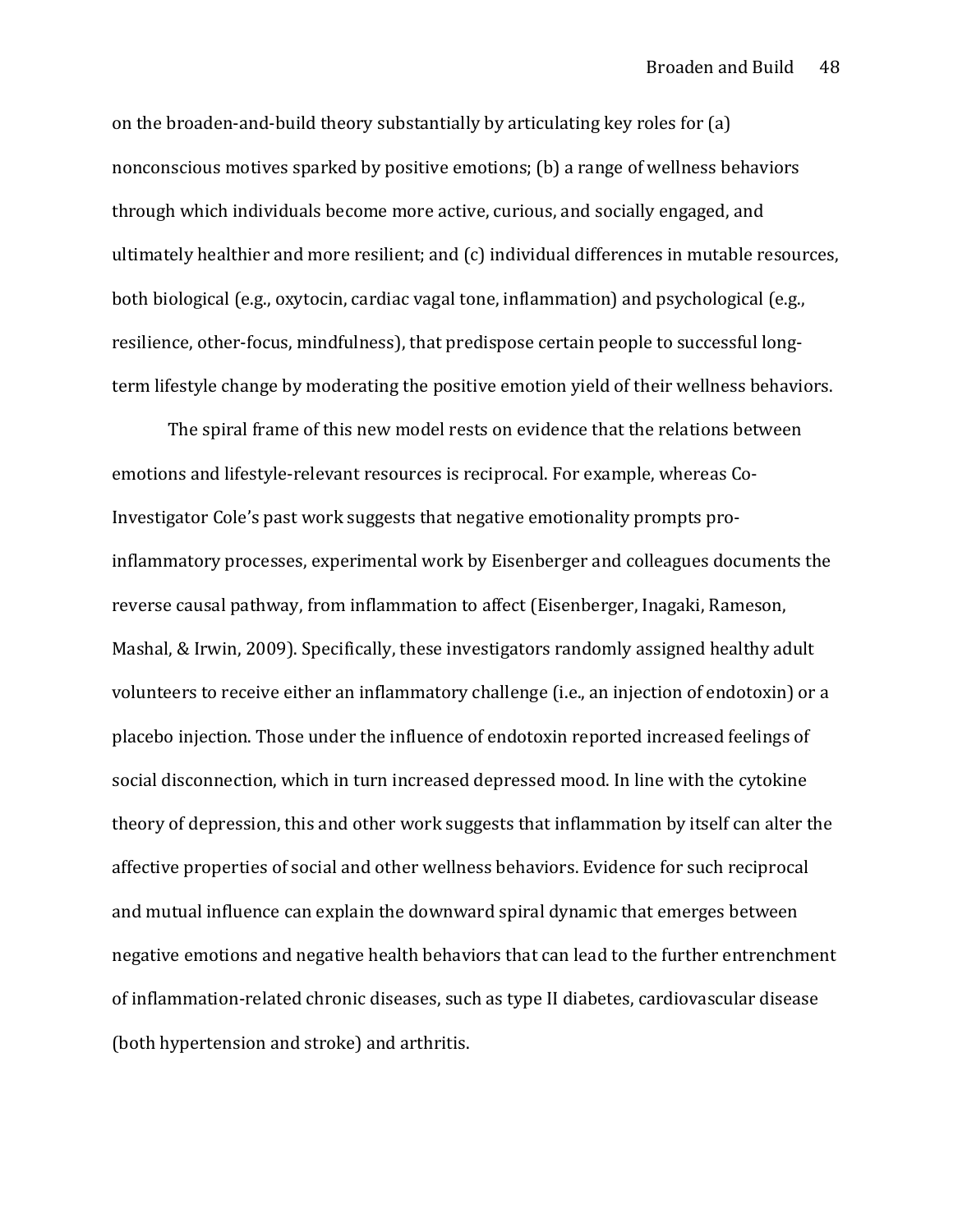Preliminary evidence supports my hypothesis that an opposing upward spiral dynamic can emerge between positive emotions and positive health behaviors. As described earlier, a range of biological and psychological resources – namely vagal tone, oxytocin, resilience, other-focus, and mindfulness – not only predict enhanced positive emotions, but also have been shown to increase with enhanced positive emotion (Burns et al., 2008; Cohn et al., 2009; Fredrickson et al., 2008; Holt-Lunstad, Birmingham, & Light, 2008; Kok & Fredrickson, 2010; Oveis et al., 2009; Waugh & Fredrickson, 2006). This reciprocal causality sets the stage for upward spiral processes to unfold that can further reinforce adherence to positive health behaviors.

Another key driver of the upward spiral dynamic between positive emotions and positive health behaviors posited by the upward spiral model is the nonconscious incentive salience, or "wanting" that any past pleasant experience engenders. This aspect of the theory stems from recent advances in behavioral neuroscience that unpacks the complex reward system into separate "liking" and "wanting" systems, fueled by opioid and dopamine activation, respectively (Berridge, 2007). Over time, "liking" a given activity – the situated experience of positive affect – precedes and produces cue-triggered "wanting" for that same activity – which in turn motivates decisions to repeat that activity, even nonconsciously. Through such dopaminergic Pavlovian learning, cues associated with past pleasant experiences gain nonconscious incentive salience and become intrinsically alluring as if covered in eye-catching glitter dust. In the case of drug addictions, "wanting" becomes decoupled from "liking" as addicts attempting recovery experience intense cravings triggered by behavior-related cues (e.g., drug paraphernalia) even though the drug no longer provides pleasure (Robinson & Berridge, 2003). The novel premise of the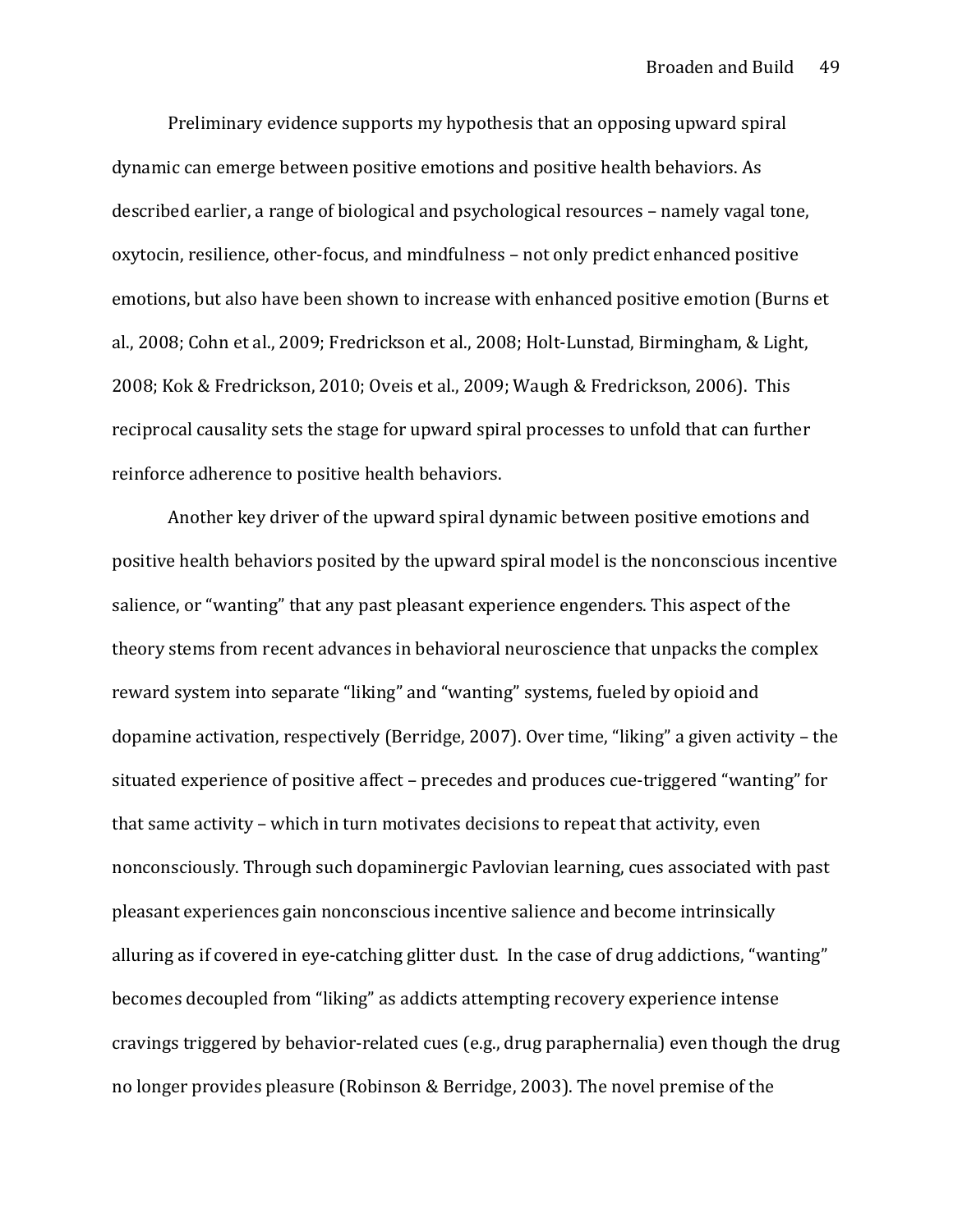upward spiral model is that the same nonconscious, biologically-based processes that underlie people's unbidden cravings to enact unhealthy lifestyles can be harnessed to foster similar, yet positive cravings to enact healthy lifestyles, making cues to positive health behaviors sparkle with incentive salience that nonconsciously prompts behavioral adherence. Whereas both physical pleasures and positive emotions carry the pleasant subjective feel that sparks nonconscious incentive salience, or "wanting," as I suggested earlier, it appears that only positive emotions – and not pleasures – broaden cognition. As such, positive emotions appear to have unique psychological properties beyond triggering approach-related motivation. Perhaps most significantly, positive emotions, in widening people's awareness, engender flexible and creative behavioral choices rather than rigidlypursued behavioral addictions.

Figure 8 provides a conceptual depiction of the upward spiral model. This new model incorporates the broaden-and-build theory as the outer loop of a dual-layered spiral. This layer, as this chapter has shown, rests on the now substantial evidence that positive emotions broaden cognition and build resources. The inner loop of the dual-layered spiral incorporates Berridge's perspectives on liking versus wanting and positions nonconscious motives rooted in positive emotions (as distinct from physical pleasures) as key drivers of flexible – and therefore sustainable – decisions to maintain wellness behaviors. Tethering the outer and inner loops together, the model posits that certain biological and psychological resources, known to be built up through repeated experiences of positive emotions also serve to increase the subsequent positive emotion yield of a range of wellness behaviors. According to the upward spiral model, to the extent that a new wellness behavior evokes positive emotions, engaging in that behavior generates both (a)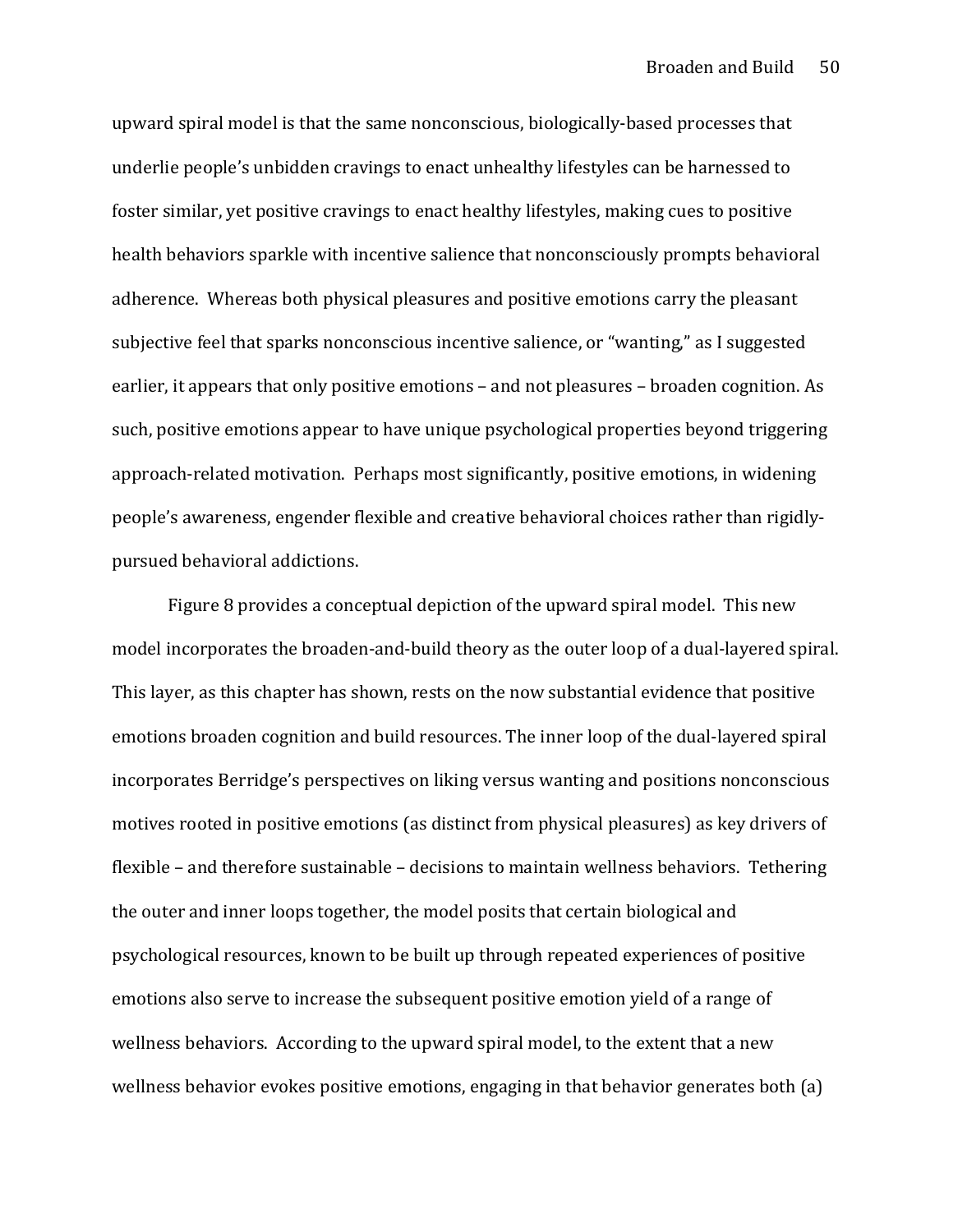cue-triggered nonconscious motives that shape subsequent behavioral decisions, represented by the inner loop depicted in Figure 8, and (b) increases in key biological and psychological resources that boost the subsequent positive emotion yield of that wellness behavior, as represented by the outer loop of the spiral, and most critically, by the causal arrow that runs between the inner and outer loops (see Figure 8). The PEP Lab has a series of longitudinal studies underway (supported by NINR and NCI) to test this new theoretical offshoot of the broaden-and-build theory.

## **Positivity Resonance: Broaden-and-Build in Sync with Others**

Back in my initial presentation of the broaden-and-build theory (Fredrickson, 1998), I included love as one of four positive emotions featured, the others being joy, interest, and contentment. Love is complex, however, in that most theorists acknowledge that love is not a single emotion and that people experience varieties of it (e.g., romantic or passionate love vs. companionate love vs. nurturant love vs. attachment love). Moreover, love experiences need to be distinguished from love relationships. Whereas the latter might last a lifetime, the former, my focus here, last only moments. Back in 1998, I adopted a perspective on love that I'd found in Carroll Izard (1977) work, that love is comprised of any other positive emotion that is felt in the context of people's connections with others. As Izard put it, "acquaintances or friends renew your interest by revealing new aspects of themselves and the resulting increase in familiarity (deeper knowledge of the person) brings joy [and contentment]. In lasting friendships or love relationships this cycle is repeated endlessly." (1977, p. 243).<sup>[iii](#page-85-0)</sup> So as I forecast in earlier and in Table 1, my initial theorizing on broaden-and-build processes presented love as an "all of the above" positive emotion. To the extent that love triggered the more specific moments of interest,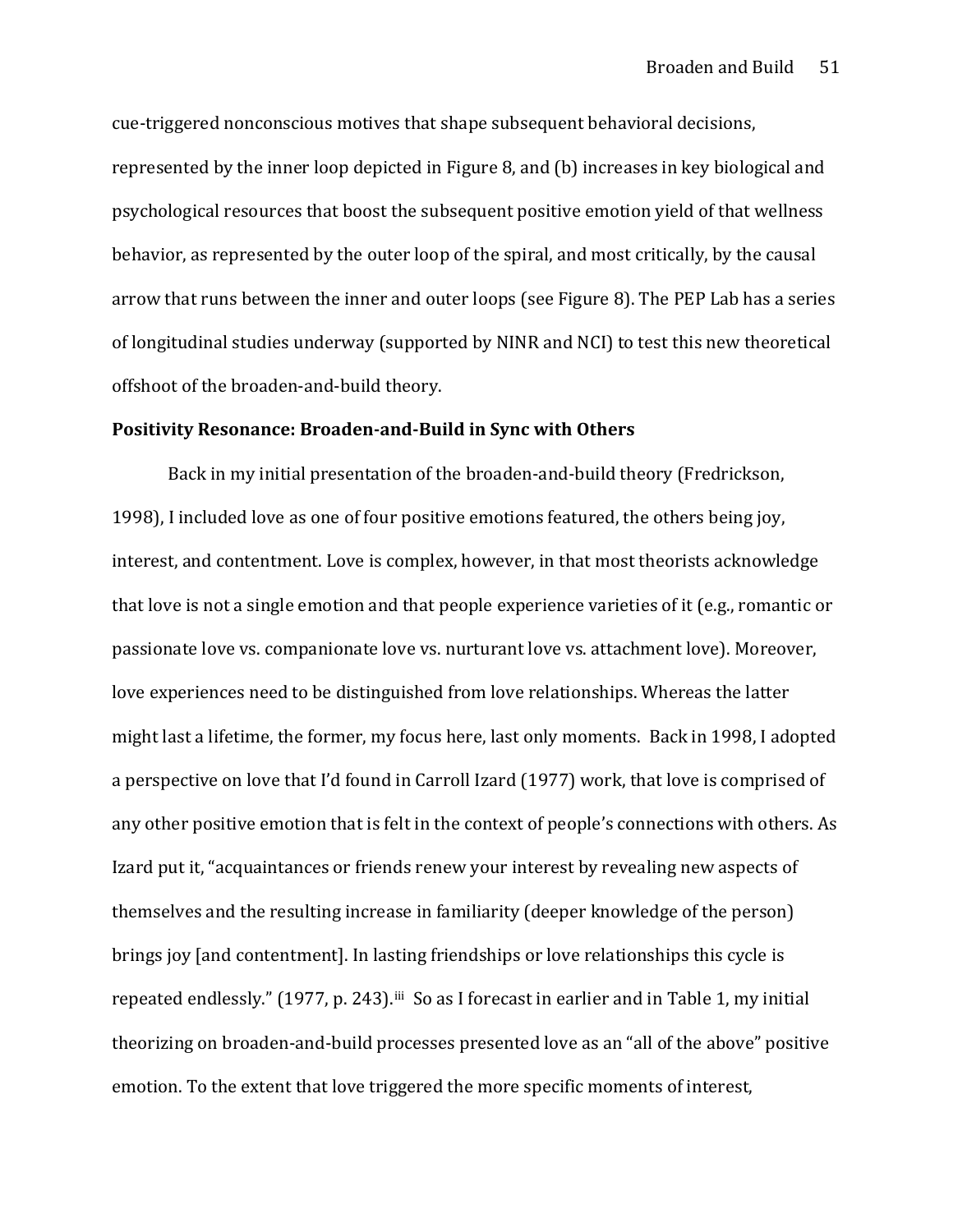contentment, joy, and the like, it also broadened people's thought-action repertoires and build their enduring personal resources, particularly their social bonds.

Viewing love as any positive emotions shared between two or more people is a reasonable initial description of love to be sure. Looking back, however, I see that it does not go nearly far enough to fully describe what happens in those potent interpersonal moments of shared positivity. In my most recent theorizing on love (Fredrickson, in press), I add two further defining attributes of this most ubiquitous and consequential positive emotion, in addition to shared positivity. These are biobehavioral synchrony and mutual care.

Biobehavioral synchrony refers to the mirroring across people's behaviors, bodies, and brains that each moment of shared positive emotional connection creates. Studying the nonverbal gestures of two people just getting to know one another, Tanya Vacharkulksemsuk and I have found that nonverbal behavioral synchrony is a key mechanism through which self-disclosure produces an embodied sense of rapport (Vacharkulksemsuk & Fredrickson, 2012). Studying changes in oxytocin within parents and their infants engaged in face-to-face play, Ruth Feldman and colleagues have discovered that positivity-infused behavioral synchrony – the degree to which a mother, through eye contact and affectionate touch, laughs, smiles, and coos in time together with her infant – predicts a synchrony between the oxytocin surges evident within both her and her infant. The same pattern of oxytocin synchrony also emerges for fathers and their infants (Feldman, Gordon, & Zagoory-Sharon, 2010). Another indication of biological synchrony can be drawn from the brain imaging work of Uri Hasson and colleagues. Using fMRI of people's brains while either telling or listening to an engaging story, Hasson and colleagues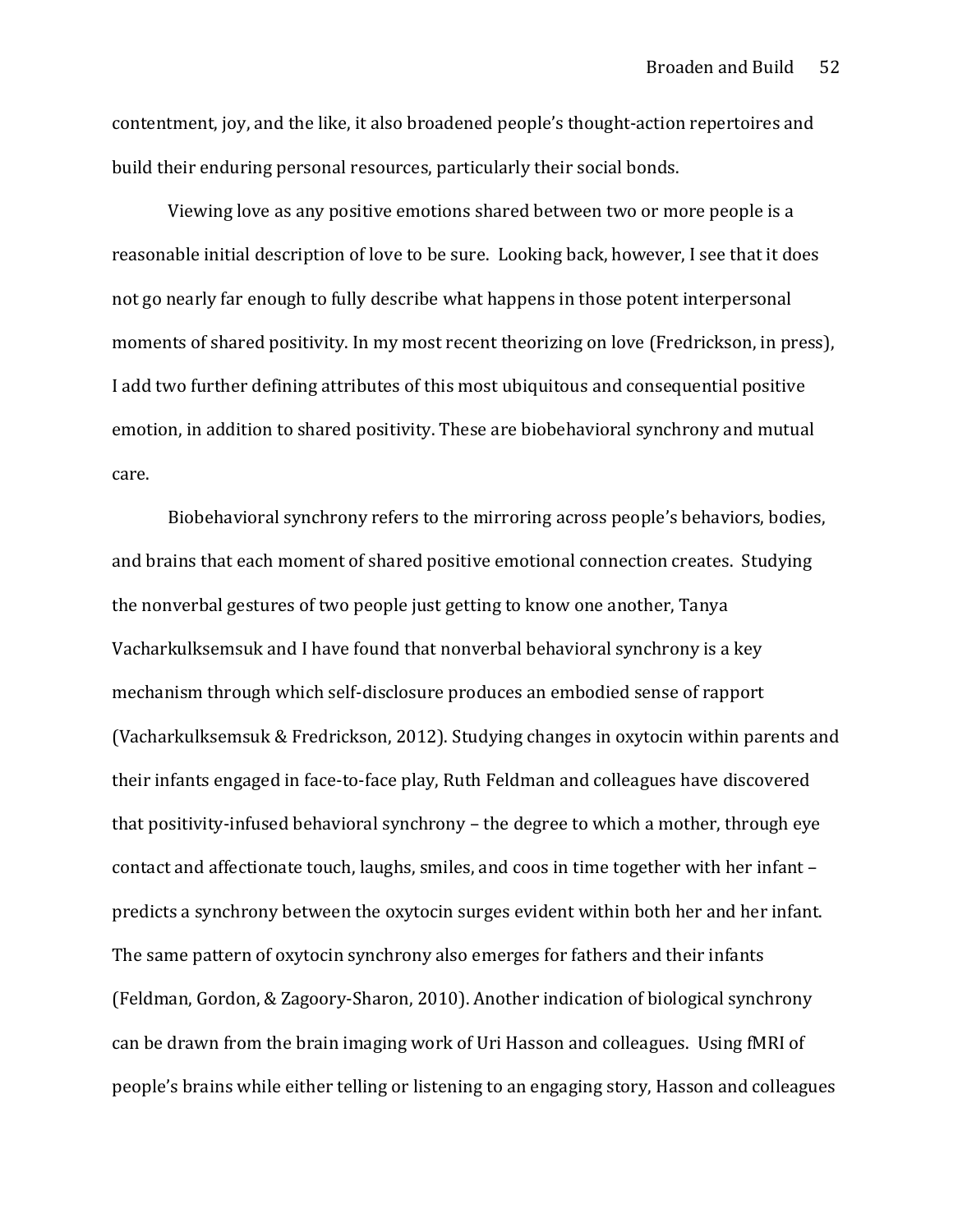find widespread brain coupling between speaker and listener, especially during emotional moments and for pairs for whom communication is particularly effective (Hasson, 2010; Hasson, Nir, Levy, Fuhrmann, & Malach, 2004; Stephens, Silbert, & Hasson, 2010). It appears, then, that when people share a positive emotional state, they also share gestural, biochemical, and neural patterns. A biobehavioral unity or oneness unfolds.

Like all emotions, love sparks motivational changes. Beyond the thought-action tendencies associated with whichever particular positive emotion is at that moment shared, love motivates mutual care. Each person, in a moment of shared positivity, becomes momentarily invested in the other's well-being. This is an idea I draw from crossing emotions science with relationship science. The momentary experience of love brings an urge to focus on the other person, holistically, with care and concern for his or her well-being, a motive that momentarily eclipses any tendency toward self-absorption. And this caring motive is mutual, reflected back-and-forth between the two. Whereas relationship scientists cast caring and responsive investment in the well-being of another for his or her own sake as a hallmark of intimate and loving relationships (Hegi & Bergner, 2010; Reis, Clark, & Holmes, 2004), I see mutual care as a momentary state that rises and falls in step with changes in context and emotion.

I call this trio of occurrences *positivity resonance* (Fredrickson, in press). Within moments of interpersonal connection that are characterized by this amplifying synchrony – of shared positive emotions, biobehavioral synchrony, and mutual care – resource-building positivity resonates between and among people. This back-and-forth reverberation of positive emotional energy sustains itself – and can even grow stronger – until the momentary connection inevitably wanes.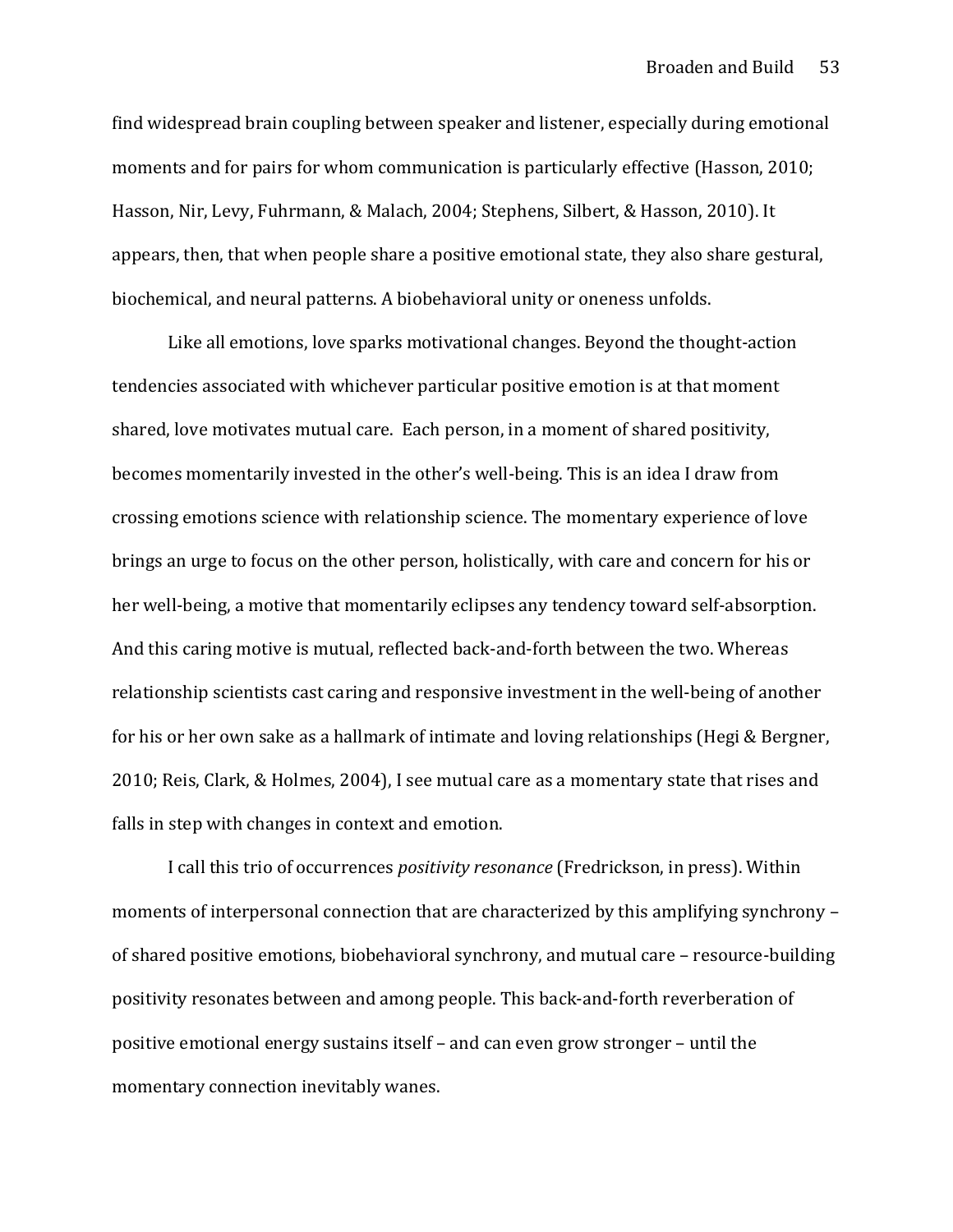Indeed, I posit sensory and temporal connection as a fundamental precondition for moments of positivity resonance to emerge (Fredrickson, in press). Neither abstract nor mediated, connection like this is physical and unfolds in real-time, as gained through eye contact, touch, shared voice, or mirrored body movements.

Eye contact appears to be especially powerful (Farroni, Csibra, Simion, & Johnson; Niedenthal, Mermillod, Maringer, & Hess, 2010). Eye contact, studies show, is necessary for facial mimicry to unfold (Schrammel, Pannasch, Graupner, Mojzisch, & Velichkovsky, 2009), and facial mimicry, in turn, is needed to accurately decode what another person is feeling (Maringer, Krumhuber, Fischer, & Niedenthal, 2011). According to Niedenthal and colleagues' *Simulation of Smiles (SIMS) model* (Niedenthal et al., 2010), brain coupling mediates the effect of facial mimicry on decoding accuracy, whereas eye contact moderates the effect.

Extending the ideas on embodied cognition presented in the SIMS model, I have proposed that the evolved adaptive function of spontaneous and genuine smiles – what have been termed Duchenne smiles – goes beyond what other theorists have suggested. Following Darwin (1872), Ekman and colleagues contend that such smiles evolved as an outward expression of a person's otherwise unseen inner subjective state (Ekman, Davidson, & Friesen, 1990). An opposing view shifts the focus onto the recipient of a smile, and proposes that smiles evolved not because they provided readouts of positive emotional states, but instead because they evoked positive emotions in those who meet a smiling person's gaze (Owren & Bachorowski, 2003; see also Gervais & Wilson, 2005). Maintaining the focus on the person who meets the smiler's gaze, the embodied cognition perspective of the SIMS model suggests that, through neural simulation, smiles tune an observer toward a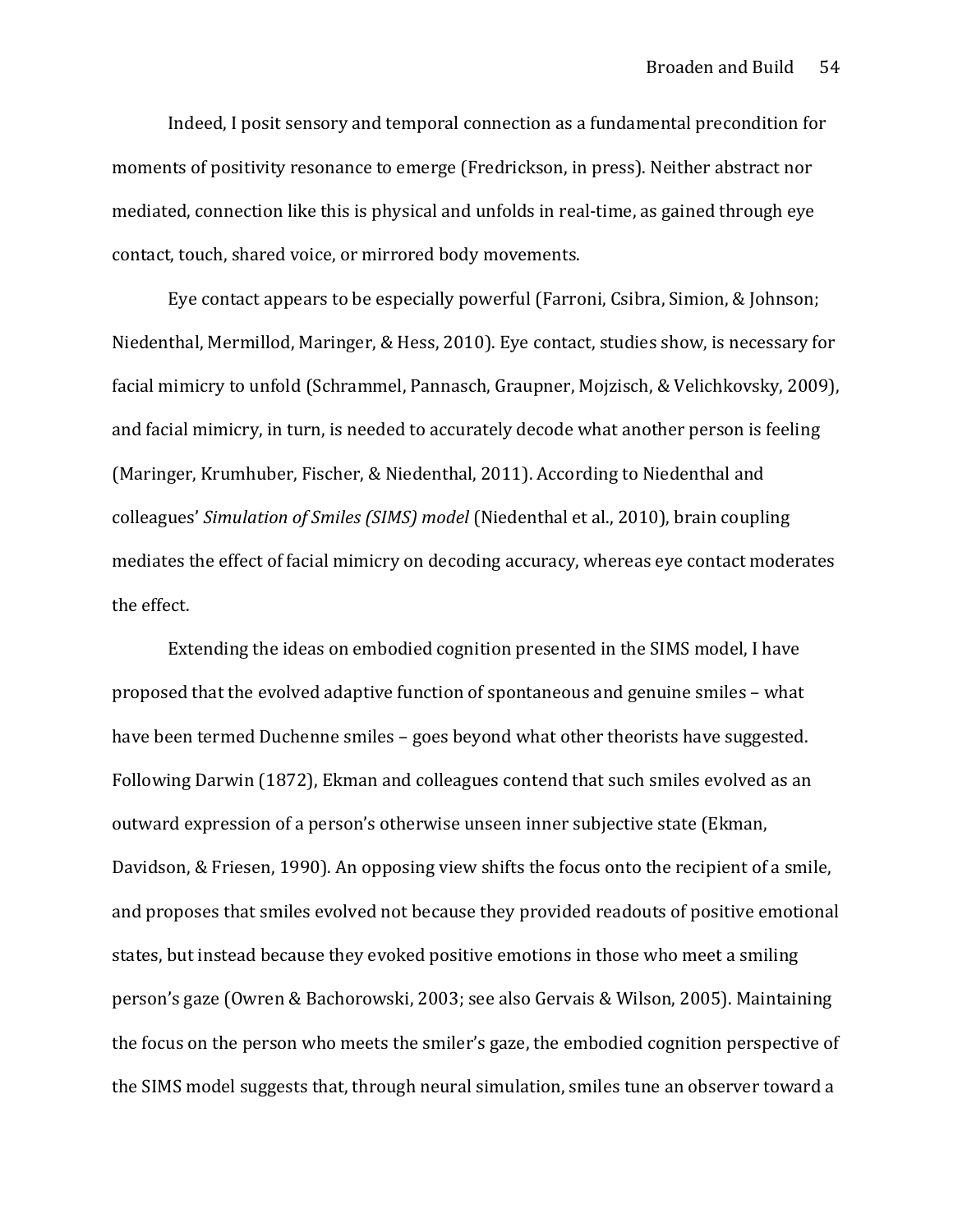better understanding the smiler's subjective experience and motives (Niedenthal et al., 2010). Each of these accounts of the function of genuine smiles seems viable, albeit I've argued that each remains incomplete by remaining anchored too exclusively within an individual-level psychology.

Stepping up to the dyadic level, in which both the smiler and the smile recipient play equal and important roles, I have proposed that the function of Duchenne smiles is to create a moment of intersubjectivity characterized by positivity resonance, as reflected by the trio of love's features: a now shared positive emotion, biobehavioral synchrony, and an orientation toward mutual care (Fredrickson, in press). Harkening back to the broadenand-build theory, to the extent that positivity resonance builds resources in individuals and in dyads, genuine smiles may have evolved to spur positive psychosocial development and improved physical health in individuals, relationships, and indeed whole communities. Casting love as a moment of positivity resonance, then, offers a detailed evolutionary perspective on how genuine smiles do good both within the body and within society.[iv](#page-85-1) 

Recalling the recent evidence (from my PEP Lab) that shows that positive emotions improve physical health, as indexed by increases in cardiac vagal tone, *through people's experiences of social connection* (Kok et al., under review), leads me to speculate that love, defined as a form of social connection marked by positivity resonance, may perhaps be the most generative and consequential of all positive emotions. That is, I hypothesize that love broadens and builds to a greater degree than other, individually-experienced positive emotions. Love, then, may not be just another positive emotion. By virtue of being a single state, distributed across and reverberating between the brains and bodies of two (or more)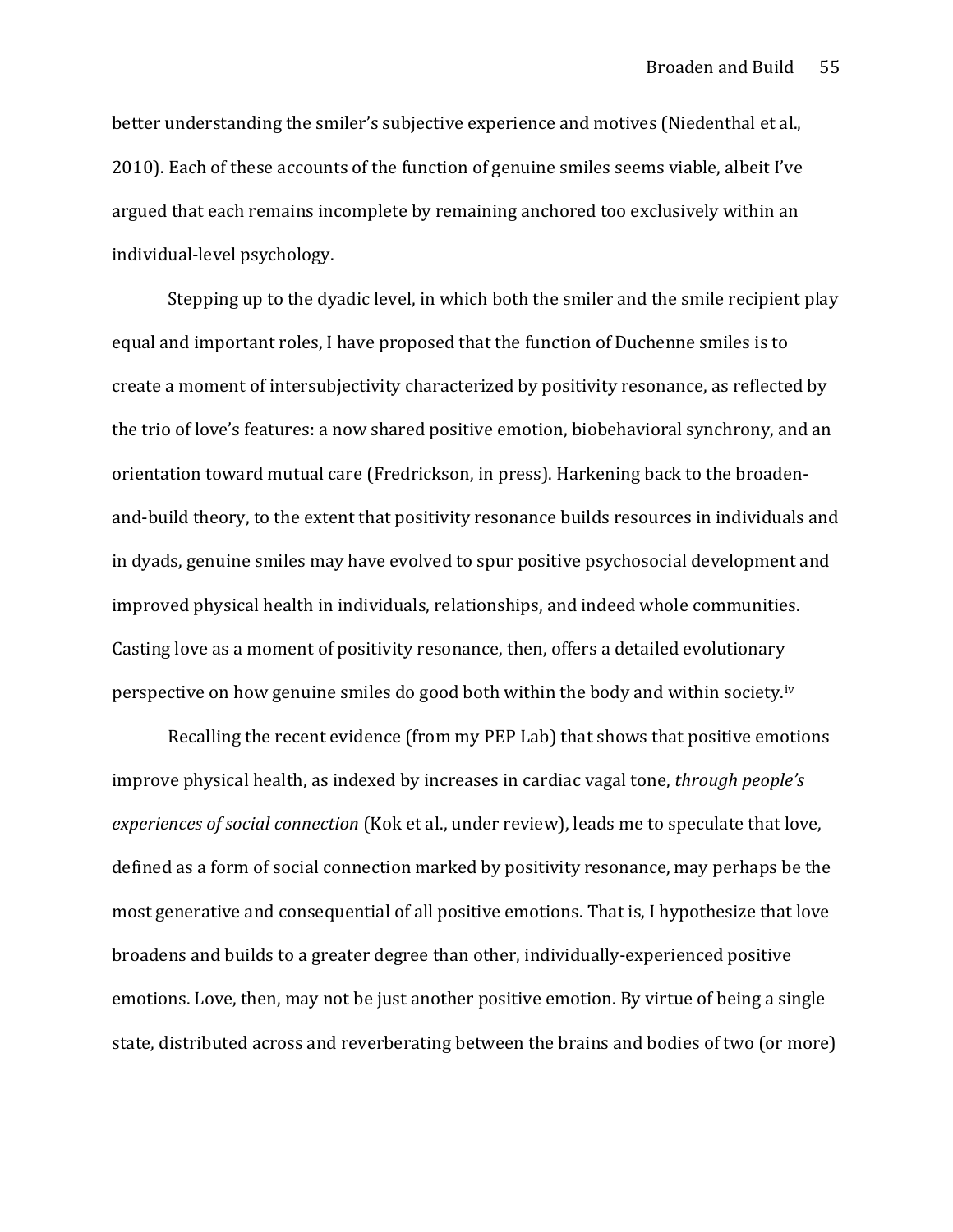individuals, love's ability to broaden mindsets and build resources may have substantially greater reach.

#### **Closing Comments**

The science of positive emotions has matured greatly since the 1990s, when I first began work in this area. This maturity is reflected in the emergence of the first and second edited volumes devoted exclusively to empirical research on positive emotions, namely the *Handbook of Positive Emotions*, edited by Michele Tugade, Michelle L. Shiota, and Leslie Kirby, forthcoming from Guilford Press, and the *Dark and Light Sides of Positive Emotions*, edited by June Gruber and Judith Moskowitz, forthcoming from Oxford University Press. It has been equal parts gratifying and humbling to see that the broaden-and-build theory has offered one generative framework for sustained empirical contributions in this now-active area of emotions science.

Perhaps the most pivotal nudge that the broaden-and-build perspective has offered the field is to fully untether our collective scientific imagination about the value of positive emotions. Evidence for the broaden and undo effects of positive emotions demonstrates that fruitful advances can be made by looking beyond the emotional rewards that good feelings bring. Likewise, evidence for the build effect of positive emotions shows that it pays to look beyond the experiential moment to understand the function of these positive states over the long-term. Now, new theorizing about positivity resonance suggests that we may also need to look beyond the familiar individual-level psychological processes to better grasp the full potential of positive emotions.

To be sure, the empirical discoveries made thus far about positive emotions raise many more questions. Additional empirical work is still needed. We have only the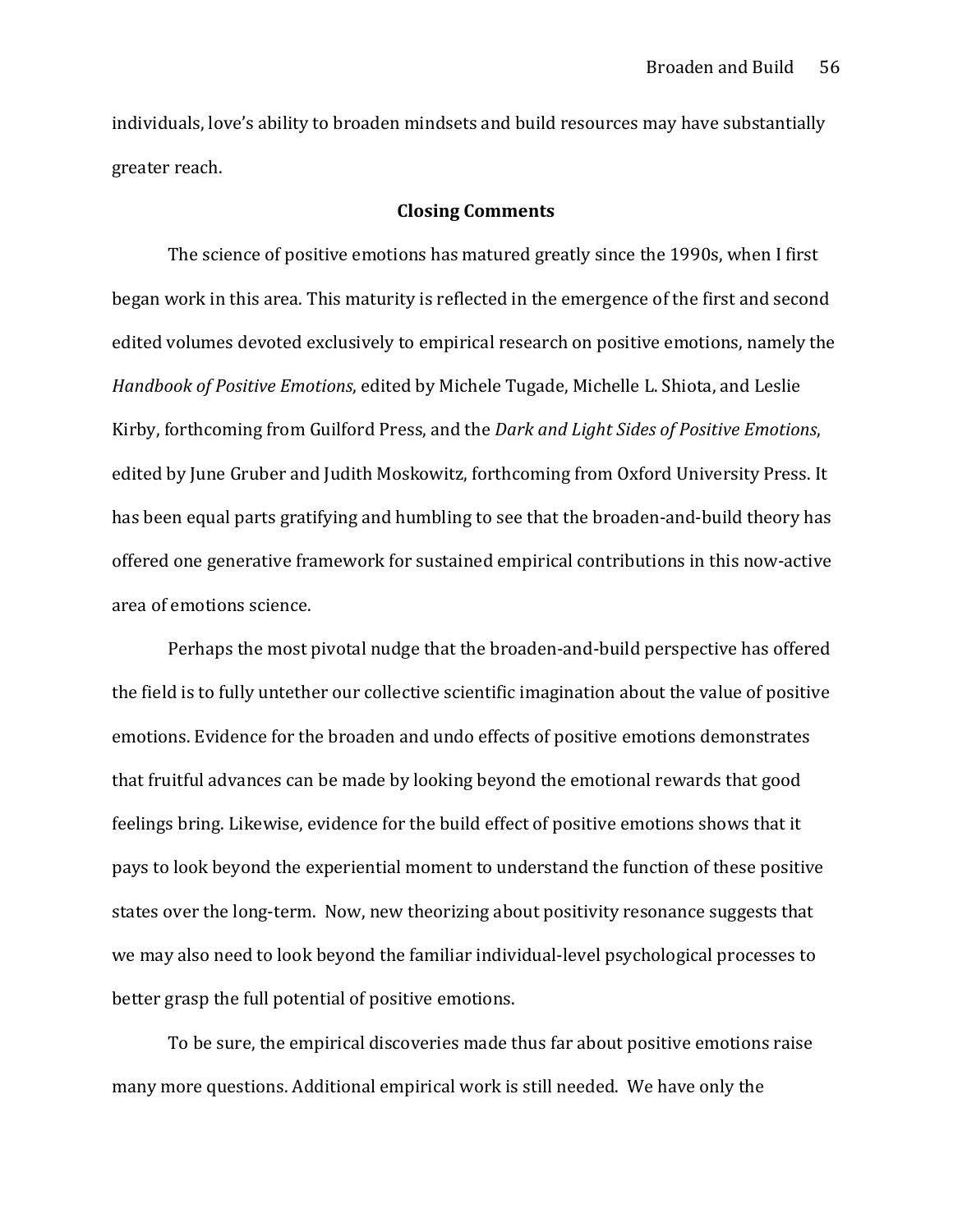slimmest empirical literature, for instance, on the neuroscience of positive emotions (for exemplary contributions see work by Adam Anderson's lab at the University of Toronto and Tor Wager's lab at the University of Colorado at Boulder). We also need to expand further into epigenetics, to chart how positive emotional processes build cellular resources (social genomics pioneer Steve Cole collaborates with my PEP Lab in this area). We also need far more work on the differences and similarities in the ways positive emotions shape, and are shaped by, distinct cultures around the globe (for exemplary contributions, see work by Jeanne Tsai's lab at Stanford University and Shigehiro Oishi's lab at the University of Virginia; see also Lee, Lin, Huang, & Fredrickson, 2012). Finally, although many of the momentary and downstream effects of positive emotions are beneficial, we can't assume that they are exclusively or invariably so. Additional studies are needed to explore the boundary conditions of the benefits of positive emotions as well as their potential dark sides (For exemplary work in this vein, see work by June Gruber's lab at Yale University; see also McNulty & Fincham, 2012; Vincent, Emich, & Goncalo, in press).

When I consider the current cadre of creative and impeccably-trained early-career scientists who have already devoted considerable empirical attention to the science of positive emotions, I feel confident that the light-hearted aspects of human experience will never again be cast out of psychological science. With continued application of the most rigorous empirical approaches, our empirical understanding of positive emotions will broaden and build and perhaps even yield discoveries important enough to rid psychology of its long-held inferiority complex once and for all. Time and data will tell.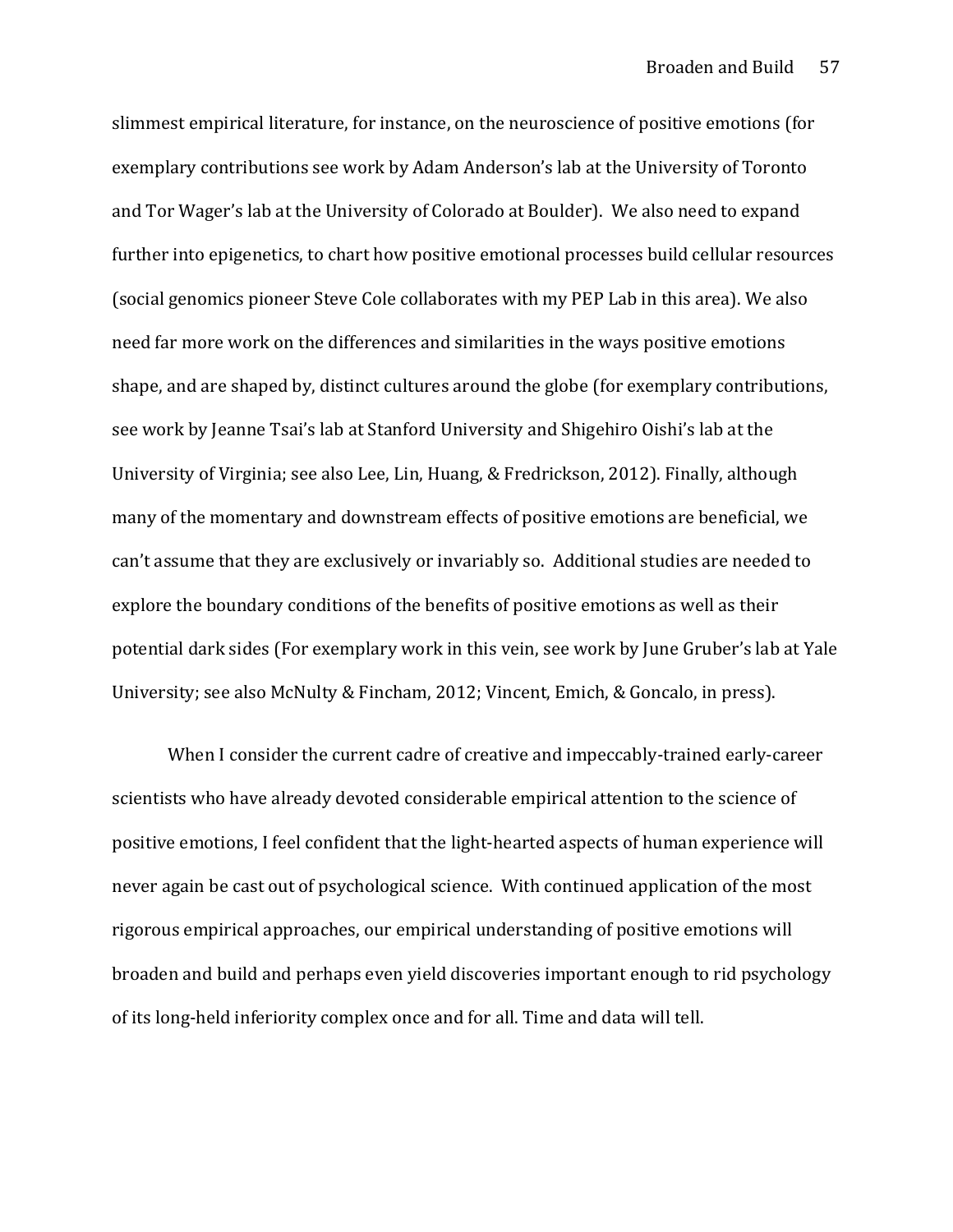### References

- Algoe, S. B. (in press). Find, remind, and bind: The functions of gratitude in everyday relationships. *Social and Personality Psychology Compass*.
- Algoe, S. B., & Fredrickson, B. L. (2011). Emotional fitness and the movement of affective science from lab to field. *American Psychologist, 66*(1), 35-42.

Algoe, S. B., Fredrickson, B. L**.,** Gable, S. L. & Akers, A. W. (2012). *More than reinforcement: Expressions of gratitude reveal how and why gratitude functions for the dyad*. Manuscript submitted for publication.

- Algoe, S. B., & Haidt, J. (2009). Witnessing excellence in action: The 'other-praising' emotions of elevation, gratitude, and admiration. *The Journal of Positive Psychology, 4*(2), 105-127.
- Barkow, J. H., Cosmides, L., & Tooby, J. (1992). *The adapted mind: Evolutionary psychology and the generation of culture*. New York: Oxford University Press.
- Basso, M. R., Schefft, B. K., Ris, M. D., & Dember, W. N. (1996). Mood and global-local visual processing. *Journal of the International Neuropsychological Society, 2*(3), 249-255.
- Berridge, K. C. (2007). The debate over dopamine's role in reward: the case for incentive salience. *Psychopharmacology, 191*(3), 391-431.
- Block, J., & Kremen, A. M. (1996). IQ and ego-resiliency: Conceptual and empirical connections and separateness. *Journal of Personality and Social Psychology, 70*(2), 349-361.
- Bolte, A., Goschke, T., & Kuhl, J. (2003). Emotion and intuition: Effects of positive and negative mood on implicit judgments of semantic coherence. *Psychological Science, 14*(5), 416-421.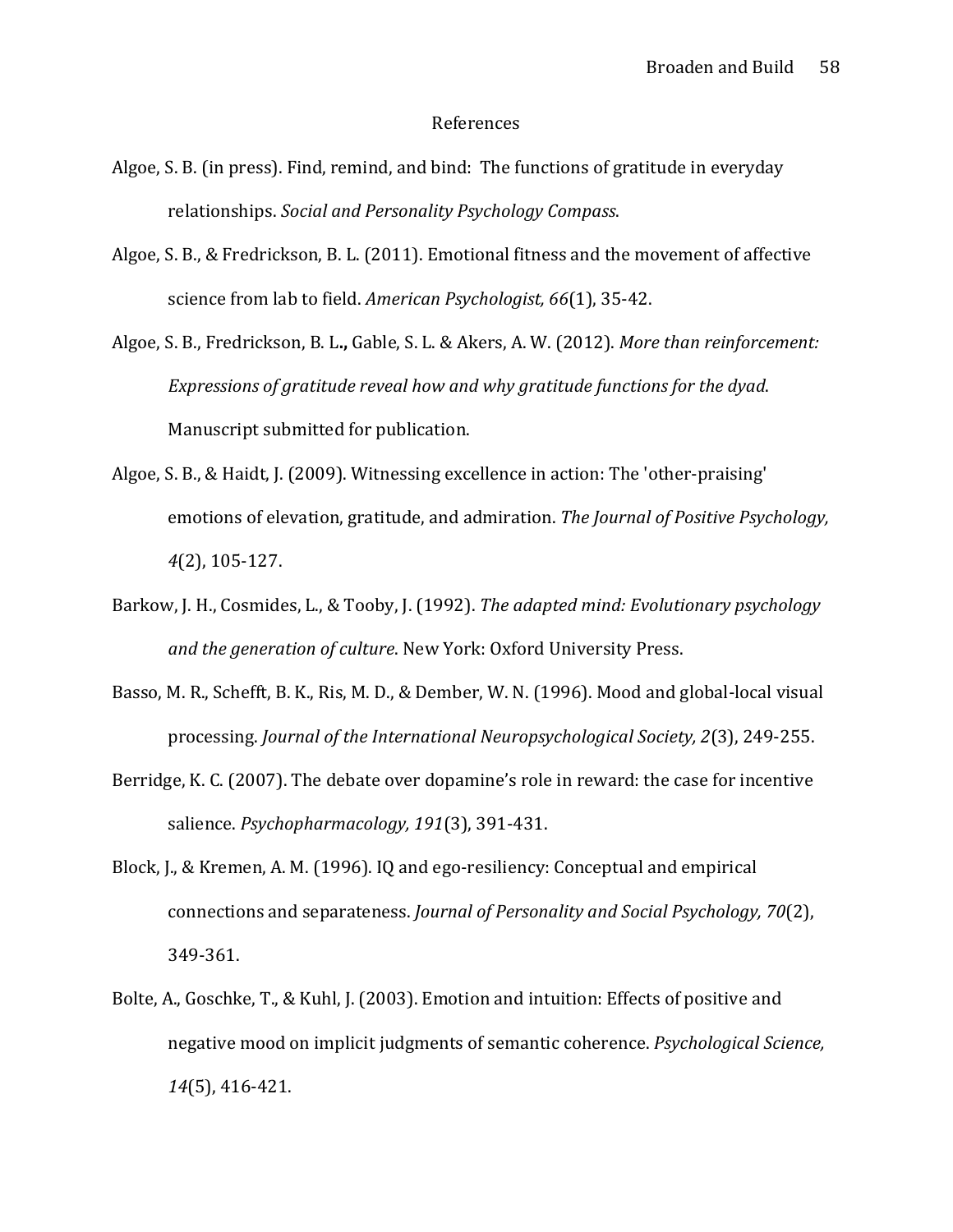- Burns, A. B., Brown, J. S., Sachs-Ericsson, N., Plant, E. A., Curtis, J. T., Fredrickson, B. L., et al. (2008). Upward spirals of positive emotion and coping: Replication, extension, and initial exploration of neurochemical substrates. *Personality and Individual Differences, 44*(2), 360-370.
- Cannon, W. B. (1929). *Bodily changes in pain, hunger, fear, and rage.* New York: D. Appleton & Co.
- Carlson, D., Kacmar, K. M., Zivnuska, S., Ferguson, M., & Whitten, D. (2011). Work-family enrichment and job performance: A constructive replication of affective events theory. *Journal of Occupational Health Psychology, 16*(3), 297-312.
- Catalino, L. I., & Fredrickson, B. L. (2011). A Tuesday in the life of a flourisher: The role of positive emotional reactivity in optimal mental health. *Emotion, 11*(4), 938-950.
- Chen, E., Miller, G. E., Walker, H. A., Arevalo, J. M., Sung, C. Y., & Cole, S. W. (2009). Genomewide transcriptional profiling linked to social class in asthma. *Thorax, 64*(1), 38-43.
- Cohn, M. A., & Fredrickson, B. L. (2010). In search of durable positive psychology interventions: Predictors and consequences of long-term positive behavior change. *The Journal of Positive Psychology, 5*(5), 355-366.
- Cohn, M. A., Fredrickson, B. L., Brown, S. L., Mikels, J. A., & Conway, A. M. (2009). Happiness unpacked: Positive emotions increase life satisfaction by building resilience. *Emotion, 9*(3), 361-368.
- Cole, S. W., Arevalo, J. M. G., Takahashi, R., Sloan, E. K., Lutgendorf, S. K., Sood, A. K., et al. (2010). Computational identification of gene-social environment interaction at the human IL6 locus. *Proceedings of the National Academy of Sciences of the United States of America, 107*(12), 5681-5686.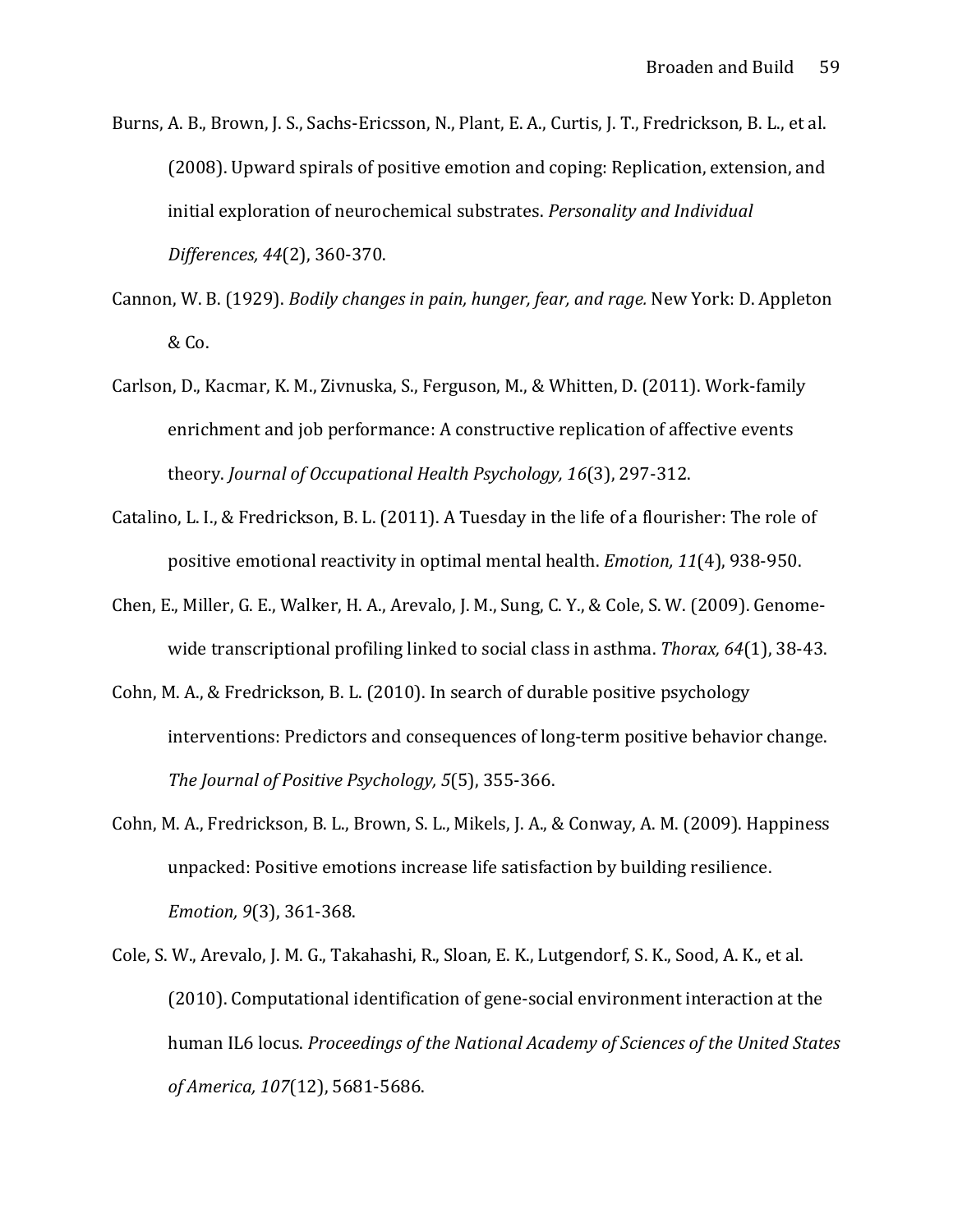- Cole, S. W., Hawkley, L. C., Arevalo, J. M., Sung, C. Y., Rose, R. M., & Cacioppo, J. T. (2007). Social regulation of gene expression in human leukocytes. *Genome Biology, 8*(9), R189.
- Compton, R. J., Wirtz, D., Pajoumand, G., Claus, E., & Heller, W. (2004). Association between positive affect and attentional shifting. *Cognitive Therapy and Research, 28*(6), 733- 744.
- Cornum, R., Matthews, M. D., & Seligman, M. E. P. (2011). Comprehensive soldier fitness: Building resilience in a challenging institutional context. *American Psychologist, 66*(1), 4-9.
- Csikszentmihalyi, M. (1990). *Flow: The psychology of optimal experience*. New York: Harper and Row.
- Dantzer, R. (2001). Cytokine-induced sickness behavior: Where do we stand? *Brain, behavior, and immunity, 15*(1), 7-24.
- Dantzer, R., & Kelley, K. W. (2007). Twenty years of research on cytokine-induced sickness behavior. *Brain, behavior, and immunity, 21*(2), 153-160.
- Darwin, C. (1872). *On the importance of emotional expression for survival and adaptation.* London: John Murray Publishers.
- Davidson, R. J. (1998). Affective style and affective disorders: Perspectives from affective neuroscience. *Cognition & Emotion, 12*(3), 307-330.
- Davidson, R. J., Kabat-Zinn, J., Schumacher, J., Rosenkranz, M., Muller, D., Santorelli, S. F., et al. (2003). Alterations in brain and immune function produced by mindfulness meditation. *Psychosomatic Medicine, 65*(4), 564-570.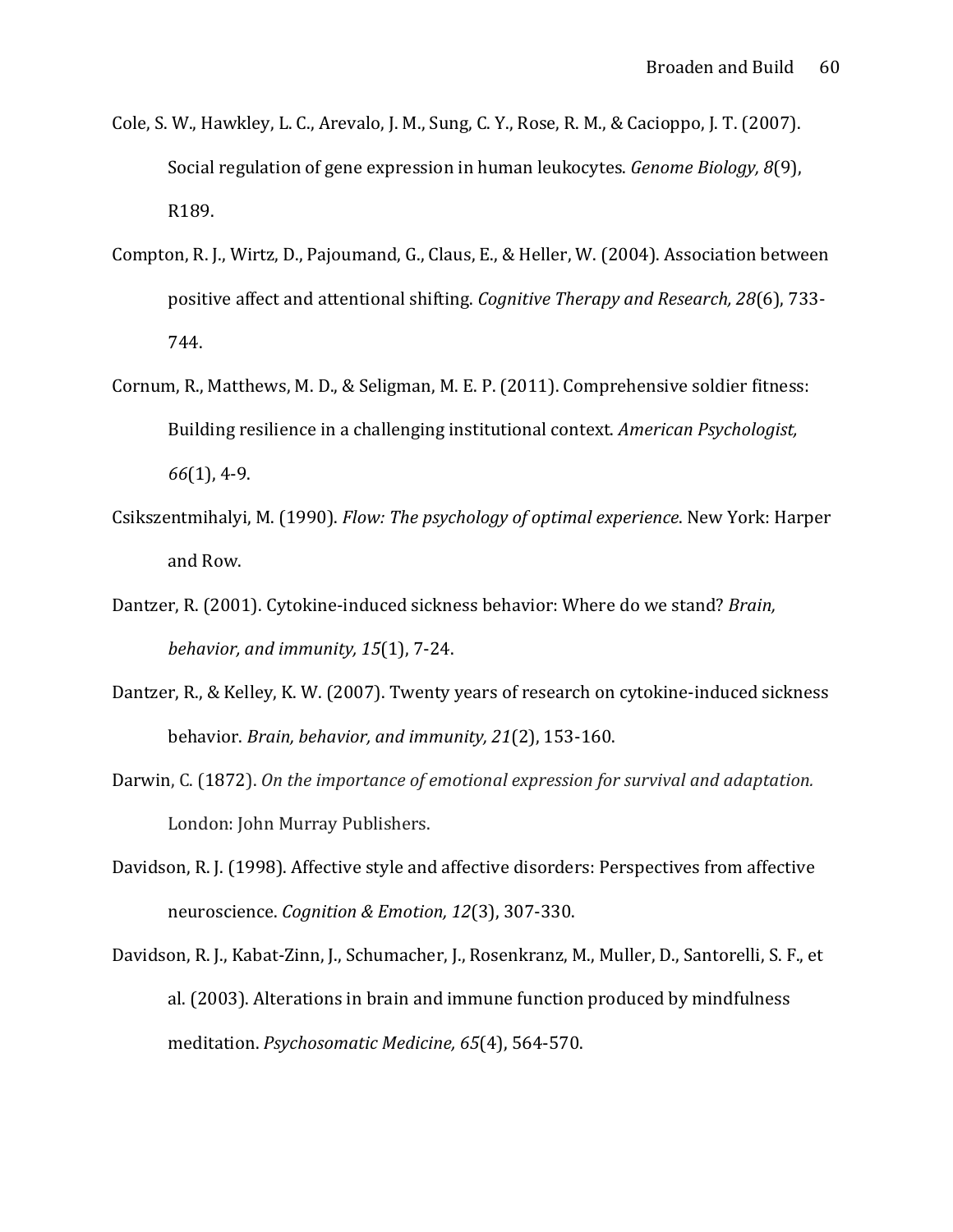- Derryberry, D., & Tucker, D. M. (1992). Neural mechanisms of emotion. *Journal of Consulting and Clinical Psychology, 60*(3), 329-338.
- Dovidio, J. F., Gaertner, S. L., Isen, A. M., & Lowrance, R. (1995). Group-representations and intergroup bias: Positive affect, similarity, and group-size. Personality and Social Psychology Bulletin, *21*(8), 856-865.
- Dovidio, J.F., Isen, A.M., Guerra, P., Gaertner, S.L., & Rust, M. (1998). Positive affect, cognition, and the reduction of intergroup bias. In C. Sedikides (Ed.), Intergroup cognition and intergroup behavior (pp. 337–366). Mahwah, NJ: Erlbaum.
- Dreisbach, G., & Goschke, T. (2004). How positive affect modulates cognitive control: Reduced perseveration at the cost of increased distractibility. *Journal of Experimental Psychology. Learning, Memory, and Cognition, 30*(2), 343-353.
- Dunn, J. R., & Schweitzer, M. E. (2005). Feeling and believing: The influence of emotion on trust. *Journal of Personality and Social Psychology, 88*(5), 736-748.
- Eisenberger, N. I., Inagaki, T. K., Rameson, L. T., Mashal, N. M., & Irwin, M. R. (2009). An fMRI study of cytokine-induced depressed mood and social pain: The role of sex differences. *NeuroImage, 47*(3), 881-890.
- Ekman, P., Davidson, R. J., & Friesen, W. V. (1990). The Duchenne smile: Emotional expression and brain physiology. II. *Journal of Personality and Social Psychology, 58*(2), 342-353.
- Estrada, C. A., Isen, A. M., & Young, M. J. (1997). Positive affect facilitates integration of information and decreases anchoring in reasoning among physicians. *Organizational Behavior and Human Decision Processes, 72*(1), 117-117.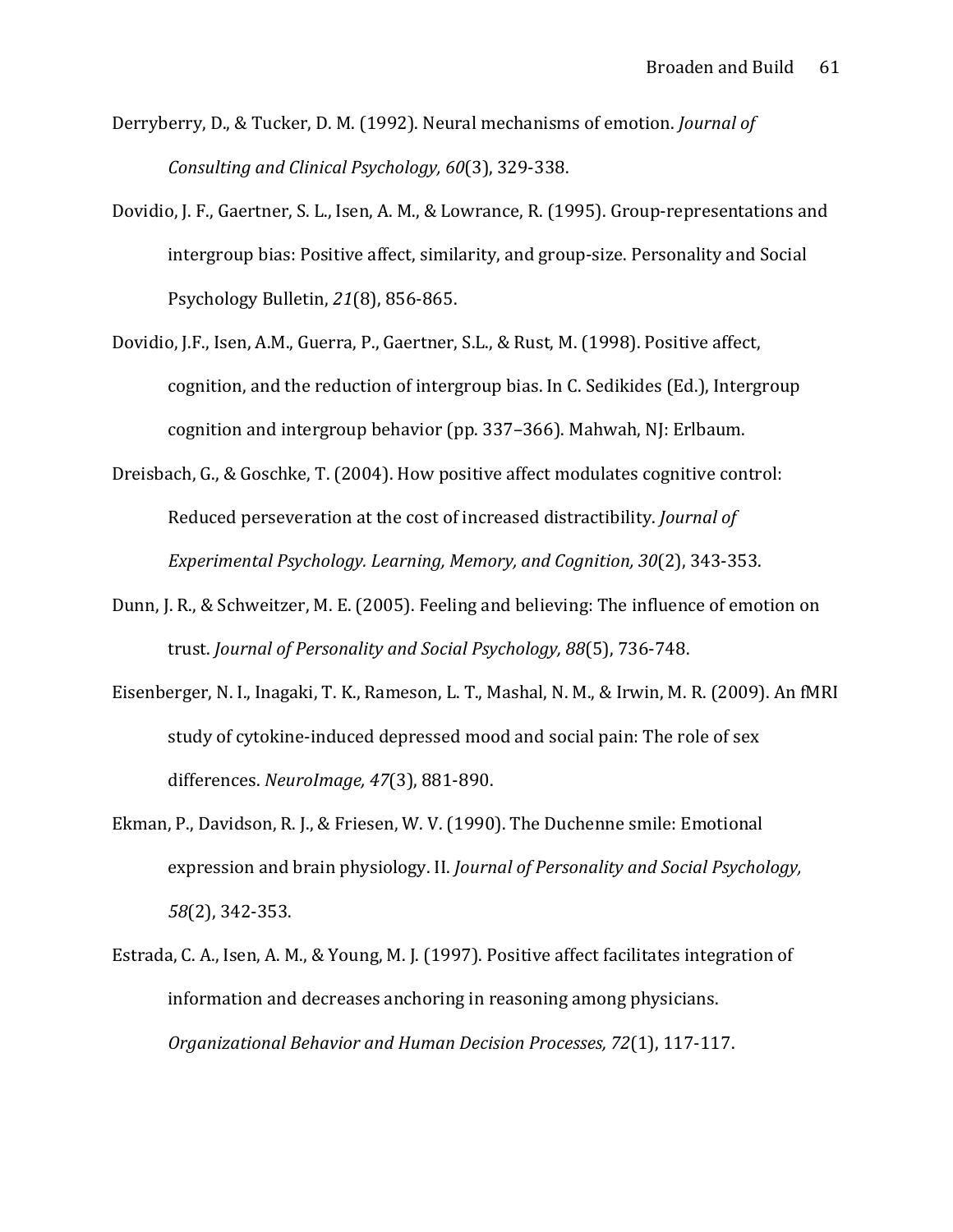- Farroni, T., Csibra, G., Simion, F., & Johnson, M. H. Eye contact detection in humans from birth. *Proceedings of the National Academy of Sciences, 99*(14), 9602-9605.
- Feldman, R., Gordon, I., & Zagoory-Sharon, O. (2010). The cross-generation transmission of oxytocin in humans. *Hormones and Behavior, 58*(4), 669-676.
- Finucane, A. M. & Whiteman, A. C. (2007). Positive emotions induced by massage do not broaden attention and cognition. *The Irish Journal of Psychology, 28*, 139-152.
- Fowler, J. H. & Christakis, N. A. (2009). Dynamic spread of happiness in a large social network: Longitudinal analysis over 20 years in the Framingham Heart Study. *British Medical Journal, 338*, 1-13.
- Fredrickson, B. L. (1998). What good are positive emotions? *Review of General Psychology, 2*(3), 300-319.
- Fredrickson, B. L. (2001). The role of positive emotions in positive psychology. The broaden-and-build theory of positive emotions. *American Psychologist, 56*(3), 218- 226.
- Fredrickson, B. L. (in press). *Love 2.0.* New York: Hudson Street Press.
- Fredrickson, B. L., & Branigan, C. (2005). Positive emotions broaden the scope of attention and thought-action repertoires. *Cognition & Emotion, 19*(3), 313-332.
- Fredrickson, B. L., & Cohn, M. A. (2008). Positive emotions. In M. Lewis, J. Haviland-Jones, & L. F. Barrett (Eds). *Handbook of Emotions, 3rd Edition* (pp. 777-796). New York: Guilford Press.
- Fredrickson, B. L., Cohn, M. A., Coffey, K. A., Pek, J., & Finkel, S. M. (2008). Open hearts build lives: Positive emotions, induced through loving-kindness meditation, build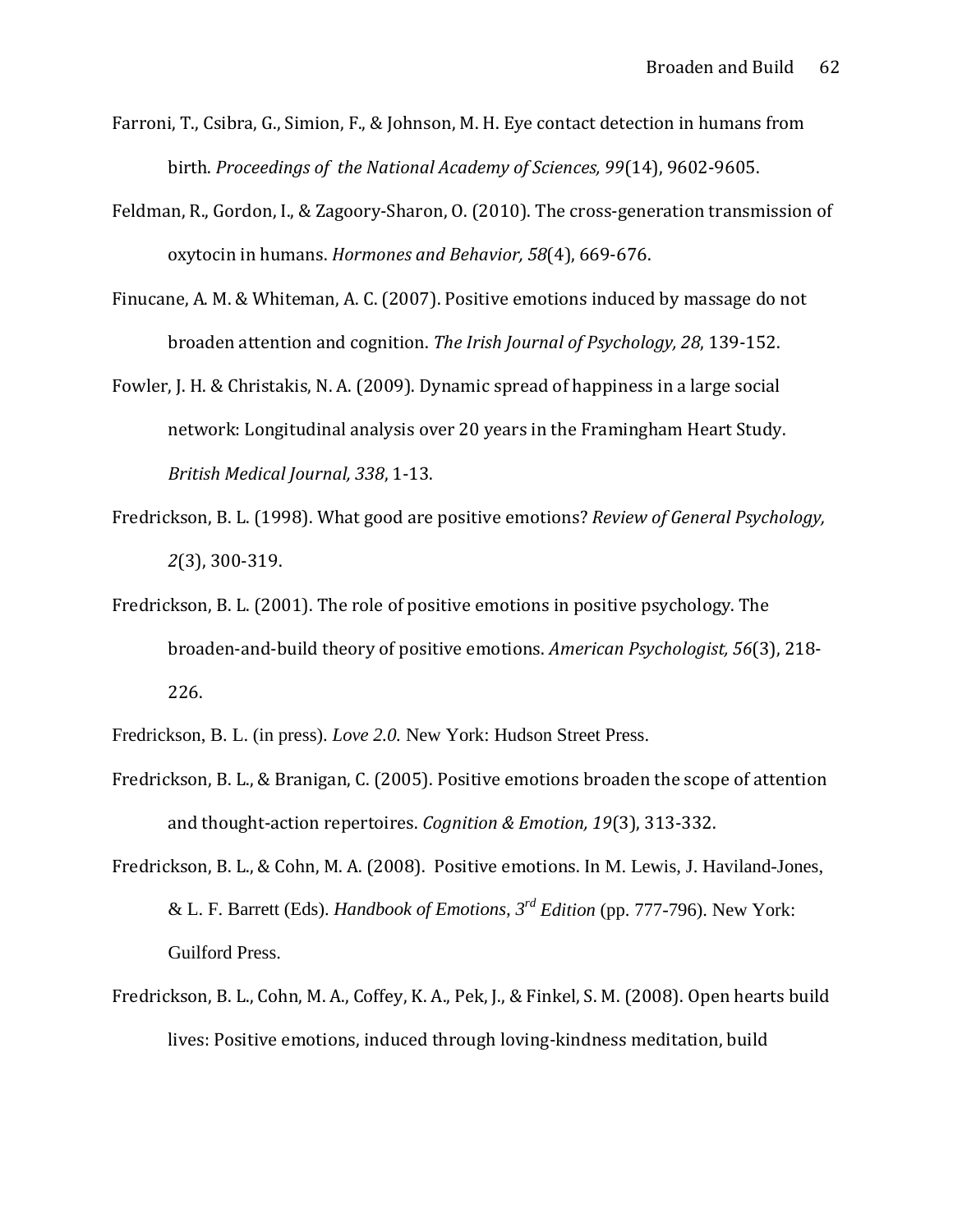consequential personal resources. *Journal of Personality and Social Psychology, 95*(5), 1045-1062.

- Fredrickson, B. L., & Joiner, T. (2002). Positive emotions trigger upward spirals toward emotional well-being. *Journal of Personality and Social Psychology, 65*(1), 45-55.
- Fredrickson, B. L., & Levenson, R. W. (1998). Positive emotions speed recovery from the cardiovascular sequelae of negative emotions. *Cognition and Emotion, 12*(2), 191- 220.
- Fredrickson, B. L., & Losada, M. F. (2005). Positive affect and the complex dynamics of human flourishing. *American Psychologist, 60*(7), 678-686.
- Fredrickson, B. L., Mancuso, R. A., Branigan, C., & Tugade, M. M. (2000). The undoing effect of positive emotions. *Motivation and Emotion, 24*(4), 237-258.
- Fredrickson, B. L., Tugade, M. M., Waugh, C. E., & Larkin, G. R. (2003). What good are positive emotions in crises? A prospective study of resilience and emotions following the terrorist attacks on the United States on September 11th, 2001. *Journal of Personality and Social Psychology, 84*(2), 365-376.

Frijda, N. H. (1986). *The emotions.* Cambridge, England: Cambridge University Press.

- Gable, P. A., & Harmon-Jones, E. (2008). Approach-motivated positive affect reduces breadth of attention. *Psychological Science, 19*(5), 476-482.
- Gable, S. L., Gonzaga, G. C., & Strachman, A. (2006). Will you be there for me when things go right? Supportive responses to positive event disclosures. *Journal of Personality and Social Psychology, 91*(5), 904-917.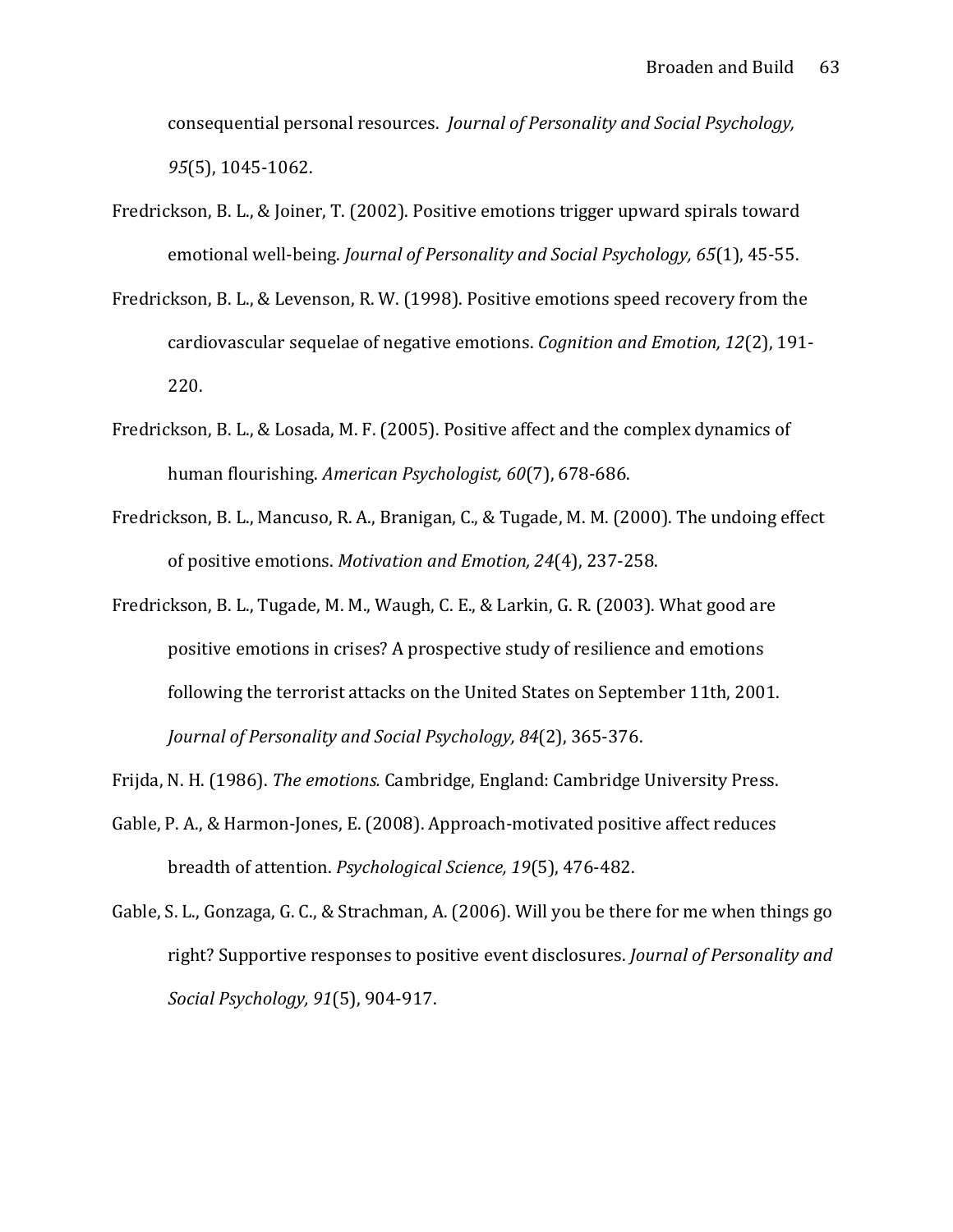- Gard, D. E., Kring, A. M., Gard, M. G., Horan, W. P., & Green, M. F. (2007). Anhedonia in schizophrenia: Distinctions between anticipatory and consummatory pleasure. *Schizophrenia Research, 93*(1-3), 253-260.
- Garland, E. & Fredrickson, B. L. (in press). Positive emotions, mindfulness, and ACT. In T. B. Kashdan & J. Ciarrochi (Eds.) *Linking Acceptance and Commitment Therapy and positive psychology: A practioner's guide to a unifying framework.* Oakland, CA: New Harbinger.
- Garland, E. L., Fredrickson, B., Kring, A. M., Johnson, D. P., Meyer, P. S., & Penn, D. L. (2010). Upward spirals of positive emotions counter downward spirals of negativity: Insights from the broaden-and-build theory and affective neuroscience on the treatment of emotion dysfunctions and deficits in psychopathology. *Clinical Psychology Review, 30*(7), 849-864.
- Garland, E. L., Gaylord, S. A., & Fredrickson, B. L. (2011). Positive reappraisal mediates the stress-reductive effects of mindfulness: An upward spiral process. *Mindfulness, 2*(1), 59-67.
- Gasper, K., & Clore, G. L. (2002). Attending to the big picture: Mood and global versus local processing of visual information. *Psychological Science, 13*(1), 34-40.
- Gervais, M., & Wilson, D. S. (2005). The Evolution and functions of laughter and humor: A synthetic approach. *The Quarterly Review of Biology, 80*(4), 395-430.
- Grewen, K. M., Girdler, S. S., Amico, J., & Light, K. C. (2005). Effects of partner support on resting oxytocin, cortisol, norepinephrine, and blood pressure before and after warm partner contact. *Psychosomatic Medicine, 67*(4), 531-538.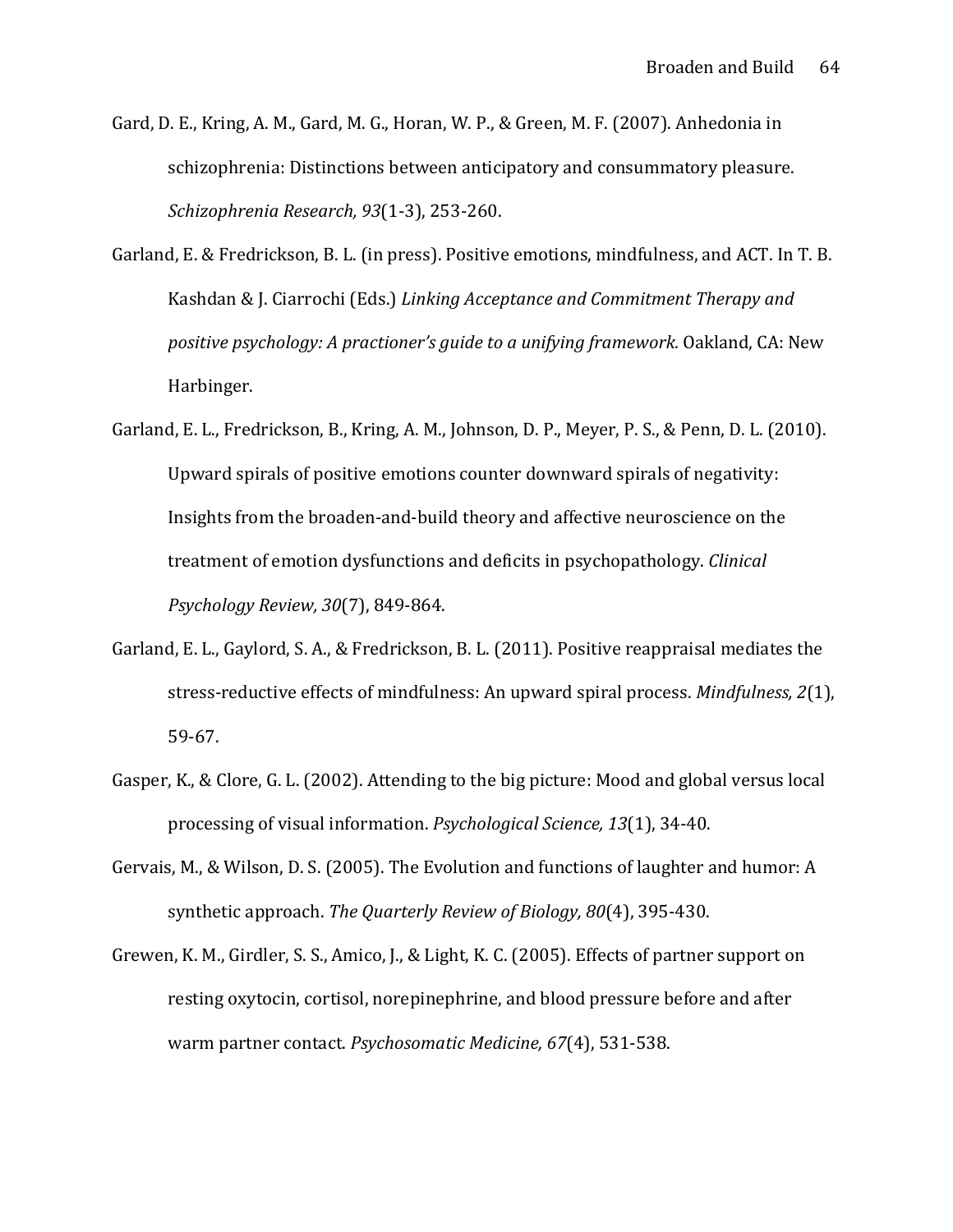- Grewen, K. M., Light, K. C., Mechlin, B., & Girdler, S. S. (2008). Ethnicity is associated with alterations in oxytocin relationships to pain sensitivity in women. *Ethnicity & Health, 13*(3), 219-241.
- Gross, M. M., Crane, E. A., & Fredrickson, B. L. (2012). Effort-shape and kinematic assessment of bodily expression of emotion during gait. *Human Movement Science, 31*(1), 202-221.
- Grossman, P. (1983). Respiration, stress, and cardiovascular function. *Psychophysiology, 20*(3), 284-300.
- Hart, S. L., Vella, L., & Mohr, D. C. (2008). Relationships among depressive symptoms, benefit-finding, optimism, and positive affect in multiple sclerosis patients after psychotherapy for depression. *Health Psychology, 27*(2), 230-238.
- Haidt, I., Seder, J. P., & Kesebir, S. (2008). Hive psychology, happiness, and public policy. *Journal of Legal Studies, 37*, S133-S156.
- Hasson, U. (2010). I can make your brain look like mine. *Harvard Business Review, 88*(12), 32-33.
- Hasson, U., Nir, Y., Levy, I., Fuhrmann, G., & Malach, R. (2004). Intersubject synchronization of cortical activity during natural vision. *Science, 303*(5664), 1634-1640.
- Hegi, K. E., & Bergner, R. M. (2010). What is love? An empirically-based essentialist account. *Journal of Social and Personal Relationships, 27*(5), 620-636.

Holt-Lunstad, J., Birmingham, W. A., & Light, K. C. (2008). Influence of a "warm touch" support enhancement intervention among married couples on ambulatory blood pressure, oxytocin, alpha amylase, and cortisol. *Psychosomatic Medicine, 70*(9), 976- 985.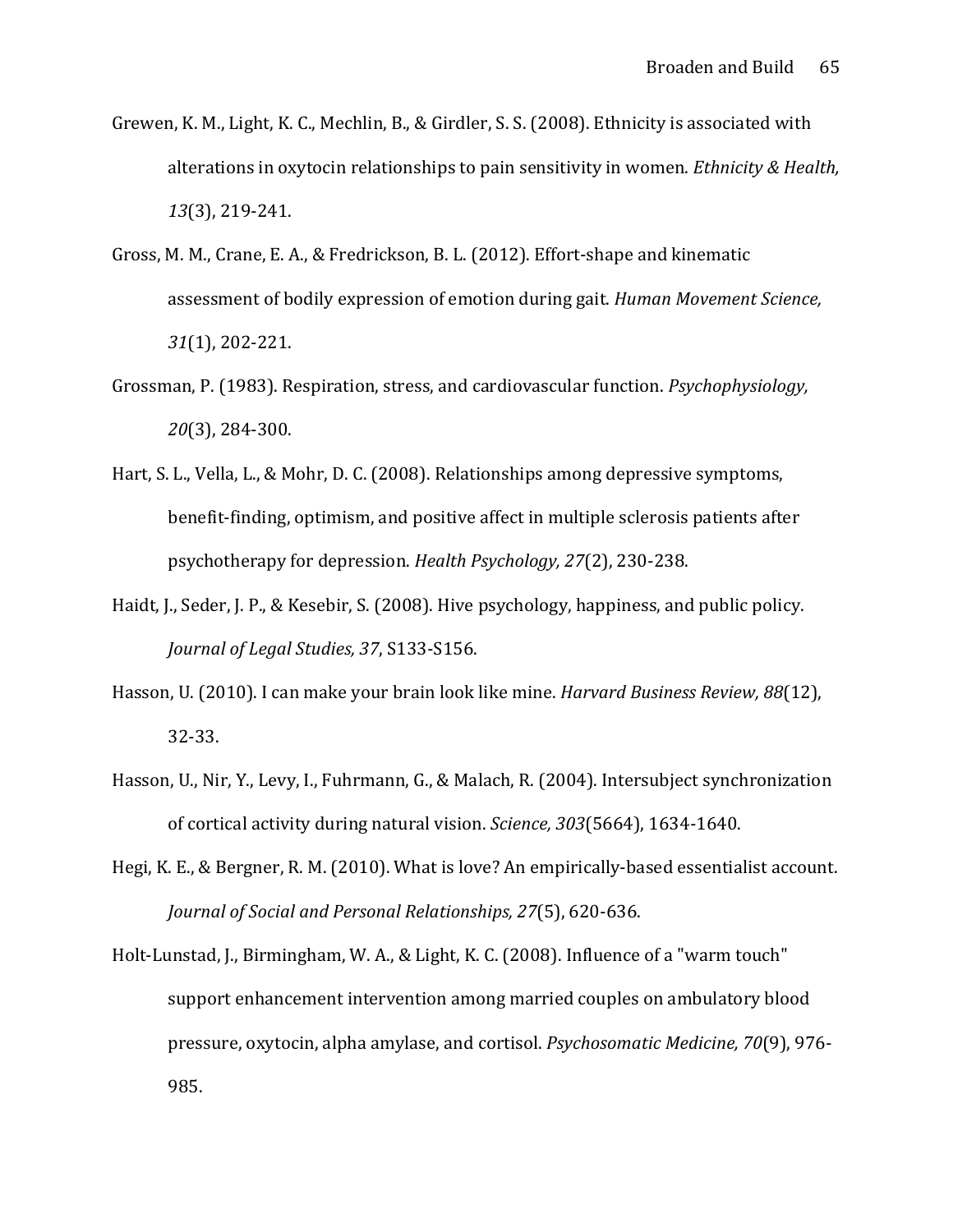- Isen, A. M. (1987). Positive affect, cognitive processes, and social behavior. *Advances in Experimental Social Psychology, 20,* 203-253.
- Isen, A. M., & Daubman, K. A. (1984). The influence of affect on categorization. *Journal of Personality and Social Psychology, 47,* 1206-1217.
- Isen, A. M., Daubman, K. A., & Nowicki, G. P. (1987). Positive affect facilitates creative problem solving. *Journal of Personality and Social Psychology, 52*(6), 1122-1131.
- Isen, A. M., Johnson, M. M. S., Mertz, E., & Robinson, G. F. (1985). The influence of positive affect on the unusualness of word associations. *Journal of Personality and Social Psychology, 48*(6), 1413-1426.
- Isen, A. M., & Means, B. (1983). The influence of positive affect on decision-making strategy. *Social Cognition, 2*(1), 18-31.
- Isen, A. M., Niedenthal, P. M., & Cantor, N. (1992). An influence of positive affect on social categorization. *Motivation and Emotion, 16*(1), 65-78.
- Isen, A. M., Rosenzweig, A. S., & Young, M. J. (1991). The influence of positive affect on clinical problem solving. *Medical Decision Making : An International Journal of the Society for Medical Decision Making, 11*(3), 221.
- Izard, C. E. (1977). *Human Emotions*: Springer.
- James, W. E. (1884). What is an emotion? *Mind, 9*, 188-205.
- Johnson, D. P., Penn, D. L., Fredrickson, B. L., Kring, A. M., Meyer, P. S., Catalino, L. I., et al. (2011). A pilot study of loving-kindness meditation for the negative symptoms of schizophrenia. *Schizophrenia Research, 129*(2-3), 137-140.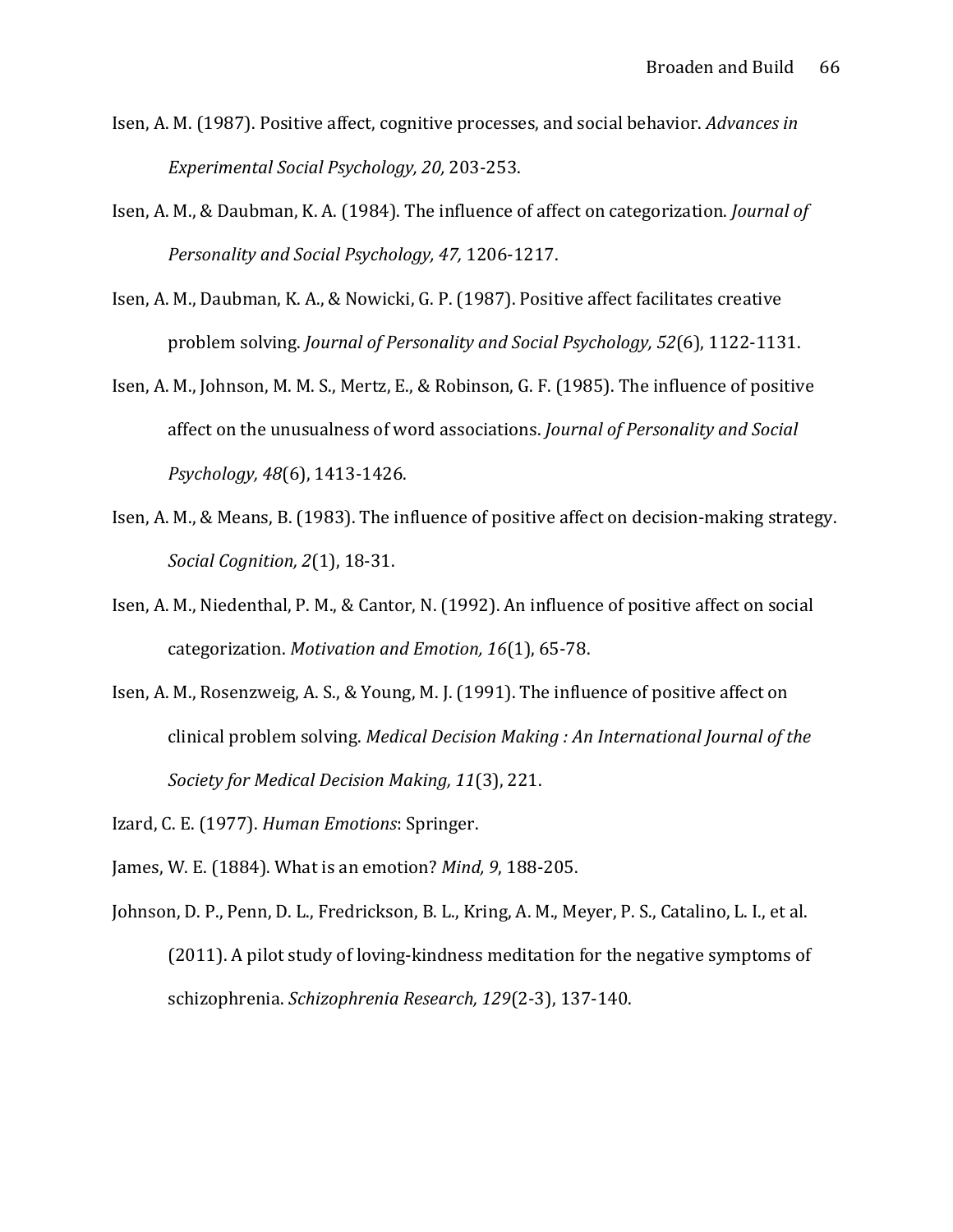- Johnson, D. P., Penn, D. L., Fredrickson, B. L., Meyer, P. S., Kring, A. M., & Brantley, M. (2009). Loving-kindness meditation to enhance recovery from negative symptoms of schizophrenia. *Journal of Clinical Psychology, 65*(5), 499-509.
- Johnson, K. J., & Fredrickson, B. L. (2005). "We all look the same to me": Positive emotions eliminate the own-race in face recognition. *Psychological Science, 16*(11), 875-881.
- Johnson, K. J., Waugh, C. E., & Fredrickson, B. L. (2010). Smile to see the forest: Facially expressed positive emotions broaden cognition. *Cognition & Emotion, 24*(2), 299- 321.
- Juckel, G., Schlagenhauf, F., Koslowski, M., Wüstenberg, T., Villringer, A., Knutson, B., et al. (2006). Dysfunction of ventral striatal reward prediction in schizophrenia. *Neuroimage, 29*(2), 409-416.
- Kahn, B. E., & Isen, A. M. (1993). The influence of positive affect on variety seeking among safe, enjoyable products. *Journal of Consumer Research, 20*(2), 257-270.
- Kahneman, D., Fredrickson, B. L., Schreiber, C. A., & Redelmeier, D. A. (1993). When more pain is preferred to less: Adding a better end. *Psychological Science, 4*(6), 401-405.
- Kahneman, D., Krueger, A. B., Schkade, D. A., Schwarz, N., & Stone, A. A. (2004). A survey method for characterizing daily life experience: The day reconstruction method. *Science, 306*(5702), 1776-1780.
- Kihlstrom, J. F. (2012). Let psychology be psychology! [Comment on "Identity Shift" by Eric Jaffe, APS Observer, September 2011].
- Kok, B. E., Coffey, K. A., Cohn, M. A., Catalino, L. I., Vacharkulksemsek, T., Algoe, S. B., Brantley, M. & Fredrickson, B. L. (2012). *Positive emotions drive an upward spiral that links social connections and health.* Manuscript submitted for publication.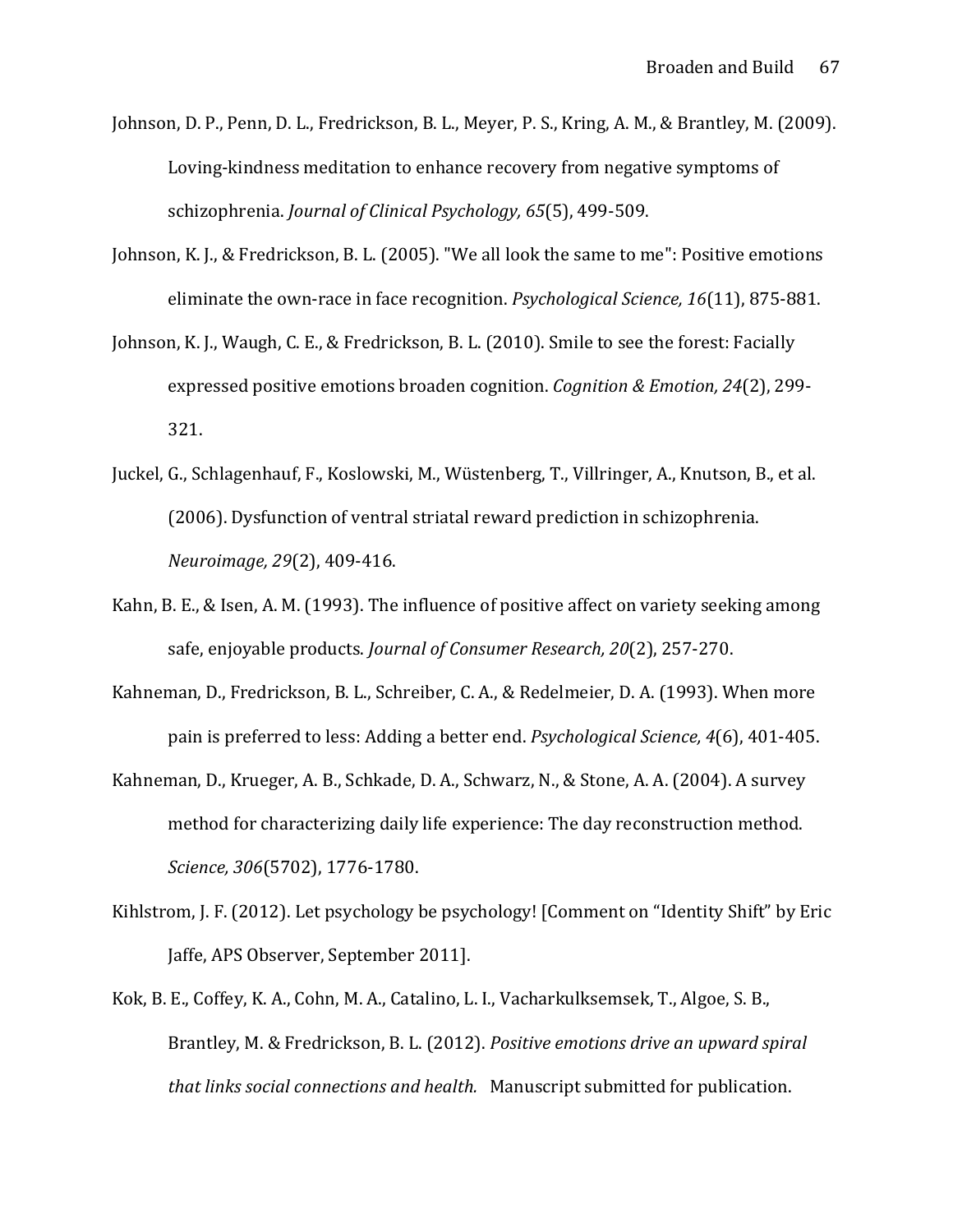- Kok, B. E., & Fredrickson, B. L. (2010). Upward spirals of the heart: Autonomic flexibility, as indexed by vagal tone, reciprocally and prospectively predicts positive emotions and social connectedness. *Biological Psychology, 85*(3), 432-436.
- Kok, B. E. & Fredrickson, B. L. (in press). How positive emotions broaden and build. In J. J. Froh & A. Parks-Sheiner (Eds.) Positive Psychology in Higher Education: A Practical Workbook for the Classroom. Washington DC: APA Books.
- Kring, A. M. (1999). Emotion in schizophrenia: Old mystery, new understanding. *Current Directions in Psychological Science, 8*(5), 160-163.
- Larsen, R. J., & Fredrickson, B. L. (1999). Measurement issues in emotion research. In D. Kahneman, E. Diener & N. Schwarz (Eds.), *Well-being: Foundations of hedonic psychology* (pp. 40-60). New York: Russell Sage.

Lazarus, R., S. (1991). *Emotion and adaptation*. GB: Oxford University Press (US).

- Lee, Y. Lin, Y.-C., Huang, C.-L., & Fredrickson, B. L. (2012). The construct and measurement of peace of mind. *Journal of Happiness Studies.* Advance online publication. DOI: 10.1007/s10902-012-9343-5.
- Levenson, R.W. (1988). Emotion and the autonomic nervous system: A prospectus for research on autonomic specificity. In H.L. Wagner (Ed.), *Social Psychophysiology and Emotion: Theory and Clinical Applications* (pp. 17-42). London: John Wiley and Sons Ltd.
- Levenson, R. W., Carstensen, L. L., Friesen, W. V., & Ekman, P. (1991). Emotion, physiology, and expression in old age. *Psychology and Aging, 6*(1), 28-35.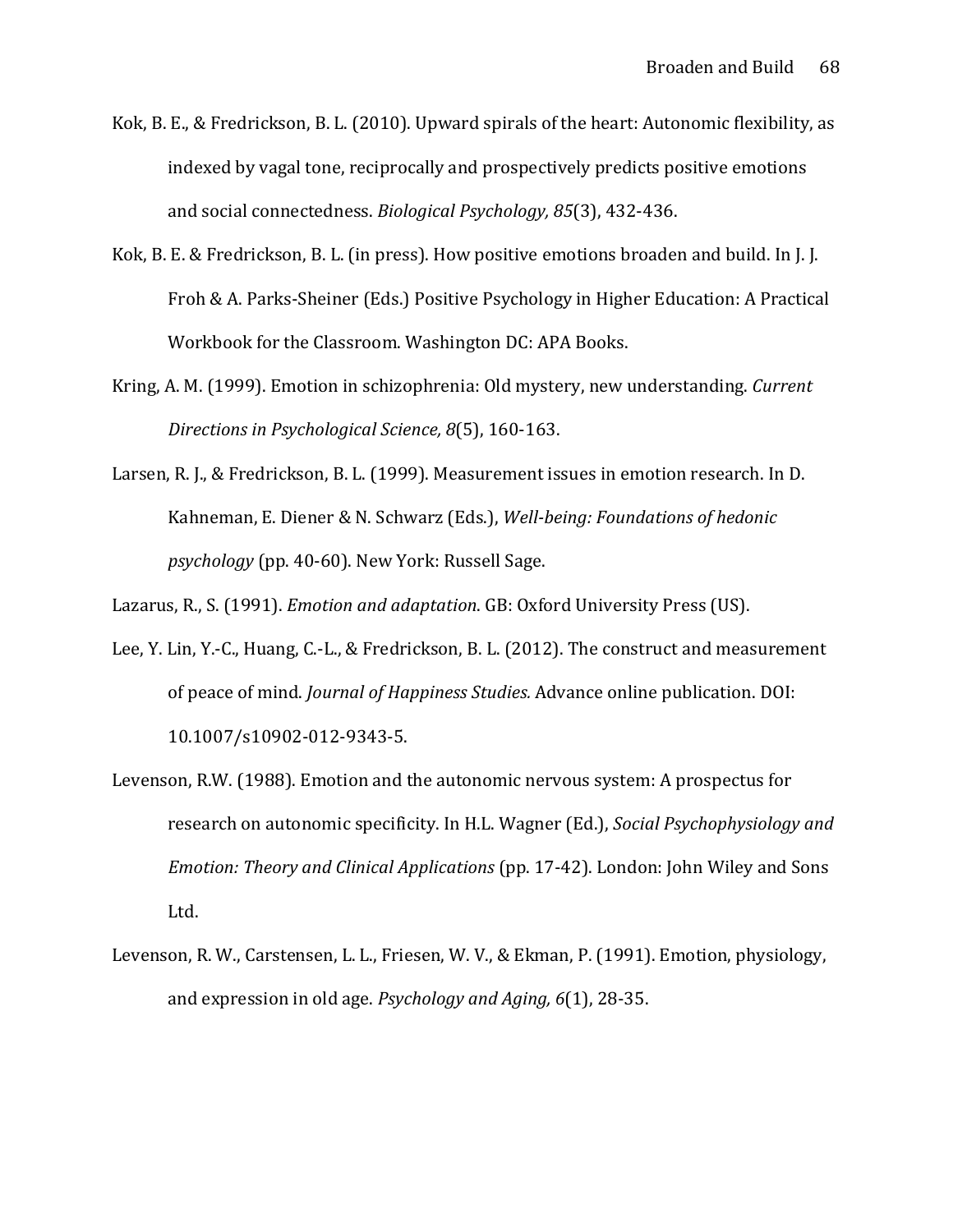- Levenson, R. W., Ekman, P., & Friesen, W. V. (1990). Voluntary facial action generates emotion-specific autonomic nervous system activity. *Psychophysiology, 27*(4), 363- 384.
- Light, K. C., Grewen, K. M., & Amico, J. A. (2005). More frequent partner hugs and higher oxytocin levels are linked to lower blood pressure and heart rate in premenopausal women. *Biological Psychology, 69*(1), 5-21.
- Light, K. C., Grewen, K. M., Amico, J. A., Boccia, M., Brownley, K. A., & Johns, J. M. (2004). Deficits in plasma oxytocin responses and increased negative affect, stress, and blood pressure in mothers with cocaine exposure during pregnancy. *Addictive Behaviors, 29*(8), 1541-1564.
- Luthans, F., Vogelgesang, G. R., & Lester, P. B. (2006). Developing the psychological capital of resiliency. *Human Resource Development Review, 5*(1), 25-44.
- Lyubomirsky, S., King, L., & Diener, E. (2005). The benefits of frequent positive affect: Does happiness lead to success? *Psychological bulletin, 131*(6), 803-855.
- Maringer, M., Krumhuber, E. G., Fischer, A. H., & Niedenthal, P. M. (2011). Beyond smile dynamics: Mimicry and beliefs in judgments of smiles. *Emotion, 11*(1), 181-187.
- Mauss, I. B., Shallcross, A. J., Troy, A. S., John, O. P., Ferrer, E., Wilhelm, F. H., et al. (2011). Don't hide your happiness! Positive emotion dissociation, social connectedness, and psychological functioning. *Journal of Personality and Social Psychology, 100*(4), 738- 748.
- McNulty, J. K., & Fincham, F. D. (2012). Beyond positive psychology? Toward a contextual view of psychological processes and well-being. *American Psychologist, 67*(2), 101.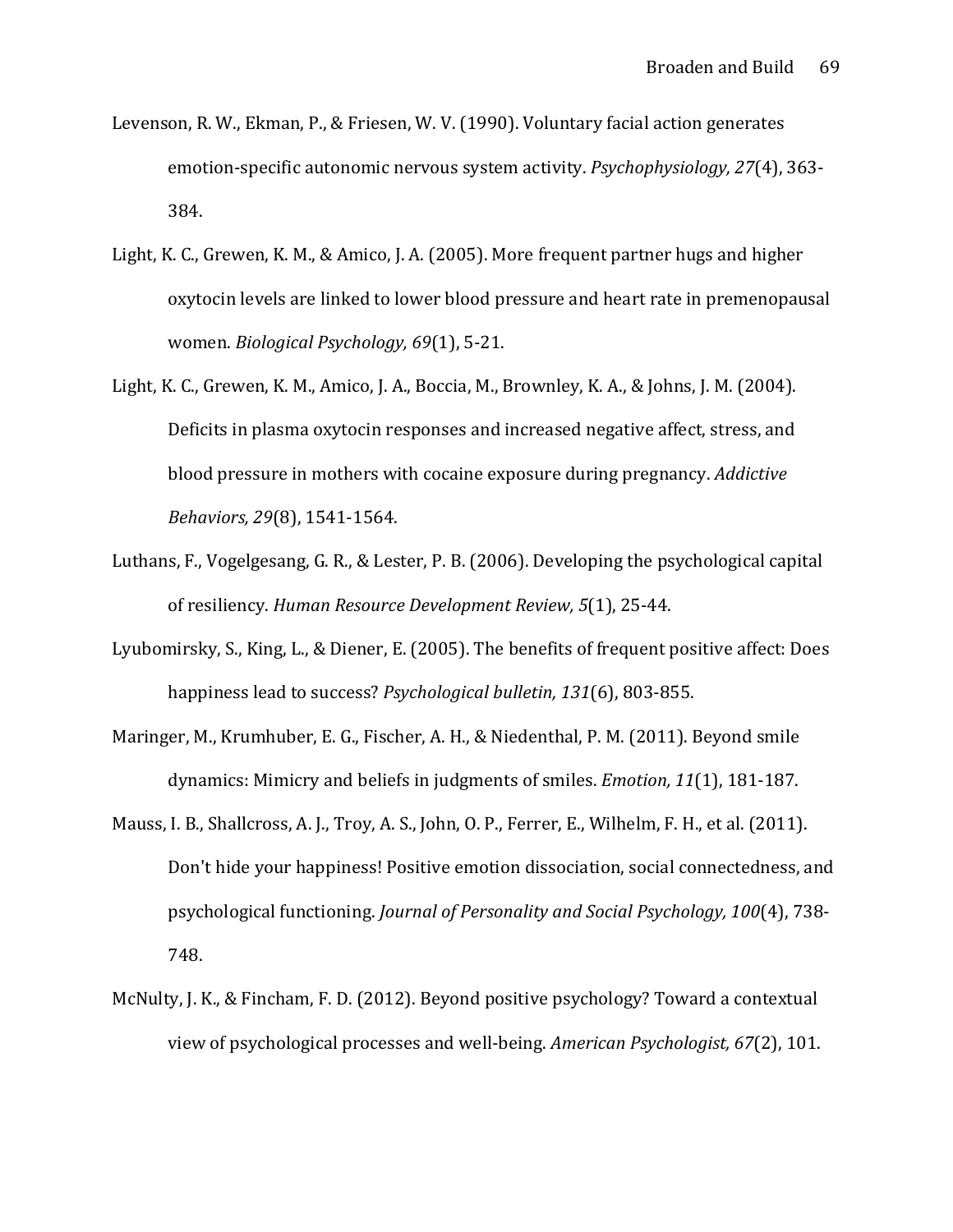- Miller, G. E., Chen, E., Sze, J., Marin, T., Arevalo, J. M. G., Doll, R., et al. (2008). A functional genomic fingerprint of chronic stress in humans: blunted glucocorticoid and increased NF-kappaB signaling. *Biological Psychiatry 64*(4), 266.
- Miller, G. E., Rohleder, N., & Cole, S. W. (2009). Chronic interpersonal stress predicts activation of pro- and anti-inflammatory signaling pathways 6 months later. *Psychosomatic Medicine, 71*(1), 57-62.
- Navon, D. (1977). Forest before trees: The precedence of global features in visual perception. *Cognitive Psychology, 9*(3), 353-383.
- Nelson, D. W. (2009). Feeling good and open-minded: The impact of positive affect on cross cultural empathic responding. *The Journal of Positive Psychology, 4*(1), 53-63.

Nesse, R. M. (1990). Evolutionary explanations of emotions. *Human Nature, 1*(3), 261-289.

- Niedenthal, P. M., Halberstadt, J. B., & Setterlund, M. B. (1997). Being happy and seeing 'happy': Emotional state mediates visual word recognition. *Cognition and Emotion, 11*(4), 403-432.
- Niedenthal, P. M., Mermillod, M., Maringer, M., & Hess, U. (2010). The Simulation of Smiles (SIMS) model: Embodied simulation and the meaning of facial expression. *The Behavioral and brain sciences, 33*(6), 417-433.
- Ong, A. D., Bergeman, C. S., Bisconti, T. L., & Wallace, K. A. (2006). Psychological resilience, positive emotions, and successful adaptation to stress in later life. *Journal of Personality and Social Psychology, 91*(4), 730-749.
- Ouweneel, E., Le Blanc, P. M., & Schaufeli, W. B. (2011). Flourishing students: A longitudinal study on positive emotions, personal resources, and study engagement. *The Journal of Positive Psychology, 6*(2), 142-153.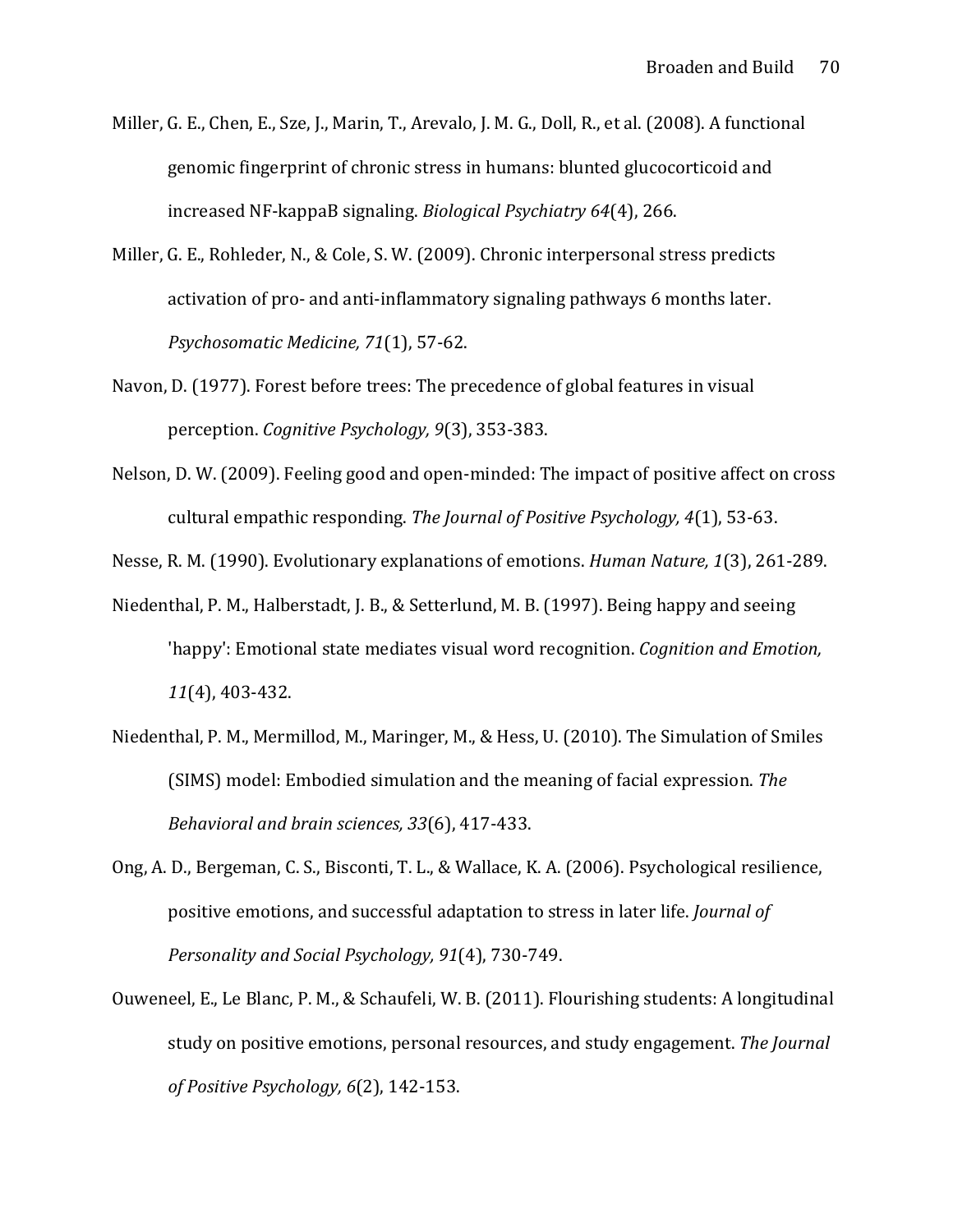- Oveis, C., Cohen, A. B., Gruber, J., Shiota, M. N., Haidt, J., & Keltner, D. (2009). Resting respiratory sinus arrhythmia is associated with tonic positive emotionality. *Emotion, 9*(2), 265-270.
- Owren, M. J., & Bachorowski, J.-A. (2003). Reconsidering the evolution of nonlinguistic communication: The case of laughter. *Journal of Nonverbal Behavior, 27*(3), 183.
- Payne, B. K., Cheng, C. M., Govorun, O., & Stewart, B. D. (2005). An inkblot for attitudes: affect misattribution as implicit measurement. *Journal of Personality and Social Psychology, 89*(3), 277-293.
- Phillips, L. H., Bull, R., Adams, E., & Fraser, L. (2002). Positive mood and executive function: Evidence from stroop and fluency tasks. *Emotion (Washington, D.C.), 2*(1), 12-22.

Porges, S. W. (2007). The polyvagal perspective. *Biological Psychology, 74*(2), 116-143.

- Porges, S. W., Doussard-Roosevelt, J. A., & Maiti, A. K. (1994). Vagal tone and the physiological regulation of emotion. *Monographs of the Society for Research in Child Development, 59*(2/3), 167-186.
- Posner, M. I. (1980). Orienting of attention. *Quarterly Journal of Experimental Psychology, 32,* 3-25.
- Pyone, J. S., & Isen, A. M. (2011). Positive affect, intertemporal choice, and levels of thinking: Increasing consumers' willingness to wait. *Journal of Marketing Research, 48*(3), 532-543.
- Reis, H., Clark, M. S., & Holmes, J. G. (2004). Perceived partner responsiveness as an organizing construct in the study of intimacy and closeness. In D. J. Masheck & A. P. Aron (Eds.) *Handbook of Closeness and Intimacy* (pp. 201-225). Mahwah, NJ: Lawrence Erlbaum.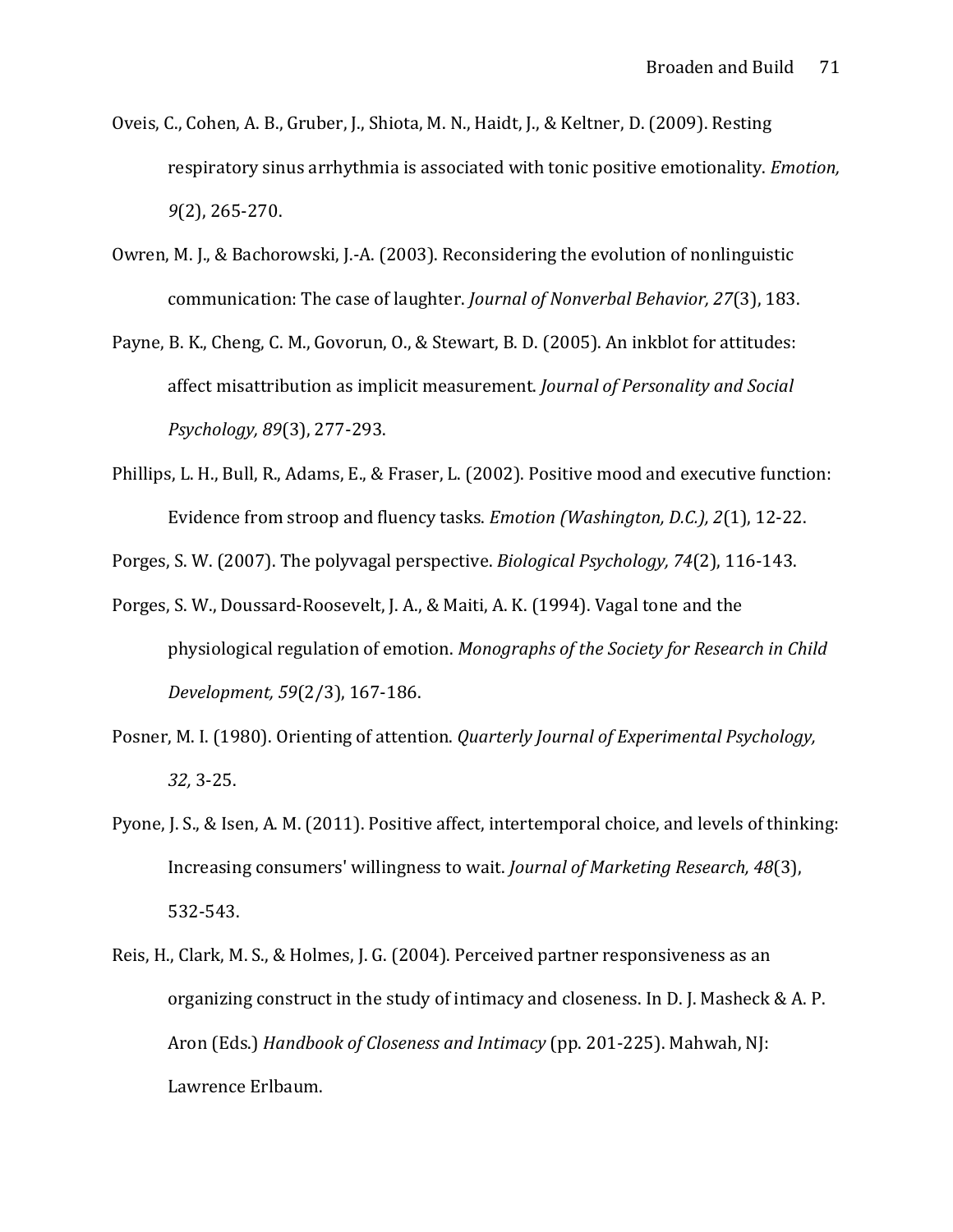- Robinson, T. E., & Berridge, K. C. (2003). Addiction. *Annual Review of Psychology, 54*(1), 25- 53.
- Rowe, G., Hirsh, J. B., & Anderson, A. K. (2007). Positive affect increases the breadth of attentional selection. *Proceedings of the National Academy of Sciences, 104*(1), 383- 388.
- Rozin, P., & Fallon, A. E. (1987). A perspective on disgust. *Psychological Review, 94*(1), 23- 41.
- Russell, J. A., Weiss, A., & Mendelsohn, G. A. (1989). Affect grid: A single-item scale of pleasure and arousal. *Journal of Personality and Social Psychology, 57*(3), 493-502.
- Salanova, M., Bakker, A. B., & Llorens, S. (2006). Flow at work: Evidence for an upward spiral of personal and organizational resources. *Journal of Happiness Studies, 7*(1), 1- 22.
- Salanova, M., Llorens, S., & Schaufeli, W. B. (2011). Yes, I can, I feel good, and I just do it!" On gain cycles and spirals of efficacy beliefs, affect, and engagement. *Applied Psychology, 60*(2), 255-285.
- Salanova, M., Schaufeli, W. B., Xanthopoulou, D., & Bakker, A. B. (2010). The gain spiral of resources and work engagement: Sustaining a positive work life. In M. P. Leiter & A. B. Bakker (Eds.) Work Engagemement: A Handbook of Essential Theory and Research (pp. 118-131). New York: Psychology Press.

Salzberg, S. (1995). *Lovingkindness : The revolutionary art of happiness*. Boston: Shambhala.

Schmitz, T. W., De Rosa, E., & Anderson, A. K. (2009). Opposing influences of affective state valence on visual cortical encoding. *Journal of Neuroscience, 29*(22), 7199-7207.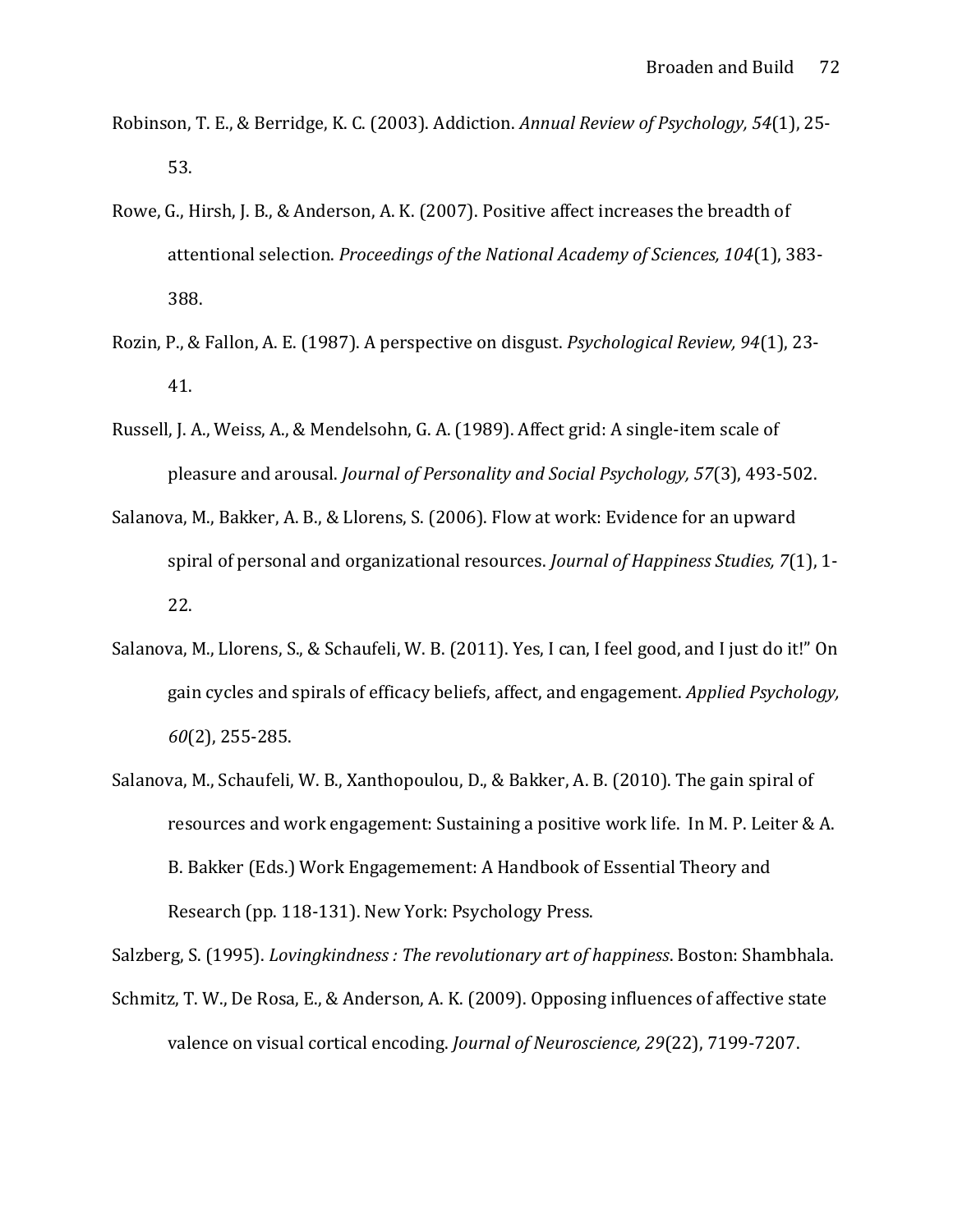- Schrammel, F., Pannasch, S., Graupner, S.-T., Mojzisch, A., & Velichkovsky, B. M. (2009). Virtual friend or threat? The effects of facial expression and gaze interaction on psychophysiological responses and emotional experience. *Psychophysiology, 46*(5), 922.
- Shiota, M. N., Keltner, D., & Mossman, A. (2007). The nature of awe: Elicitors, appraisals, and effects on self-concept. Cognition & Emotion, *21*(5), 944-963.
- Silvia, P. J. (2008). Interest: The curious emotion. *Current Directions in Psychological Science, 17*(1), 57-60.
- Skinner, B. F. (1974). *About Behaviorism.* New York: Vintage.
- Soto, D., Funes, M. J., Guzmán-García, A., Warbrick, T., Rotshtein, P., & Humphreys, G. W. (2009). Pleasant music overcomes the loss of awareness in patients with visual neglect. *Proceedings of the National Academy of Sciences, 106*(14), 6011-6016.
- Stephens, G. J., Silbert, L. J., & Hasson, U. (2010). Speaker-listener neural coupling underlies successful communication. *Proceedings of the National Academy of Sciences, 107*(32), 14425-14430.
- Thayer, J. F., & Sternberg, E. (2006). Beyond heart rate variability: Vagal regulation of allostatic systems. *Annals of the New York Academy of Sciences, 1088*(1), 361-372.
- Thrash, T. M., & Elliot, A. J. (2004). Inspiration: Core characteristics, component processes, antecedents, and function. *Journal of Personality and Social Psychology, 87*(6), 957- 973.
- Tomkins, S. S. (1962). *Affect, imagery, consciousness, Vol. 1: The positive affects.* New York: Springer.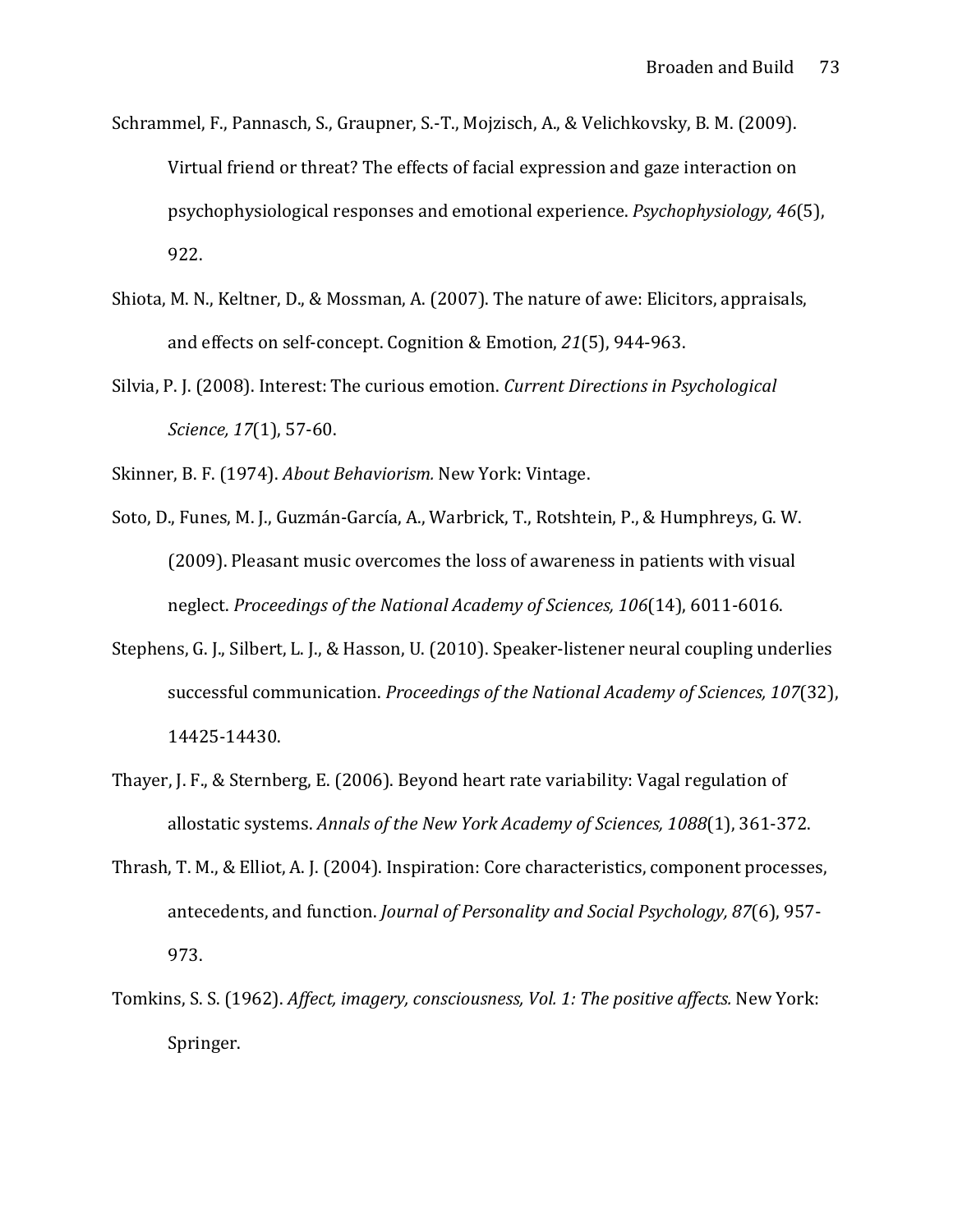- Tooby, J., & Cosmides, L. (1990). The past explains the present. *Ethology and Sociobiology, 11*(4), 375-424.
- Tracy, J. L., & Robins, R. W. (2007). Emerging insights into the nature and function of pride. *Current Directions in Psychological Science, 16*(3), 147-150.
- Trick, L. M., Brandigampola, S., & Enns, J. T. (2012). How fleeting emotions affect hazard perception and steering while driving: The impact of image arousal and valence. *Accident Analysis and Prevention, 45*, 222-229.
- Tugade, M. M., & Fredrickson, B. L. (2004). Resilient individuals use positive emotions to bounce back from negative emotional experiences. *Journal of Personality and Social Psychology, 86*(2), 320-333.
- Vacharkulksemsuk, T., & Fredrickson, B. L. (2012). Strangers in sync: Achieving embodied rapport through shared movements. *Journal of Experimental Social Psychology, 48*(1), 399-402.
- Vacharkulksemsuk, T., Sekerka, L. E., & Fredrickson, B. L. (2011). Establishing a positive emotional climate to create 21st-century organizational change. In N. M. Ashkanasy, C. P. M. Wilderom, & M. F. Peterson (Eds.) *The Handbook of Organizational Culture and Climate*, 2nd Edition (pp. 101-118). Thousand Oaks, CA: Sage.
- Vincent, L., Emich, K., & Gonalo, J. (in press). Stretching the moral gray zone: Positive affect, moral disengagement, and dishonesty. *Psychological Science*.
- Wadlinger, H. A., & Isaacowitz, D. M. (2006). Positive mood broadens visual attention to positive stimuli. *Motivation and Emotion, 30*(1), 87-99.
- Wang, Y, & Guo, D. (2008). The effects of positive emotions on task switching. Acta Psychologica Sinica, 40, 301-306.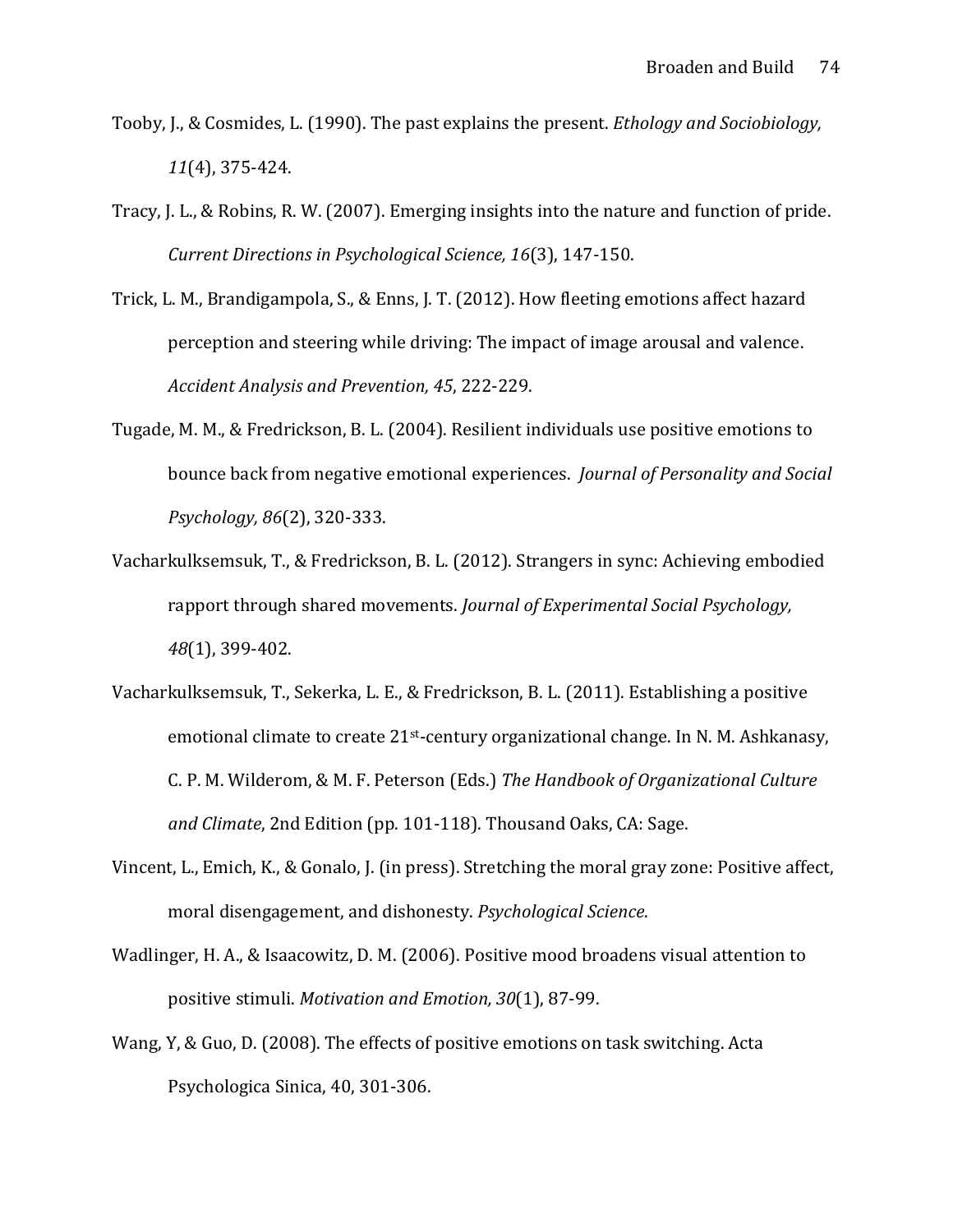- Watson, D., Wiese, D., Vaidya, J., & Tellegen, A. (1999). The two general activation systems of affect: Structural findings, evolutionary considerations, and psychobiological evidence. *Journal of Personality and Social Psychology, 76*(5), 820-838.
- Waugh, C. E., & Fredrickson, B. L. (2006). Nice to know you: Positive emotions, self-other overlap, and complex understanding in the formation of a new relationship. *The Journal of Positive Psychology, 1*(2), 93-106.
- Waugh, C. E., Hamilton, J. P., & Gotlib, I. H. (2010). The neural temporal dynamics of the intensity of emotional experience. *Neuroimage, 49*, 1699-1707.
- Williams, L. A., & DeSteno, D. (2008). Pride and perseverance: The motivational role of pride. *Journal of Personality and Social Psychology, 94*(6), 1007-1017.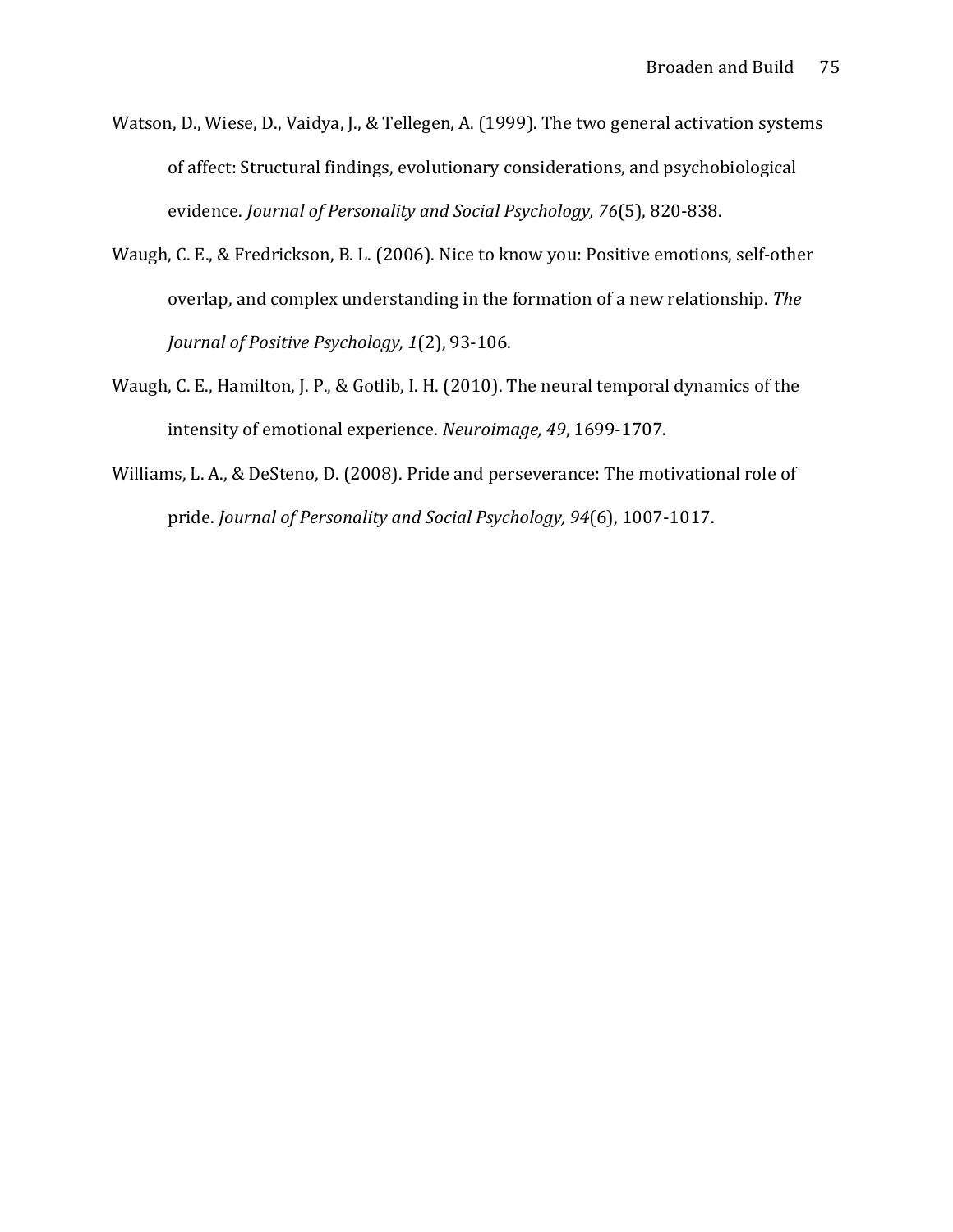| <b>Emotion</b><br><b>Label</b>       | <b>Appraisal</b><br><b>Theme</b>                             | Thought-<br><b>Action</b>                    | <b>Resources</b><br><b>Accrued</b>                      | Core trio in<br>mDES item                 |
|--------------------------------------|--------------------------------------------------------------|----------------------------------------------|---------------------------------------------------------|-------------------------------------------|
|                                      |                                                              | <b>Tendency</b>                              |                                                         |                                           |
| Joy                                  | safe, familiar,<br>unexpectedly<br>good                      | play, get<br>involved                        | skills gained<br>via<br>experiential<br>learning        | joyful, glad, or<br>happy                 |
| Gratitude                            | receive a gift<br>or benefit                                 | creative urge<br>to be prosocial             | skills for<br>showing care;<br>loyalty; social<br>bonds | grateful,<br>appreciative, or<br>thankful |
| Serenity<br>(a.k.a.,<br>Contentment) | safe, familiar,<br>low effort                                | savor and<br>integrate                       | new priorities;<br>new views of<br>self                 | serene, content,<br>or peaceful           |
| Interest                             | safe, novel                                                  | explore, learn                               | knowledge                                               | interested, alert,<br>or curious          |
| Hope                                 | fearing the<br>worst,<br>yearning for<br>better              | plan for a<br>better future                  | resilience;<br>optimism                                 | hopeful,<br>optimistic, or<br>encouraged  |
| Pride                                | socially valued<br>achievement                               | dream big                                    | achievement<br>motivation                               | proud, confident,<br>or self-assured      |
| Amusement                            | non-serious<br>social<br>incongruity                         | share joviality,<br>laugh                    | social bonds                                            | amused, fun-<br>loving, or silly          |
| Inspiration                          | witness<br>human<br>excellence                               | strive toward<br>own higher<br>ground        | motivation for<br>personal<br>growth                    | inspired,<br>uplifted, or<br>elevated     |
| Awe                                  | encounter<br>beauty or<br>goodness on a<br>grand scale       | absorb and<br>accommodate                    | new<br>worldviews                                       | awe, wonder,<br>amazement                 |
| Love                                 | any/all of the<br>above in an<br>interpersonal<br>connection | any/all of the<br>above, with<br>mutual care | any/all of the<br>above,<br>especially<br>social bonds  | love, closeness,<br>or trust              |

Table 1. Ten Representative Positive Emotions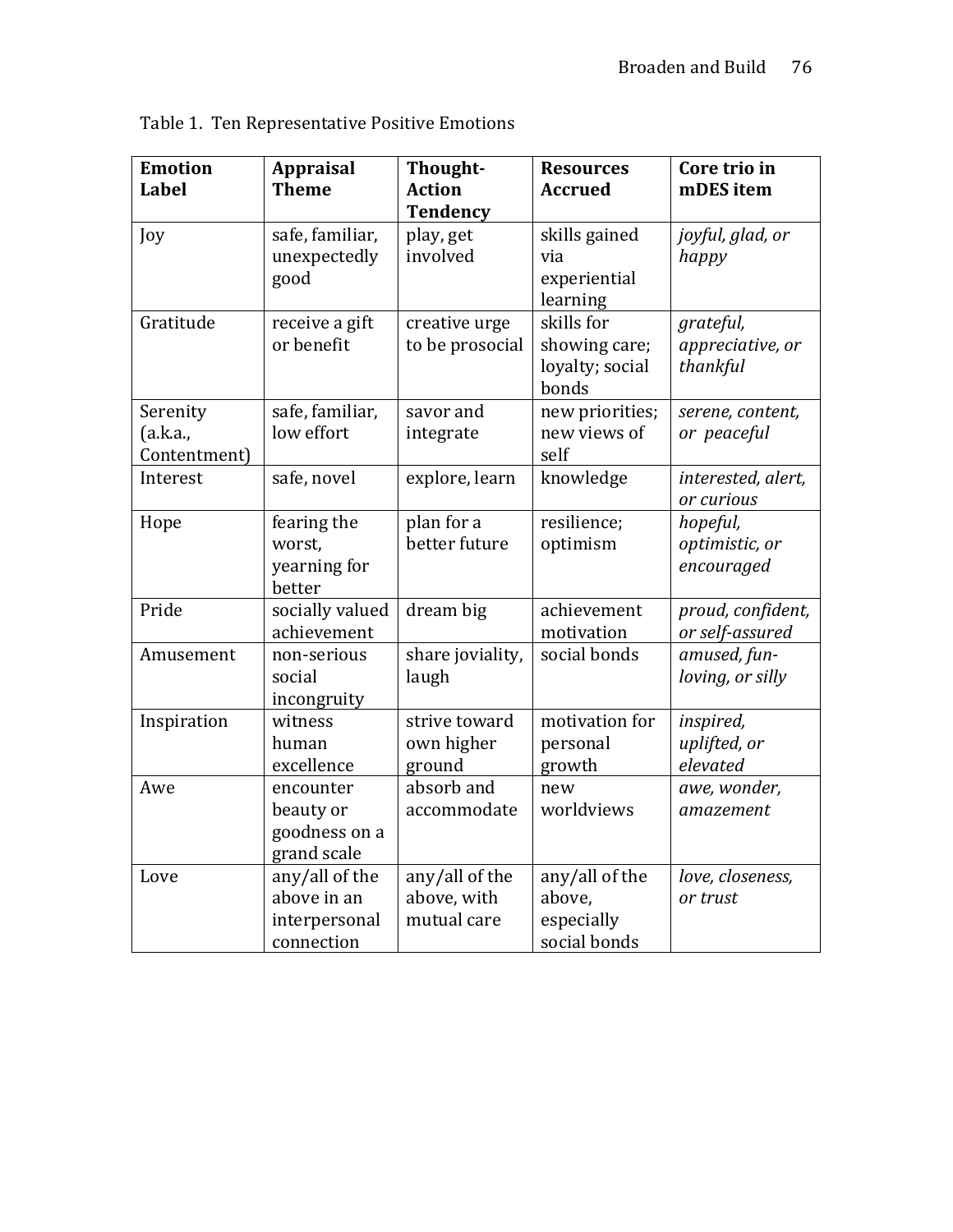## **Figures**

**Figure 1.** The broaden-and-build theory of positive emotions. (adapted from Fredrickson & Cohn, 2008, Figure 48.1).

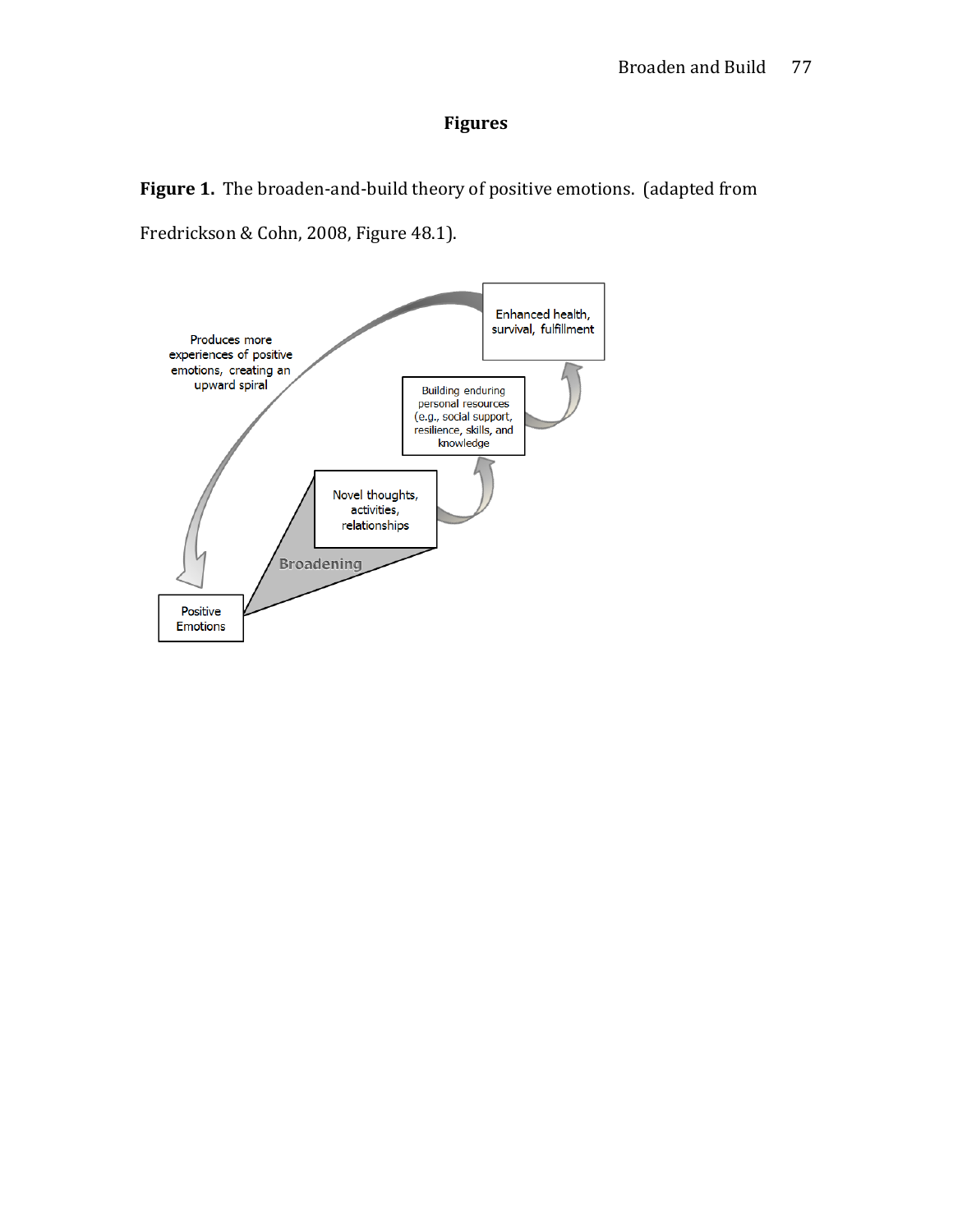**Figure 2.** Sample global-local items used to test the broaden hypothesis (adapted from Fredrickson & Branigan, 2005, Figure 1).

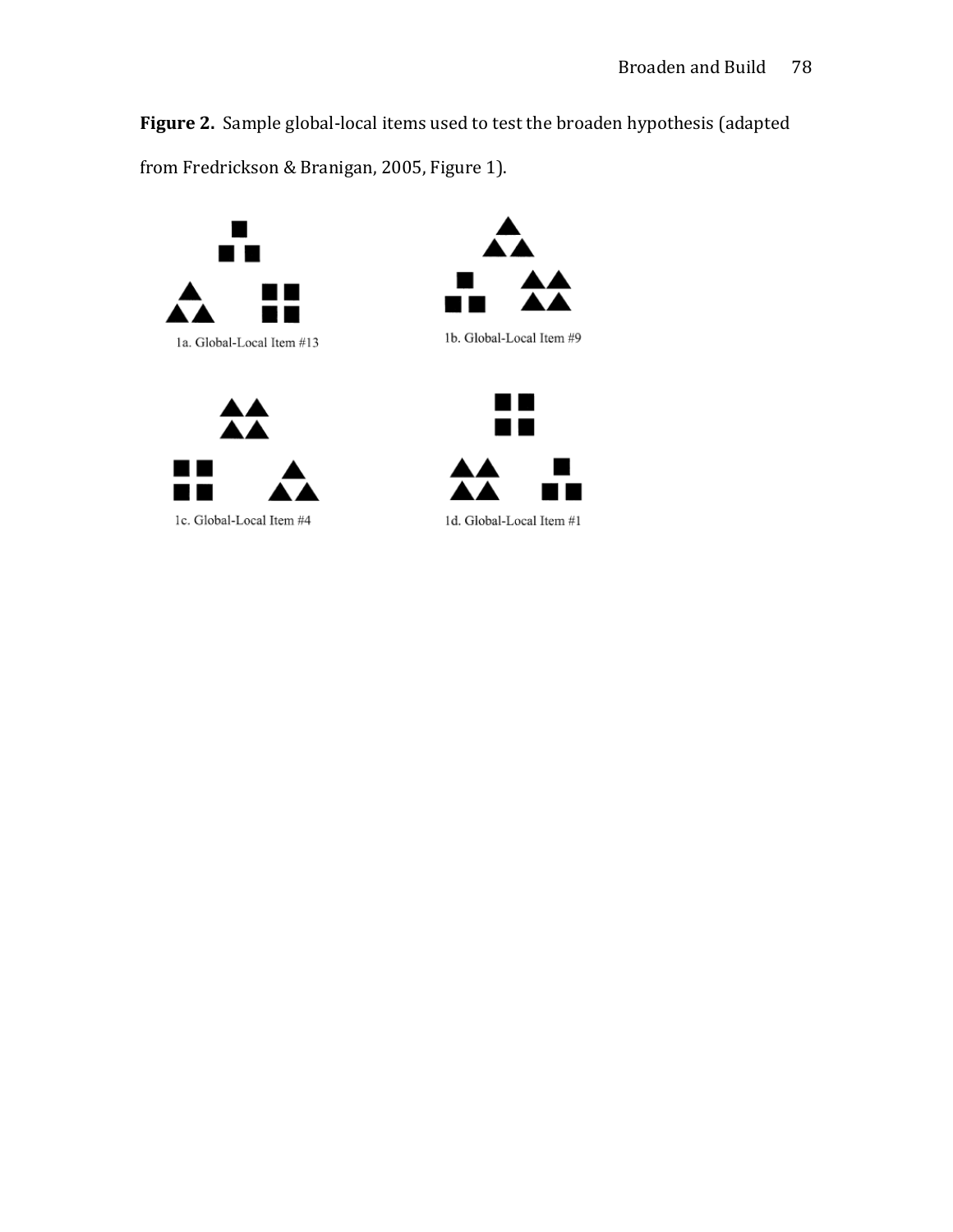**Figure 3.** Thought-action repertoire size by emotion condition. Note: Penguins and Nature elicited amusement and contentment, respectively. Witness and Cliffhanger elicited anger and fear, respectively. Sticks elicited no particular emotion whatsoever. (adapted from Fredrickson & Branigan, 2005, Figure 3)

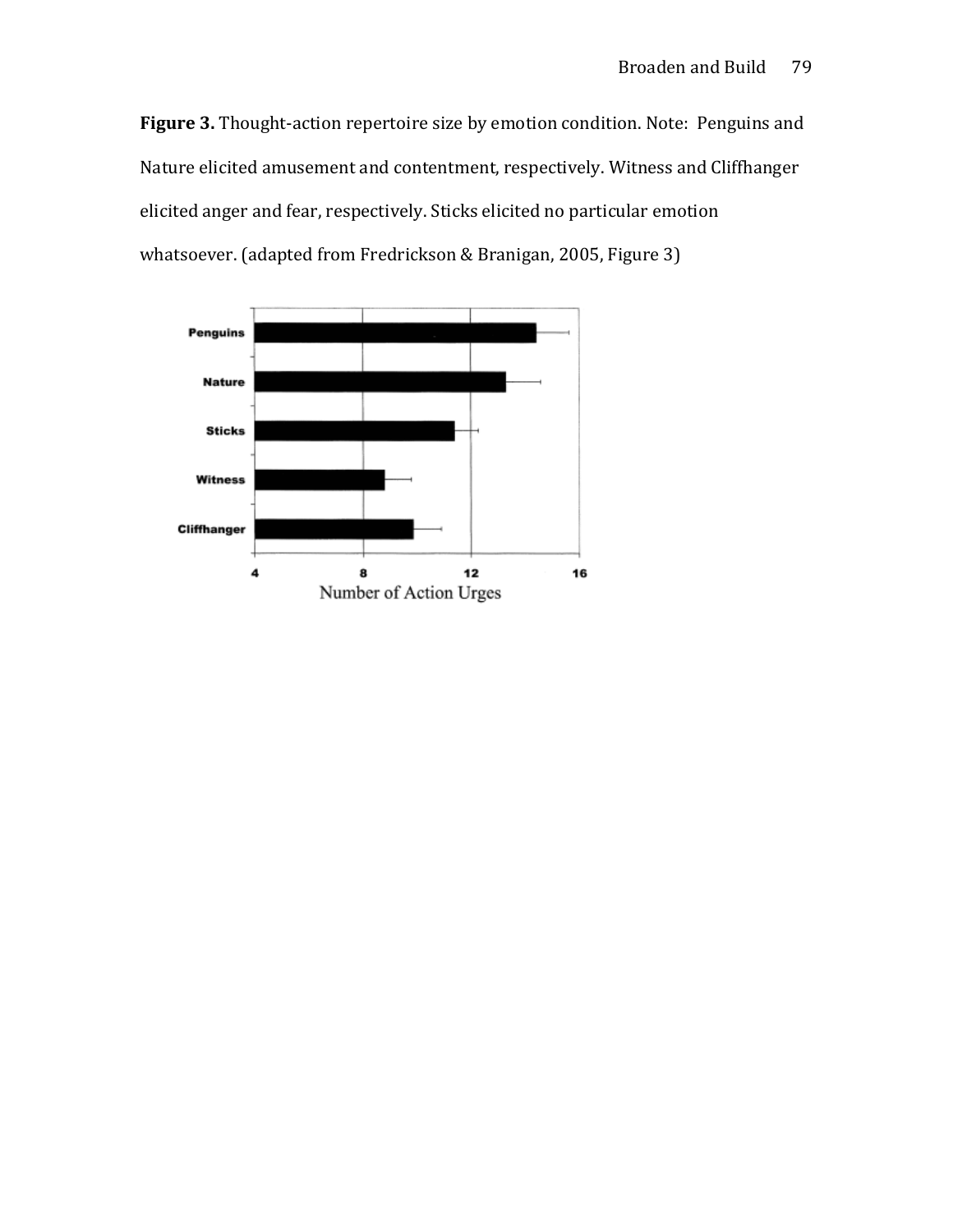**Figure 4.** Week-by-week positive emotions by experimental condition. Note: Meditation training centered on loving-kindness meditataion. Positive emotions were computed as the mean across all positive states on the mDES, rated on a scale from 0-4. (adapted from Fredrickson et al., 2008, Figure 2).

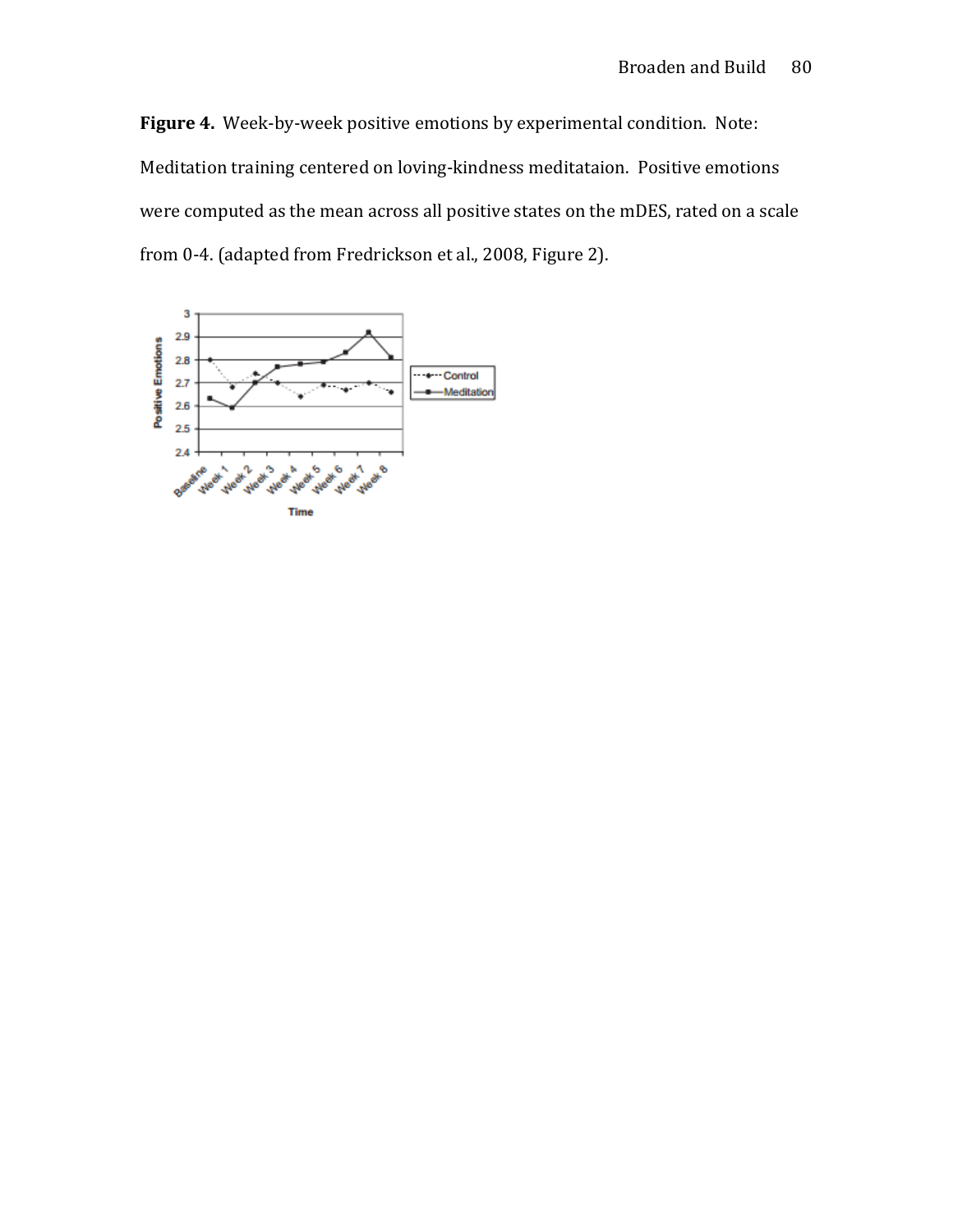**Figure 5.** Combined latent trajectory and path-analysis model used to test the build hypothesis in the context of meditation training. Avg. daily pos. emo. = Average daily positive emotions; PE = positive emotions; SWLS = satisfaction with life. Paths labeled B and C are central to tests of the build hypothesis, whereas those labeled A and D serve as statistical controls. (adapted from Fredrickson et al., 2008, Figure 3).

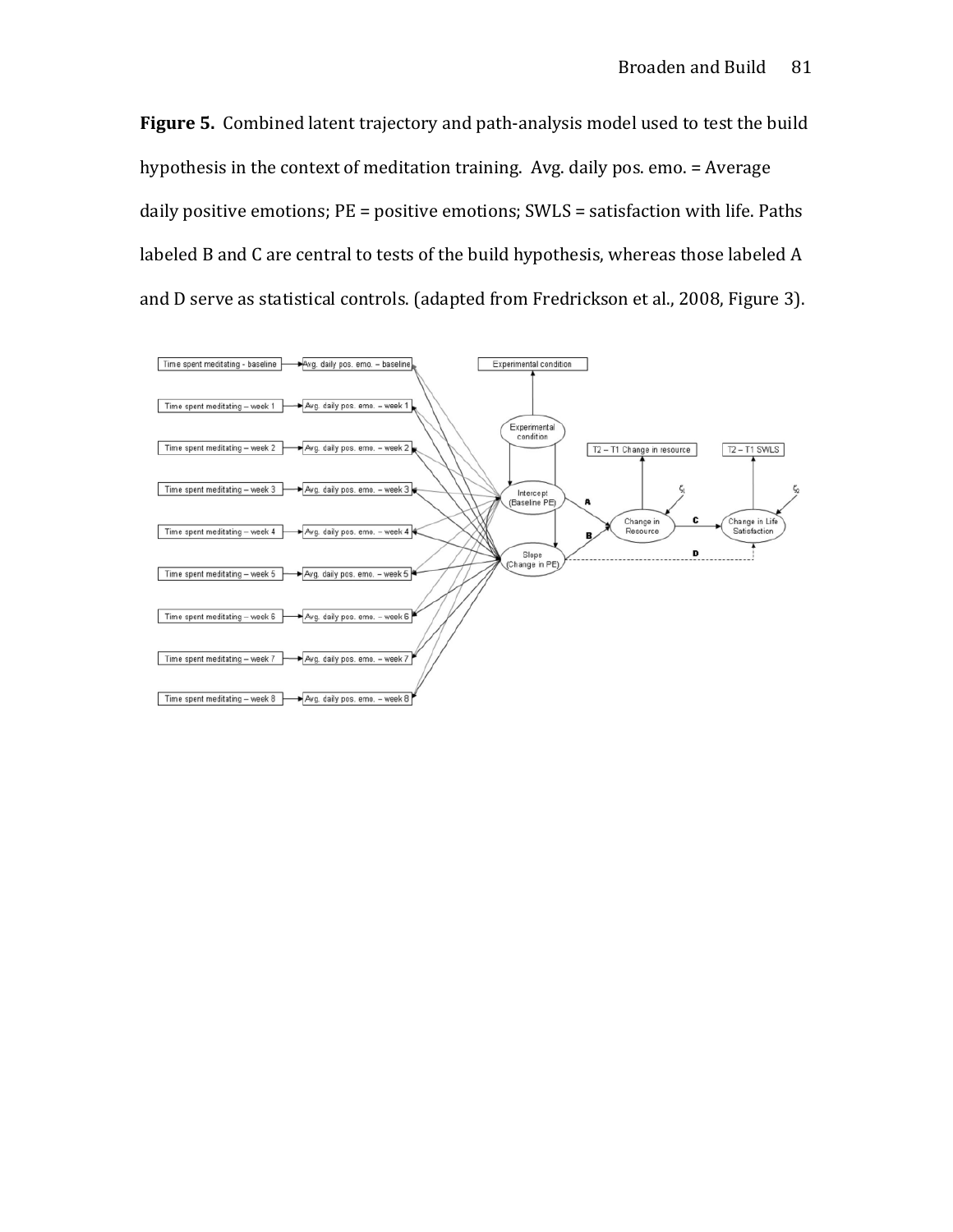Figure 6. Upward spirals of positive emotions that can counter downward spirals of negativity (adapted from Garland et al., 2010, Figure 2).

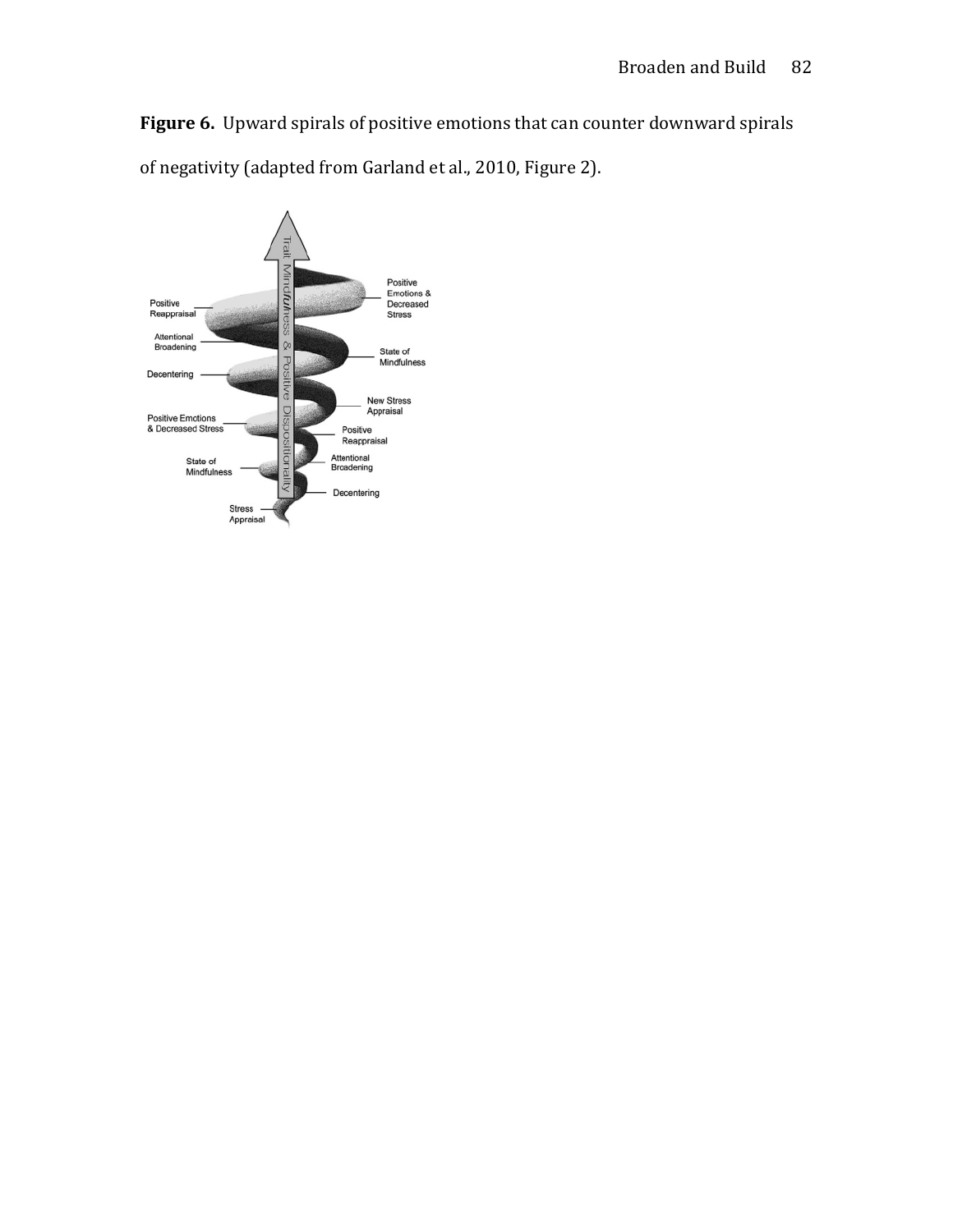**Figure 7.** Early positive emotional reactivity to meditation training predicts continued meditation at 15-month follow-up. (adapted from Cohn & Fredrickson, 2010, Figure 1).

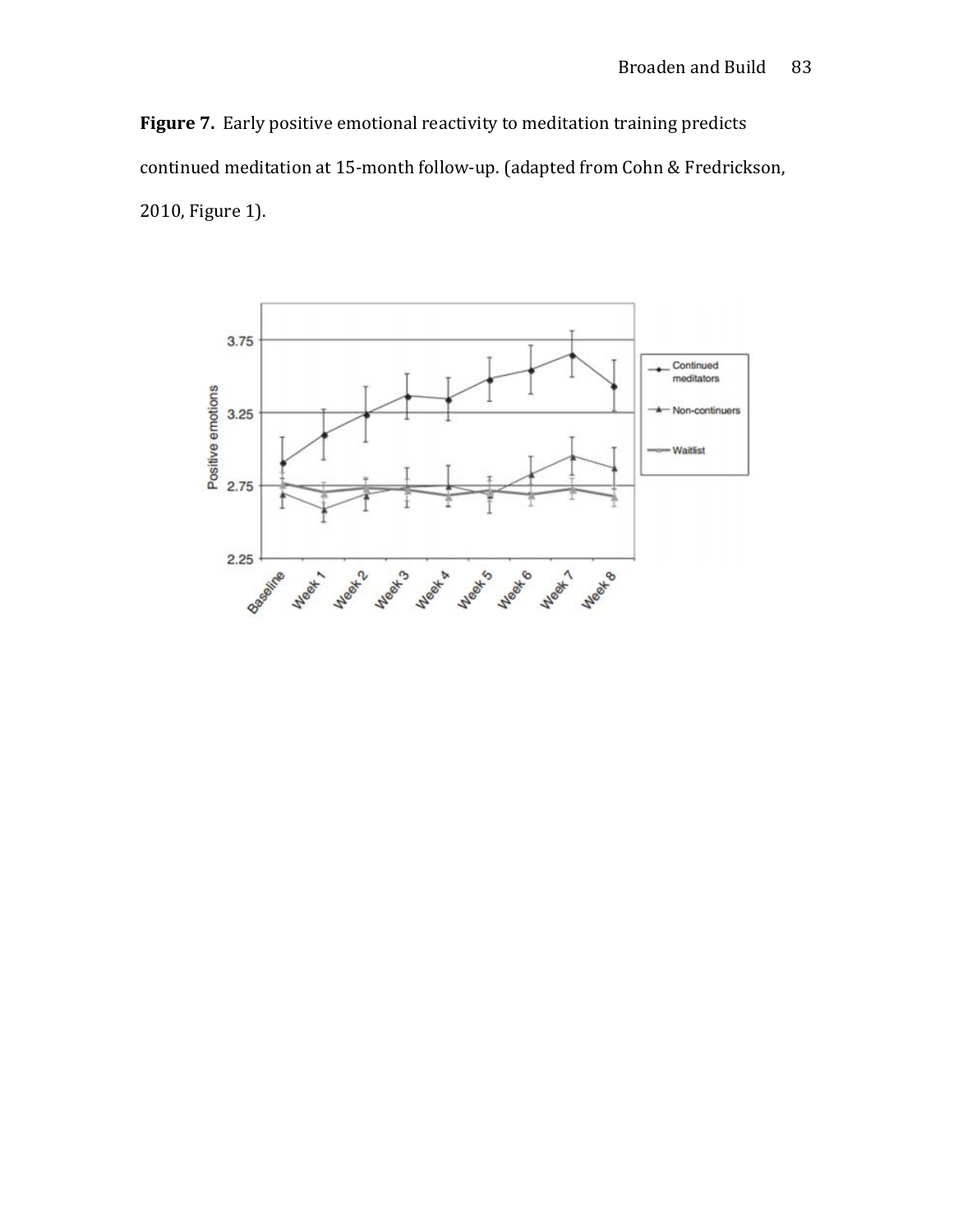

**Figure 8.** The upward spiral model of lifestyle change.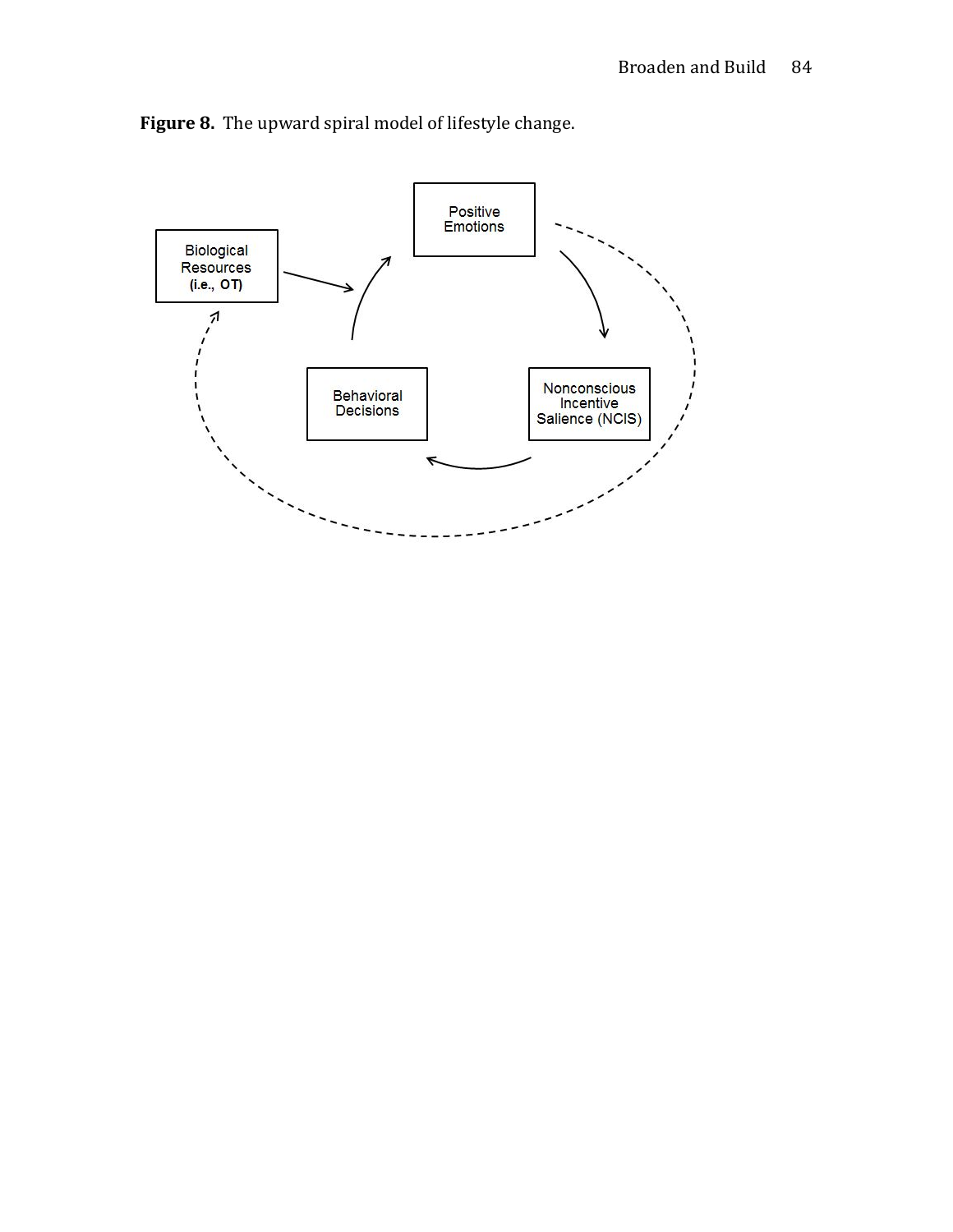## Appendix

## **modified Differential Emotions Scale (mDES)**

Instructions: Please think back to how you have felt during the past twenty-four hours. Using the 0-4 scale below, indicate the *greatest amount* that you've experienced each of the following feelings.

|                             | Not at all                                                                           | A little bit | Moderately                                                       | Quite a bit | Extremely |  |  |  |  |
|-----------------------------|--------------------------------------------------------------------------------------|--------------|------------------------------------------------------------------|-------------|-----------|--|--|--|--|
|                             | 0                                                                                    |              | 2                                                                | 3           | 4         |  |  |  |  |
|                             | 1. What is the most <b>amused, fun-loving</b> , or silly you felt?                   |              |                                                                  |             |           |  |  |  |  |
|                             | 2. What is the most angry, irritated, or annoyed you felt?                           |              |                                                                  |             |           |  |  |  |  |
| $\sim$                      | 3. What is the most ashamed, humiliated, or disgraced you felt?                      |              |                                                                  |             |           |  |  |  |  |
|                             | 4. What is the most awe, wonder, or amazement you felt?                              |              |                                                                  |             |           |  |  |  |  |
| $\mathcal{L}^{\text{max}}$  | 5. What is the most contemptuous, scornful, or disdainful you felt?                  |              |                                                                  |             |           |  |  |  |  |
| $\overline{\phantom{a}}$    | 6. What is the most <b>disgust</b> , <b>distaste</b> , or <b>revulsion</b> you felt? |              |                                                                  |             |           |  |  |  |  |
|                             | 7. What is the most <b>embarrassed</b> , self-conscious, or blushing you felt?       |              |                                                                  |             |           |  |  |  |  |
| $\mathcal{L}_{\mathcal{A}}$ | 8. What is the most grateful, appreciative, or thankful you felt?                    |              |                                                                  |             |           |  |  |  |  |
| $\overline{\phantom{a}}$    | 9. What is the most guilty, repentant, or blameworthy you felt?                      |              |                                                                  |             |           |  |  |  |  |
|                             | 10. What is the most hate, distrust, or suspicion you felt?                          |              |                                                                  |             |           |  |  |  |  |
| $\mathbb{R}^n$              | 11. What is the most hopeful, optimistic, or encouraged you felt?                    |              |                                                                  |             |           |  |  |  |  |
| $\overline{\phantom{a}}$    | 12. What is the most inspired, uplifted, or elevated you felt?                       |              |                                                                  |             |           |  |  |  |  |
| $\overline{\phantom{a}}$    | 13. What is the most <b>interested</b> , alert, or curious you felt?                 |              |                                                                  |             |           |  |  |  |  |
| $\mathcal{L}^{\mathcal{L}}$ | 14. What is the most joyful, glad, or happy you felt?                                |              |                                                                  |             |           |  |  |  |  |
| $\overline{\phantom{a}}$    | 15. What is the most <b>love, closeness</b> , or <b>trust</b> you felt?              |              |                                                                  |             |           |  |  |  |  |
|                             | 16. What is the most <b>proud, confident</b> , or <b>self-assured</b> you felt?      |              |                                                                  |             |           |  |  |  |  |
| $\mathcal{L}^{\mathcal{L}}$ | 17. What is the most sad, downhearted, or unhappy you felt?                          |              |                                                                  |             |           |  |  |  |  |
|                             | 18. What is the most scared, fearful, or afraid you felt?                            |              |                                                                  |             |           |  |  |  |  |
|                             | 19. What is the most serene, content, or peaceful you felt?                          |              |                                                                  |             |           |  |  |  |  |
|                             |                                                                                      |              | 20. What is the most stressed, nervous, or overwhelmed you felt? |             |           |  |  |  |  |

Based on Fredrickson, 2009 and Fredrickson, Tugade, Waugh, & Larkin, 2003. Scoring: Use single items to assess specific emotions, or create overall positive and negative emotion scores by computing the mean of 10 positive and 10 negative emotions, respectively. Instructions can be modified to assess emotions in response to specific incidents (e.g., laboratory manipulations or episodes recalled using the Day Reconstruction Method). Scale can be modified to capture emotions experienced over the past two weeks by changing the instructions to "how often have you've experienced...," the items to "How often have you felt \_\_\_?" and the response options to  $0 =$  never;  $1 =$  rarely;  $2 =$  some of the time;  $3 =$  often;  $4 =$  most of the time.